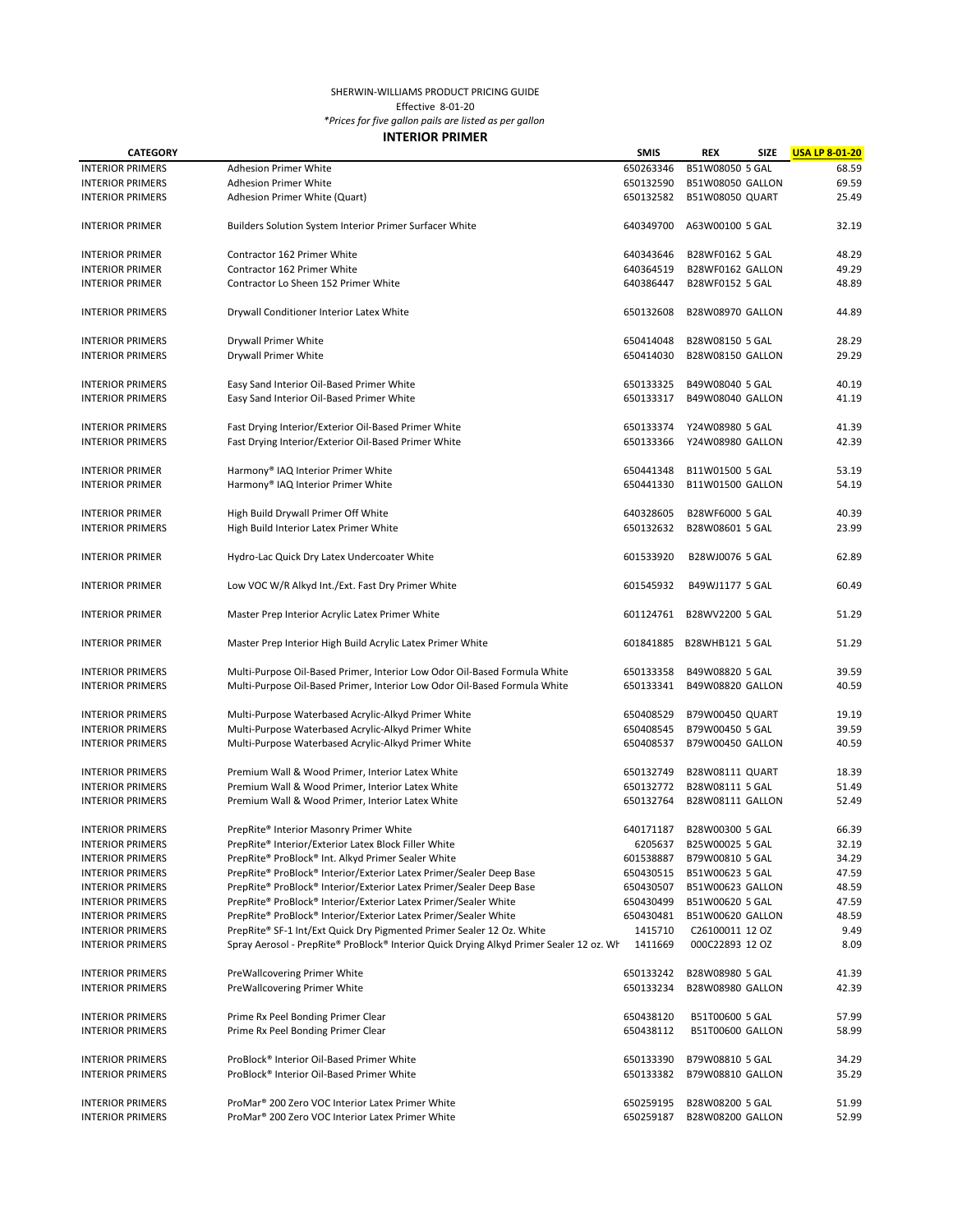| <b>INTERIOR PRIMERS</b>          | ProMar <sup>®</sup> 400 Zero VOC Interior Latex Primer White                     | 650364086   | B28W04600 5 GAL         | 28.99 |
|----------------------------------|----------------------------------------------------------------------------------|-------------|-------------------------|-------|
| <b>INTERIOR PRIMERS</b>          | ProMar <sup>®</sup> 400 Zero VOC Interior Latex Primer White                     | 650364052   | <b>B28W04600 GALLON</b> | 29.99 |
|                                  |                                                                                  |             |                         |       |
|                                  |                                                                                  |             |                         |       |
| <b>INTERIOR PRIMER</b>           | ProMar <sup>®</sup> High Hold Out Primer White                                   | 640116059   | B28WY2000 5 GAL         | 60.49 |
|                                  |                                                                                  |             |                         |       |
| <b>INTERIOR PRIMER</b>           | PVA Drywall Primer & Sealer White                                                | 650377773   | B28W08000 5 GAL         | 18.99 |
|                                  |                                                                                  |             |                         |       |
| <b>INTERIOR PRIMER</b>           | Quali-Kote® Interior Latex Wall Primer White                                     | 640208872   | B28WB0001 5 GAL         | 55.79 |
|                                  |                                                                                  |             |                         |       |
|                                  |                                                                                  |             |                         |       |
| <b>INTERIOR PRIMERS</b>          | Quick Dry Interior/Exterior Stain Blocking Primer White                          | 650435142   | B51W08670 5 GAL         | 22.69 |
| <b>INTERIOR PRIMERS</b>          | Quick Dry Interior/Exterior Stain Blocking Primer White                          | 650435134   | B51W08670 GALLON        | 23.69 |
|                                  |                                                                                  |             |                         |       |
| <b>INTERIOR PRIMER</b>           | SherScrub Supreme Interior Latex Primer White                                    | 650045750   | B28WF0300 5 GAL         | 64.99 |
|                                  |                                                                                  |             |                         |       |
| <b>INTERIOR PRIMERS</b>          | Synthetic Shellac Interior Solvent Based Stain & Odor Blocking Primer White      | 650515554   | B49W00060 QUART         | 14.99 |
|                                  |                                                                                  |             |                         |       |
| <b>INTERIOR PRIMERS</b>          | Synthetic Shellac Interior Solvent Based Stain & Odor Blocking Primer White      | 650515547   | B49W00060 5 GAL         | 48.79 |
| <b>INTERIOR PRIMERS</b>          | Synthetic Shellac Interior Solvent Based Stain & Odor Blocking Primer White      | 650515539   | B49W00060 GALLON        | 49.79 |
|                                  |                                                                                  |             |                         |       |
| <b>INTERIOR PRIMERS</b>          | Water Blocking Latex Primer/Finish White                                         | 650359375   | B72W08010 5 GAL         | 49.29 |
| <b>INTERIOR PRIMERS</b>          | Water Blocking Latex Primer/Finish White                                         | 650359367   | <b>B72W08010 GALLON</b> | 50.29 |
|                                  |                                                                                  |             |                         |       |
|                                  |                                                                                  |             | B49W08050 QUART         | 24.39 |
| <b>INTERIOR PRIMERS</b>          | White Pigmented Shellac Primer White                                             | 650133499   |                         |       |
| <b>INTERIOR PRIMERS</b>          | White Pigmented Shellac Primer White                                             | 650133465   | B49W08050 5 GAL         | 63.49 |
| <b>INTERIOR PRIMERS</b>          | White Pigmented Shellac Primer White                                             | 650133457   | B49W08050 GALLON        | 64.49 |
|                                  |                                                                                  |             |                         |       |
|                                  | <b>INTERIOR LATEX FLAT PAINT</b>                                                 |             |                         |       |
|                                  |                                                                                  |             |                         |       |
| <b>CATEGORY</b>                  | PRODUCT DESCRIPTION                                                              | <b>SMIS</b> | REX<br>SIZE             |       |
| <b>INTERIOR LATEX FLAT PAINT</b> | SuperPaint® Interior Latex Flat Deep Base                                        | 650046220   | A86W00153 QUART         | 22.99 |
| <b>INTERIOR LATEX FLAT PAINT</b> | SuperPaint® Interior Latex Flat Deep Base                                        | 650046261   | A86W00153 5 GAL         | 59.49 |
| INTERIOR LATEX FLAT PAINT        | SuperPaint® Interior Latex Flat Extra White                                      | 650041239   | A86W00151 QUART         | 22.99 |
| <b>INTERIOR LATEX FLAT PAINT</b> | SuperPaint® Interior Latex Flat Extra White                                      | 650041270   | A86W00151 5 GAL         | 59.49 |
|                                  |                                                                                  |             |                         |       |
| <b>INTERIOR LATEX FLAT PAINT</b> | SuperPaint® Interior Latex Flat Extra White                                      | 650041254   | A86W00151 GALLON        | 60.49 |
| <b>INTERIOR LATEX FLAT PAINT</b> | SuperPaint® Interior Latex Flat High Reflective White                            | 650045263   | A86W00150 QUART         | 22.99 |
| <b>INTERIOR LATEX FLAT PAINT</b> | SuperPaint® Interior Latex Flat High Reflective White                            | 650045271   | A86W00150 GALLON        | 60.49 |
|                                  |                                                                                  |             |                         |       |
| INTERIOR LATEX FLAT PAINT        | Cashmere® Interior Acrylic Flat Enamel Deep Base                                 | 650406739   | D16W00153 GALLON        | 60.49 |
| <b>INTERIOR LATEX FLAT PAINT</b> | Cashmere® Interior Acrylic Flat Enamel Extra White                               | 650406721   | D16W00151 5 GAL         | 59.49 |
|                                  |                                                                                  |             |                         | 60.49 |
| INTERIOR LATEX FLAT PAINT        | Cashmere® Interior Acrylic Flat Enamel Extra White                               | 650406713   | D16W00151 GALLON        |       |
| <b>INTERIOR LATEX FLAT PAINT</b> | Cashmere® Interior Acrylic Flat Enamel High Reflective White                     | 650406689   | D16W00150 GALLON        | 60.49 |
| <b>INTERIOR LATEX FLAT PAINT</b> | Cashmere® Interior Acrylic Flat Enamel Ultradeep                                 | 650413818   | D16T00154 GALLON        | 60.49 |
|                                  |                                                                                  |             |                         |       |
| <b>INTERIOR LATEX FLAT PAINT</b> | Classic 99 <sup>®</sup> Interior Latex Flat Deep Base                            | 650190168   | A27W01853 GALLON        | 48.59 |
| <b>INTERIOR LATEX FLAT PAINT</b> | Classic 99 <sup>®</sup> Interior Latex Flat Extra White                          | 650190150   | A27W01851 5 GAL         | 47.59 |
| <b>INTERIOR LATEX FLAT PAINT</b> | Classic 99 <sup>®</sup> Interior Latex Flat Extra White                          | 650190143   | A27W01851 GALLON        | 48.59 |
|                                  |                                                                                  |             |                         |       |
|                                  |                                                                                  |             |                         |       |
| <b>INTERIOR LATEX FLAT PAINT</b> | Builders Solution Interior Latex Matte With AccuTouch Deep Base                  | 640416350   | A64W00053 5 GAL         | 66.39 |
| <b>INTERIOR LATEX FLAT PAINT</b> | Builders Solution Interior Latex Matte With AccuTouch Deep Base                  | 640416343   | A64W00053 GALLON        | 67.39 |
| <b>INTERIOR LATEX FLAT PAINT</b> | Builders Solution Interior Latex Matte With AccuTouch Extra White                | 640398590   | A64W00051 5 GAL         | 66.39 |
|                                  |                                                                                  |             |                         |       |
| INTERIOR LATEX FLAT PAINT        | ProTouch Interior Latex Flat Deep Base                                           | 640383584   | B30W00353 GALLON        | 65.49 |
|                                  |                                                                                  |             |                         |       |
| <b>INTERIOR LATEX FLAT PAINT</b> | ProTouch Interior Latex Flat Extra White                                         | 640383568   | B30W00351 GALLON        | 65.49 |
| INTERIOR LATEX FLAT PAINT        | ProTouch Interior Latex Flat Extra White                                         | 640383576   | B30W00351 5 GAL         | 64.49 |
|                                  |                                                                                  |             |                         |       |
| INTERIOR LATEX FLAT PAINT        | Design Basics Interior Latex Flat Deep Base                                      | 650124498   | A21W00253 GALLON        | 36.29 |
| INTERIOR LATEX FLAT PAINT        | Design Basics Interior Latex Flat Extra White                                    | 650124456   | A21W00251 GALLON        | 36.29 |
|                                  |                                                                                  |             |                         |       |
|                                  |                                                                                  |             |                         |       |
| INTERIOR LATEX FLAT PAINT        | Harmony® IAQ Interior Acrylic Flat Deep Base                                     | 650428196   | B05W01053 5 GAL         | 59.49 |
| INTERIOR LATEX FLAT PAINT        | Harmony® IAQ Interior Acrylic Flat Deep Base                                     | 650428188   | B05W01053 GALLON        | 60.49 |
| INTERIOR LATEX FLAT PAINT        | Harmony® IAQ Interior Acrylic Flat Extra White                                   | 650428170   | B05W01051 5 GAL         | 59.49 |
| INTERIOR LATEX FLAT PAINT        | Harmony® IAQ Interior Acrylic Flat Extra White                                   | 650428162   | B05W01051 GALLON        | 60.49 |
|                                  |                                                                                  |             |                         |       |
| <b>INTERIOR LATEX FLAT PAINT</b> |                                                                                  |             | B30W07701 5 GAL         |       |
|                                  | ProMar <sup>®</sup> 700 Interior Latex Flat Antique White                        | 640354460   |                         | 53.59 |
| INTERIOR LATEX FLAT PAINT        | ProMar <sup>®</sup> 700 Interior Latex Flat Dover White                          | 640354478   | B30W07703 5 GAL         | 53.59 |
| <b>INTERIOR LATEX FLAT PAINT</b> | ProMar <sup>®</sup> 700 Interior Latex Flat White                                | 640354445   | B30W07700 5 GAL         | 53.59 |
| <b>INTERIOR LATEX FLAT PAINT</b> | ProMar <sup>®</sup> 700 Interior Latex Flat White                                | 640354437   | B30W07700 GALLON        | 54.59 |
| INTERIOR LATEX FLAT PAINT        | ProMar <sup>®</sup> 700 Interior Primer/Finish White                             | 601143290   | B30WJ7774 5 GAL         | 53.59 |
| INTERIOR LATEX FLAT PAINT        | ProMar <sup>®</sup> 700 Interior Primer/Finish White                             | 640145553   | B30WY7004 5 GAL         | 53.59 |
|                                  |                                                                                  |             |                         |       |
|                                  |                                                                                  |             |                         |       |
| INTERIOR LATEX FLAT PAINT        | Property Management Interior Latex Flat (Low Spatter Formula) Sundance Beige     | 601139025   | B30HV6214 5 GAL         | 43.99 |
|                                  |                                                                                  |             |                         |       |
| INTERIOR LATEX FLAT PAINT        | Eminence Interior Acrylic Latex Flat High Performance Ceiling Paint Bright White | 650200678   | A27W01815 5 GAL         | 35.99 |
| INTERIOR LATEX FLAT PAINT        | Eminence Interior Acrylic Latex Flat High Performance Ceiling Paint Bright White | 650200660   | A27W01815 GALLON        | 36.99 |
|                                  |                                                                                  |             |                         |       |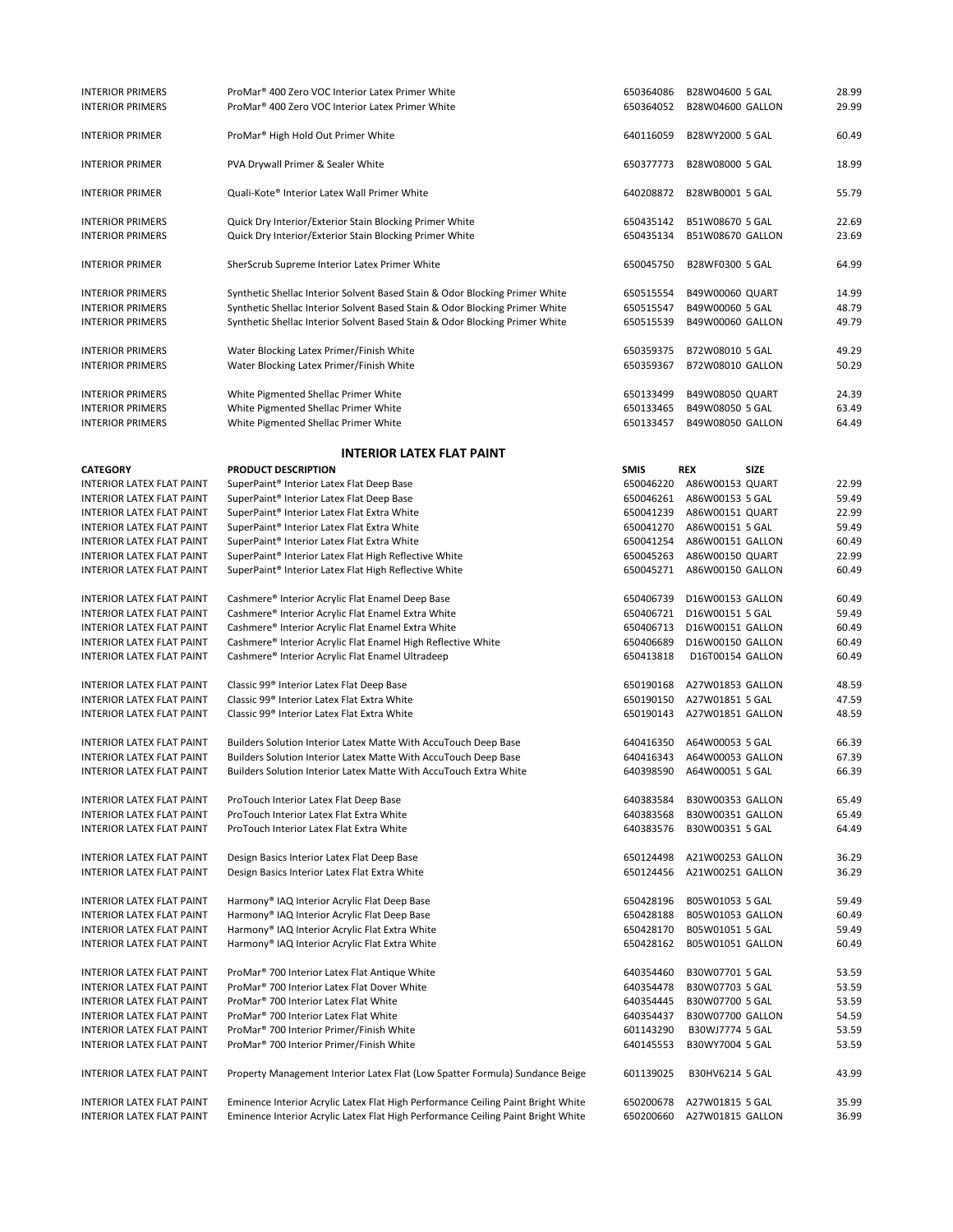| INTERIOR LATEX FLAT PAINT        | Quali-Kote® Interior Latex Flat Extra White                     | 601214083 | B30WB0151 5 GAL            | 55.99 |
|----------------------------------|-----------------------------------------------------------------|-----------|----------------------------|-------|
| INTERIOR LATEX FLAT PAINT        | Quali-Kote® Interior Latex Flat Extra White                     | 601214075 | B30WB0151 GALLON           | 56.99 |
|                                  |                                                                 |           |                            |       |
|                                  |                                                                 |           |                            |       |
| INTERIOR LATEX FLAT PAINT        | Property Management Interior Latex Matte Flat Paint Pastel Base | 640332920 | B30WF7230 5 GAL            | 54.49 |
| INTERIOR LATEX FLAT PAINT        | Property Management Paint Interior Latex Flat North White       | 640327060 | B30WF7203 5 GAL            | 54.49 |
| INTERIOR LATEX FLAT PAINT        | Property Management Paint Interior Latex Flat Pure White        | 640327730 | B30WF7200 5 GAL            | 54.49 |
|                                  |                                                                 |           |                            |       |
| INTERIOR LATEX FLAT PAINT        | PMC Interior Latex Flat Dover White                             | 640111159 | B75WC0167 5 GAL            | 54.09 |
| INTERIOR LATEX FLAT PAINT        | PMC Interior Latex Flat White                                   | 640107660 | B75WT0170 5 GAL            | 54.09 |
|                                  | PMC Interior Latex Flat White                                   | 640111183 |                            | 54.09 |
| INTERIOR LATEX FLAT PAINT        |                                                                 |           | B75WC0170 5 GAL            |       |
|                                  |                                                                 |           |                            |       |
| INTERIOR LATEX FLAT PAINT        | Sher-Wall® Interior Latex Flat Extra White                      | 650114721 | B75WF8051 GALLON           | 73.19 |
|                                  |                                                                 |           |                            |       |
| <b>INTERIOR LATEX FLAT PAINT</b> | Builder Craft Interior Latex Primer Finish Dover White          | 601410517 | B30WF6010 5 GAL            | 44.69 |
| <b>INTERIOR LATEX FLAT PAINT</b> | Builder Craft Interior Latex Primer Finish North White          | 601410525 | B30WF6020 5 GAL            | 44.69 |
| INTERIOR LATEX FLAT PAINT        | Builder Craft Interior Latex Primer Finish White                | 640350427 | B30WF6000 FIBR T           | 44.69 |
| <b>INTERIOR LATEX FLAT PAINT</b> | Builder Craft Interior Latex Primer Finish White                | 601410616 | B30WF6000 5 GAL            | 44.69 |
| <b>INTERIOR LATEX FLAT PAINT</b> | Builder Craft Interior Latex Primer Finish White                | 640350377 | B30WF6000 GALLON           | 45.69 |
|                                  |                                                                 |           |                            |       |
|                                  |                                                                 |           |                            |       |
| INTERIOR LATEX FLAT PAINT        | Cover-Max Interior Latex Flat Bone White                        | 601215098 | B30WB6102 5 GAL            | 54.09 |
| INTERIOR LATEX FLAT PAINT        | Cover-Max Interior Latex Flat Dover White                       | 601216807 | B30WB6106 5 GAL            | 54.09 |
| INTERIOR LATEX FLAT PAINT        | Cover-Max Interior Latex Flat Extra White                       | 601216856 | B30WB6151 5 GAL            | 54.09 |
| INTERIOR LATEX FLAT PAINT        | Cover-Max Interior Latex Flat Extra White                       | 601144942 | B30WB6151 GALLON           | 55.09 |
|                                  |                                                                 |           |                            |       |
| <b>INTERIOR LATEX FLAT PAINT</b> | CHB <sup>®</sup> Interior Latex Flat Dover White                | 640213880 | B30WF4082 5 GAL            | 54.09 |
| <b>INTERIOR LATEX FLAT PAINT</b> | CHB <sup>®</sup> Interior Latex Flat Extra White                | 640332631 | B30WC4051 5 GAL            | 54.09 |
|                                  |                                                                 |           |                            |       |
| INTERIOR LATEX FLAT PAINT        | CHB <sup>®</sup> Interior Latex Flat Extra White                | 640332623 | B30WC4051 GALLON           | 55.09 |
| INTERIOR LATEX FLAT PAINT        | CHB <sup>®</sup> Interior Latex Flat North White                | 640167078 | B30WC4070 5 GAL            | 54.09 |
|                                  |                                                                 |           |                            |       |
| <b>INTERIOR LATEX FLAT PAINT</b> | High Build Interior Latex Flat Pastel Base                      | 650112568 | B30WF5810 5 GAL            | 42.59 |
|                                  |                                                                 |           |                            |       |
| INTERIOR LATEX FLAT PAINT        | Emerald Interior Latex Matte Bright Yellow                      | 650271398 | K36Y00357 QUART            | 27.19 |
| INTERIOR LATEX FLAT PAINT        | Emerald Interior Latex Matte Bright Yellow                      | 650271406 | K36Y00357 GALLON           | 74.49 |
|                                  |                                                                 |           |                            |       |
| INTERIOR LATEX FLAT PAINT        | Emerald Interior Latex Matte Deep Base                          | 650139595 | K36W00353 QUART            | 27.19 |
| INTERIOR LATEX FLAT PAINT        | Emerald Interior Latex Matte Deep Base                          | 650131501 | K36W00353 GALLON           | 74.49 |
| <b>INTERIOR LATEX FLAT PAINT</b> | Emerald Interior Latex Matte Extra White                        | 650139587 | K36W00351 QUART            | 27.19 |
| INTERIOR LATEX FLAT PAINT        | Emerald Interior Latex Matte Extra White                        | 650131493 | K36W00351 5 GAL            | 73.49 |
| INTERIOR LATEX FLAT PAINT        | Emerald Interior Latex Matte Extra White                        | 650131485 | K36W00351 GALLON           | 74.49 |
| INTERIOR LATEX FLAT PAINT        | Emerald Interior Latex Matte High Reflective White              | 650154172 | K36W00350 QUART            | 27.19 |
| INTERIOR LATEX FLAT PAINT        | Emerald Interior Latex Matte High Reflective White              | 650154180 | K36W00350 GALLON           | 74.49 |
| INTERIOR LATEX FLAT PAINT        | Emerald Interior Latex Matte Real Red                           | 650271364 | K36R00358 QUART            | 27.19 |
|                                  |                                                                 |           |                            |       |
| INTERIOR LATEX FLAT PAINT        | Emerald Interior Latex Matte Real Red                           | 650271372 | K36R00358 GALLON           | 74.49 |
| INTERIOR LATEX FLAT PAINT        | Emerald Interior Latex Matte Ultradeep Base                     | 650139603 | K36T00354 QUART            | 27.19 |
| <b>INTERIOR LATEX FLAT PAINT</b> | Emerald Interior Latex Matte Ultradeep Base                     | 650131535 | K36T00354 GALLON           | 74.49 |
|                                  |                                                                 |           |                            |       |
| INTERIOR LATEX FLAT PAINT        | Master Hide Interior Latex Flat Antique White                   | 640226874 | B30WB5004 5 GAL            | 54.09 |
| INTERIOR LATEX FLAT PAINT        | Master Hide Interior Latex Flat Bone White                      | 601213846 | B30WB5002 QUART            | 20.19 |
| <b>INTERIOR LATEX FLAT PAINT</b> | Master Hide Interior Latex Flat Bone White                      | 640226858 | B30WB5002 5 GAL            | 54.09 |
| INTERIOR LATEX FLAT PAINT        | Master Hide Interior Latex Flat Bone White                      |           | 601213614 B30WB5002 GALLON | 55.09 |
|                                  |                                                                 |           |                            |       |
| INTERIOR LATEX FLAT PAINT        | Master Hide Interior Latex Flat Dover White                     |           | 601211501 B30WB5006 LG DRM | 53.09 |
| INTERIOR LATEX FLAT PAINT        | Master Hide Interior Latex Flat Dover White                     | 640226890 | B30WB5006 5 GAL            | 54.09 |
| INTERIOR LATEX FLAT PAINT        | Master Hide Interior Latex Flat Dover White                     | 601212640 | B30WB5006 GALLON           | 55.09 |
| INTERIOR LATEX FLAT PAINT        | Master Hide Interior Latex Flat Du-Antique                      | 640227385 | B30WB5012 5 GAL            | 54.09 |
| INTERIOR LATEX FLAT PAINT        | Master Hide Interior Latex Flat Du-Shell White                  | 640226916 | B30WB5008 5 GAL            | 54.09 |
| INTERIOR LATEX FLAT PAINT        | Master Hide Interior Latex Flat Extra White                     | 601220361 | B30WB5151 C TOTE           | 53.09 |
| INTERIOR LATEX FLAT PAINT        | Master Hide Interior Latex Flat Extra White                     | 601213994 | B30WB5151 5 GAL            | 54.09 |
|                                  |                                                                 |           |                            | 55.09 |
| INTERIOR LATEX FLAT PAINT        | Master Hide Interior Latex Flat Extra White                     | 601213986 | B30WB5151 GALLON           |       |
| INTERIOR LATEX FLAT PAINT        | Master Hide Interior Latex Flat Philly White                    | 640226882 | B30WB5005 5 GAL            | 54.09 |
| INTERIOR LATEX FLAT PAINT        | Master Hide Interior Latex Flat Princeton White                 | 640226866 | B30WB5003 5 GAL            | 54.09 |
|                                  |                                                                 |           |                            |       |
| INTERIOR LATEX FLAT PAINT        | Optimus Flat Wall Paint Extra White                             |           | 650162795 B30WW6151 5 GAL  | 54.09 |
| INTERIOR LATEX FLAT PAINT        | Optimus Plus Flat Wall Paint Pure White                         |           | 601121304 B30WW6101 5 GAL  | 54.09 |
| INTERIOR LATEX FLAT PAINT        | Optimus Plus Flat Wall Paint Shell White                        | 601122161 | B30HV6104 5 GAL            | 54.09 |
|                                  |                                                                 |           |                            |       |
|                                  |                                                                 |           |                            |       |
| INTERIOR LATEX FLAT PAINT        | Quali-Kote® Interior Latex Matte Finish Deep Base               | 650363377 | B20WB0353 GALLON           | 58.99 |
| <b>INTERIOR LATEX FLAT PAINT</b> | Quali-Kote® Interior Latex Matte Finish Extra White             | 650363369 | B20WB0351 5 GAL            | 57.99 |
| <b>INTERIOR LATEX FLAT PAINT</b> | Quali-Kote® Interior Latex Matte Finish Extra White             |           | 650363351 B20WB0351 GALLON | 58.99 |
|                                  |                                                                 |           |                            |       |
| INTERIOR LATEX FLAT PAINT        | Quali-Craft Interior Latex Flat Extra White                     |           | 601131816 B30WW0555 GALLON | 71.39 |
|                                  |                                                                 |           |                            |       |
| INTERIOR LATEX FLAT PAINT        | Master Hide Flat Wall Paint Extra White                         | 601135213 | B30WV5500 5 GAL            | 54.09 |
|                                  |                                                                 |           |                            |       |
|                                  |                                                                 |           |                            |       |
| <b>INTERIOR LATEX FLAT PAINT</b> | Master Hide® PLUS Flat Wall Paint Extra White                   | 601133945 | B30WV8000 GALLON           | 58.79 |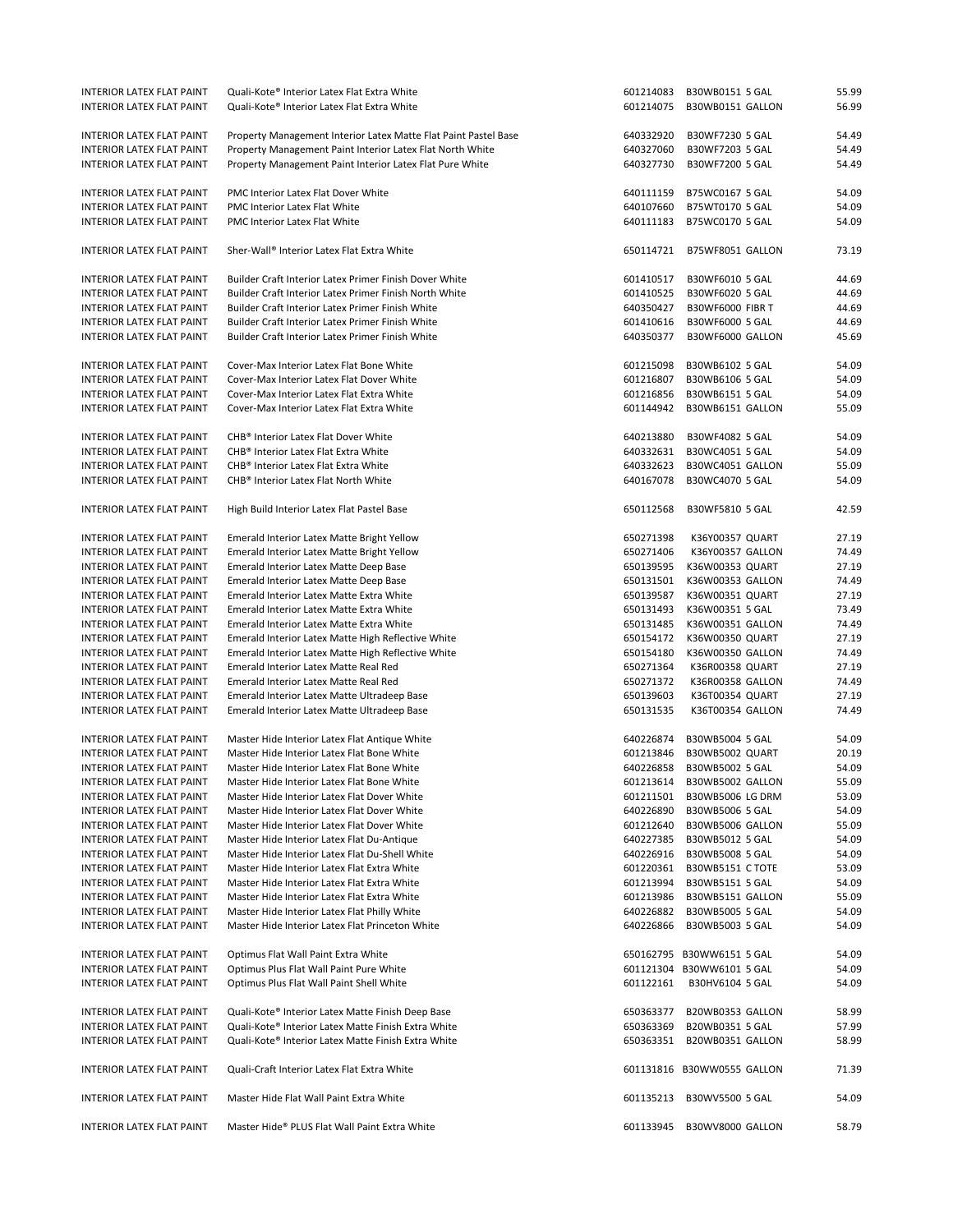| <b>INTERIOR LATEX FLAT PAINT</b>                              | Master Hide® Plus Interior Latex Flat Extra White                                                    | 601133937              | B30WV8000 5 GAL                     | 57.79          |
|---------------------------------------------------------------|------------------------------------------------------------------------------------------------------|------------------------|-------------------------------------|----------------|
| INTERIOR LATEX FLAT PAINT                                     | ProMar <sup>®</sup> 200 Zero VOC Interior Latex Flat Bright Yellow                                   | 650186927              | B30Y02657 GALLON                    | 72.29          |
| <b>INTERIOR LATEX FLAT PAINT</b>                              | ProMar <sup>®</sup> 200 Zero VOC Interior Latex Flat Deep Base                                       | 650186885              | B30W02653 5 GAL                     | 71.29          |
| <b>INTERIOR LATEX FLAT PAINT</b>                              | ProMar <sup>®</sup> 200 Zero VOC Interior Latex Flat Deep Base                                       | 650186877              | B30W02653 GALLON                    | 72.29          |
| INTERIOR LATEX FLAT PAINT                                     | ProMar <sup>®</sup> 200 Zero VOC Interior Latex Flat Extra White                                     | 650175425              | B30W02651 5 GAL                     | 71.29          |
|                                                               |                                                                                                      |                        |                                     |                |
| INTERIOR LATEX FLAT PAINT                                     | ProMar <sup>®</sup> 200 Zero VOC Interior Latex Flat Extra White                                     | 650175417              | B30W02651 GALLON                    | 72.29          |
| <b>INTERIOR LATEX FLAT PAINT</b>                              | ProMar <sup>®</sup> 200 Zero VOC Interior Latex Flat Real Red                                        | 650186919              | B30R02658 GALLON                    | 72.29          |
| INTERIOR LATEX FLAT PAINT                                     | ProMar <sup>®</sup> 200 Zero VOC Interior Latex Flat Ultradeep                                       | 650186901              | B30T02654 5 GAL                     | 71.29          |
| INTERIOR LATEX FLAT PAINT                                     | ProMar <sup>®</sup> 200 Zero VOC Interior Latex Flat Ultradeep                                       | 650186893              | B30T02654 GALLON                    | 72.29          |
| <b>INTERIOR LATEX FLAT PAINT</b>                              | Nu-Look® ProFinish Interior Latex Flat Cool Platinum                                                 | 601214661              | B30WB0136 5 GAL                     | 55.99          |
| <b>INTERIOR LATEX FLAT PAINT</b>                              | Nu-Look® ProFinish Interior Latex Flat Philly White                                                  | 601214216              | B30WB0128 5 GAL                     | 55.99          |
|                                                               |                                                                                                      |                        |                                     |                |
| INTERIOR LATEX FLAT PAINT                                     | Builders Solution Interior Latex Flat Deep Base                                                      | 640364725              | A61W00153 5 GAL                     | 66.39          |
| <b>INTERIOR LATEX FLAT PAINT</b>                              | <b>Builders Solution Interior Latex Flat Extra White</b>                                             | 640363057              | A61W00151 5 GAL                     | 66.39          |
| <b>INTERIOR LATEX FLAT PAINT</b>                              | <b>Builders Solution Interior Latex Flat Extra White</b>                                             | 640363040              | A61W00151 GALLON                    | 67.39          |
| <b>INTERIOR LATEX FLAT PAINT</b>                              | Builders Solution System Interior Latex Flat Deep Base                                               | 640364717              | A61W00153 GALLON                    | 67.39          |
| INTERIOR LATEX FLAT PAINT                                     | SOLO Interior/Exterior 100% Acrylic, Flat Deep Base                                                  | 650263155              | A74W00053 5 GAL                     | 63.69          |
| <b>INTERIOR LATEX FLAT PAINT</b>                              | SOLO Interior/Exterior 100% Acrylic, Flat Deep Base                                                  | 650263148              | A74W00053 GALLON                    | 64.69          |
| <b>INTERIOR LATEX FLAT PAINT</b>                              | SOLO Interior/Exterior 100% Acrylic, Flat Extra White                                                | 650263130              | A74W00051 5 GAL                     | 63.69          |
|                                                               | SOLO Interior/Exterior 100% Acrylic, Flat Extra White                                                | 650262868              | A74W00051 GALLON                    | 64.69          |
| INTERIOR LATEX FLAT PAINT                                     |                                                                                                      |                        |                                     |                |
| INTERIOR LATEX FLAT PAINT                                     | SOLO Interior/Exterior 100% Acrylic, Flat Ultradeep                                                  | 650263171              | A74T00054 5 GAL                     | 63.69          |
| <b>INTERIOR LATEX FLAT PAINT</b>                              | SOLO Interior/Exterior 100% Acrylic, Flat Ultradeep                                                  | 650263163              | A74T00054 GALLON                    | 64.69          |
| <b>INTERIOR LATEX FLAT PAINT</b>                              | ColorAccents Interior Latex Flat Bright Yellow                                                       | 640350526              | Y10Y00157 GALLON                    | 68.69          |
| INTERIOR LATEX FLAT PAINT                                     | ColorAccents Interior Latex Flat Real Red                                                            | 640350484              | Y10R00158 GALLON                    | 68.69          |
| <b>INTERIOR LATEX FLAT PAINT</b>                              | ColorAccents Interior Latex Flat Ultradeep                                                           | 640353843              | Y10T00154 5 GAL                     | 67.69          |
| <b>INTERIOR LATEX FLAT PAINT</b>                              | ColorAccents Interior Latex Flat Ultradeep                                                           | 640350500              | Y10T00154 GALLON                    | 68.69          |
|                                                               |                                                                                                      |                        |                                     |                |
| INTERIOR LATEX FLAT PAINT                                     | HGTV <sup>®</sup> Home Interior Acrylic Latex Flat Deep Base                                         | 650297807              | HG3000053 GALLON                    | 30.79          |
| INTERIOR LATEX FLAT PAINT                                     | HGTV® Home Interior Acrylic Latex Flat Extra White                                                   | 650297799              | HG3000051 GALLON                    | 30.79          |
| INTERIOR LATEX FLAT PAINT                                     | HGTV® Home Interior Acrylic Latex Flat Ultradeep Base                                                | 650297815              | HG3000054 GALLON                    | 30.79          |
|                                                               |                                                                                                      |                        |                                     |                |
| <b>INTERIOR LATEX FLAT PAINT</b>                              | EcoSelect® Zero VOC Interior Latex Flat Deep Base                                                    | 650352677              | A21W00853 5 GAL                     | 55.79          |
| INTERIOR LATEX FLAT PAINT                                     | EcoSelect® Zero VOC Interior Latex Flat Deep Base                                                    | 650352669              | A21W00853 GALLON                    | 56.79          |
| INTERIOR LATEX FLAT PAINT                                     | EcoSelect® Zero VOC Interior Latex Flat Extra White                                                  | 650367394              | A21W01851 5 GAL                     | 55.79          |
| INTERIOR LATEX FLAT PAINT                                     | EcoSelect® Zero VOC Interior Latex Flat Extra White                                                  | 650367386              | A21W01851 GALLON                    | 56.79          |
|                                                               |                                                                                                      |                        |                                     |                |
| <b>INTERIOR LATEX FLAT PAINT</b>                              | TUFF WALL Interior Acrylic Premium Texture Finish White                                              |                        | 650421571 A44W00050 5 GAL           | 21.59          |
|                                                               |                                                                                                      |                        |                                     |                |
| INTERIOR LATEX FLAT PAINT                                     |                                                                                                      | 650187586              | A96Y01257 GALLON                    | 69.99          |
|                                                               | Duration Home® Interior Latex Matte Bright Yellow                                                    |                        |                                     |                |
| <b>INTERIOR LATEX FLAT PAINT</b>                              | Duration Home® Interior Latex Matte Bright Yellow Bright Yellow                                      | 650187560              | A96Y01257 QUART                     | 25.99          |
| <b>INTERIOR LATEX FLAT PAINT</b>                              | Duration Home® Interior Latex Matte Deep Base                                                        | 650175912              | A96W01253 5 GAL                     | 68.99          |
| INTERIOR LATEX FLAT PAINT                                     | Duration Home® Interior Latex Matte Deep Base                                                        | 650096548              | A96W01253 GALLON                    | 69.99          |
| INTERIOR LATEX FLAT PAINT                                     | Duration Home® Interior Latex Matte Deep Base Deep Base                                              | 650096530              | A96W01253 QUART                     | 25.99          |
| <b>INTERIOR LATEX FLAT PAINT</b>                              | Duration Home® Interior Latex Matte Extra White                                                      | 650096522              | A96W01251 5 GAL                     | 68.99          |
| INTERIOR LATEX FLAT PAINT                                     | Duration Home® Interior Latex Matte Extra White                                                      | 650096514              | A96W01251 GALLON                    | 69.99          |
| INTERIOR LATEX FLAT PAINT                                     | Duration Home® Interior Latex Matte Extra White Extra White                                          | 650096506              | A96W01251 QUART                     | 25.99          |
| INTERIOR LATEX FLAT PAINT                                     | Duration Home® Interior Latex Matte High Reflective White                                            | 650096498              | A96W01250 GALLON                    | 69.99          |
|                                                               |                                                                                                      |                        |                                     |                |
| INTERIOR LATEX FLAT PAINT                                     | Duration Home® Interior Latex Matte Real Red                                                         | 650187610              | A96R01258 GALLON                    | 69.99          |
| INTERIOR LATEX FLAT PAINT                                     | Duration Home® Interior Latex Matte Real Red Real Red                                                | 650187594              | A96R01258 QUART                     | 25.99          |
| INTERIOR LATEX FLAT PAINT                                     | Duration Home® Interior Latex Matte Ultradeep                                                        | 650187537              | A96T01254 QUART                     | 25.99          |
| INTERIOR LATEX FLAT PAINT<br><b>INTERIOR LATEX FLAT PAINT</b> | Duration Home® Interior Latex Matte Ultradeep<br>Duration Home® Interior Latex Matte Ultradeep       | 650187545<br>650187529 | A96T01254 5 GAL<br>A96T01254 GALLON | 68.99<br>69.99 |
|                                                               |                                                                                                      |                        |                                     |                |
| <b>INTERIOR LATEX FLAT PAINT</b>                              | ProMar <sup>®</sup> 400 Zero VOC Interior Latex Flat Antique White                                   | 650415318              | B30W04604 5 GAL                     | 63.69          |
| <b>INTERIOR LATEX FLAT PAINT</b>                              | ProMar <sup>®</sup> 400 Zero VOC Interior Latex Flat Antique White                                   | 650415300              | B30W04604 GALLON                    | 64.69          |
| <b>INTERIOR LATEX FLAT PAINT</b>                              |                                                                                                      | 650362858              |                                     |                |
|                                                               | ProMar <sup>®</sup> 400 Zero VOC Interior Latex Flat Black                                           |                        | B30B04600 5 GAL                     | 63.69          |
| INTERIOR LATEX FLAT PAINT                                     | ProMar <sup>®</sup> 400 Zero VOC Interior Latex Flat Black                                           | 650362841              | B30B04600 GALLON                    | 64.69          |
| INTERIOR LATEX FLAT PAINT                                     | ProMar <sup>®</sup> 400 Zero VOC Interior Latex Flat Deep Base                                       | 650362833              | B30W04653 5 GAL                     | 63.69          |
| INTERIOR LATEX FLAT PAINT                                     | ProMar <sup>®</sup> 400 Zero VOC Interior Latex Flat Deep Base                                       | 650362825              | B30W04653 GALLON                    | 64.69          |
| INTERIOR LATEX FLAT PAINT                                     | ProMar <sup>®</sup> 400 Zero VOC Interior Latex Flat Dover White                                     | 650415334              | B30W04606 5 GAL                     | 63.69          |
| INTERIOR LATEX FLAT PAINT                                     | ProMar <sup>®</sup> 400 Zero VOC Interior Latex Flat Dover White                                     | 650415326              | B30W04606 GALLON                    | 64.69          |
| INTERIOR LATEX FLAT PAINT                                     | ProMar <sup>®</sup> 400 Zero VOC Interior Latex Flat Extra White                                     | 650362817              | B30W04651 5 GAL                     | 63.69          |
| INTERIOR LATEX FLAT PAINT                                     | ProMar <sup>®</sup> 400 Zero VOC Interior Latex Flat Extra White                                     | 650362783              | B30W04651 GALLON                    | 64.69          |
| INTERIOR LATEX FLAT PAINT                                     | Sher Pro Flat Enamel White                                                                           | 640353496              | B30WF0275 GALLON                    | 67.29          |
|                                                               |                                                                                                      |                        |                                     |                |
| INTERIOR LATEX FLAT PAINT                                     | SherScrub Supreme Interior Latex Flat Deep Base                                                      | 640412813              | B30WF3053 5 GAL                     | 66.29          |
| INTERIOR LATEX FLAT PAINT<br>INTERIOR LATEX FLAT PAINT        | SherScrub Supreme Interior Latex Flat Deep Base<br>SherScrub Supreme Interior Latex Flat Dover White | 640412805<br>640387346 | B30WF3053 GALLON<br>B30WF3020 5 GAL | 67.29<br>66.29 |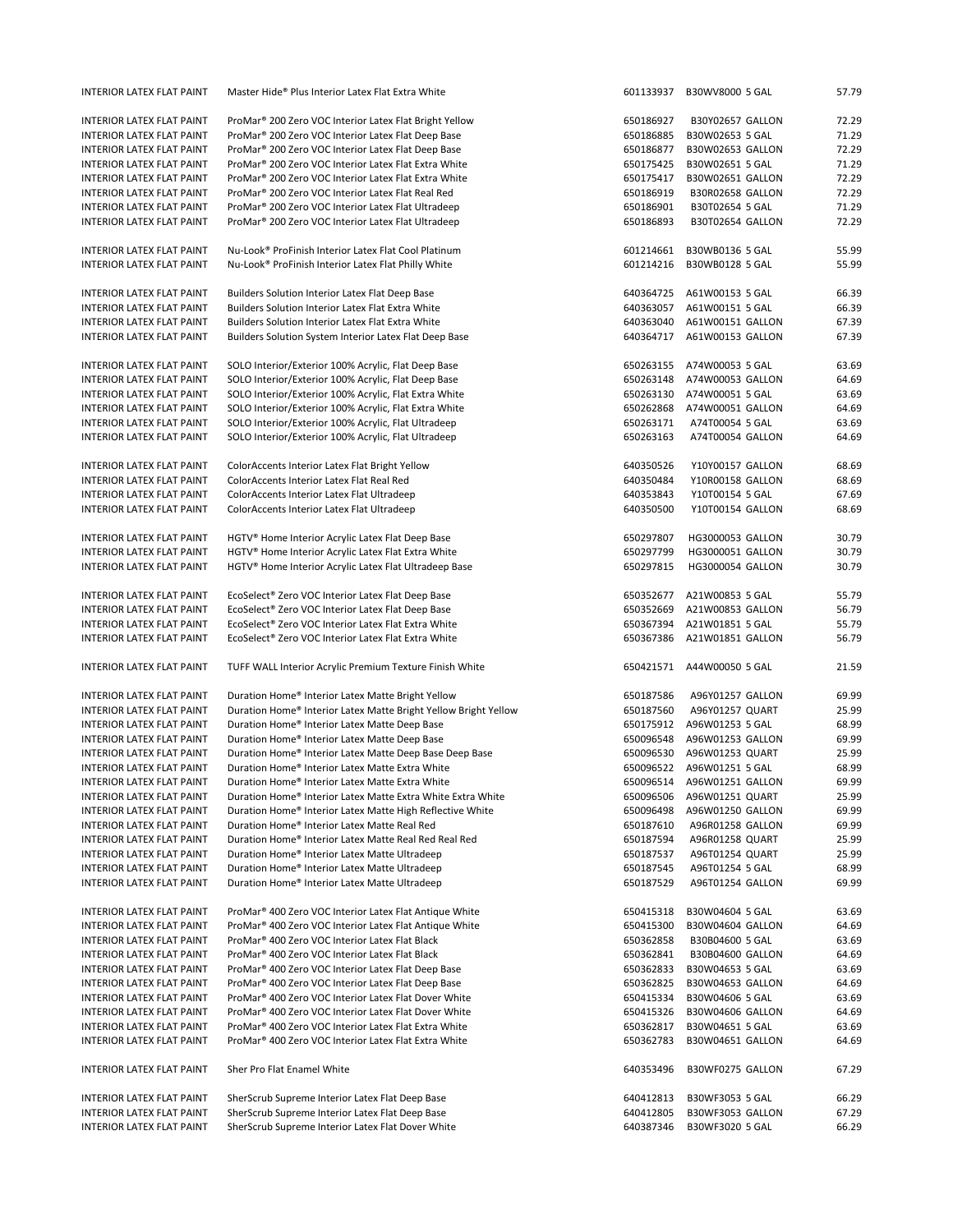| <b>INTERIOR LATEX FLAT PAINT</b> | SherScrub Supreme Interior Latex Flat Extra White              | 640387460   | B30WF3051 5 GAL            | 66.29 |
|----------------------------------|----------------------------------------------------------------|-------------|----------------------------|-------|
| <b>INTERIOR LATEX FLAT PAINT</b> | SherScrub Supreme Interior Latex Flat Extra White              | 640389268   | B30WF3051 GALLON           | 67.29 |
| INTERIOR LATEX FLAT PAINT        | SherScrub Supreme Interior Latex Flat North White              | 640387536   | B30WF3010 5 GAL            | 66.29 |
|                                  |                                                                |             |                            |       |
| <b>INTERIOR LATEX FLAT PAINT</b> | Property Solutions Interior Latex Flat Finish Deep Base        | 650277338   | B30W03053 5 GAL            | 57.29 |
| INTERIOR LATEX FLAT PAINT        | Property Solutions Interior Latex Flat Finish Deep Base        | 650277320   | B30W03053 GALLON           | 58.29 |
| INTERIOR LATEX FLAT PAINT        | Property Solutions Interior Latex Flat Finish White            | 650109234   | B30W03050 5 GAL            | 57.29 |
| <b>INTERIOR LATEX FLAT PAINT</b> | Property Solutions Interior Latex Flat Finish White            | 650109226   | <b>B30W03050 GALLON</b>    | 58.29 |
|                                  |                                                                |             |                            |       |
| <b>INTERIOR LATEX FLAT PAINT</b> | PAINTERS EDGE Interior Latex Flat Agreeable Gray               | 650833411   | PE3007029 5 GAL            | 58.49 |
| INTERIOR LATEX FLAT PAINT        | PAINTERS EDGE Interior Latex Flat Antique White                | 650516529   | PE3000919 5 GAL            | 58.49 |
| <b>INTERIOR LATEX FLAT PAINT</b> | PAINTERS EDGE Interior Latex Flat Basketweave                  | 650516586   | PE3000108 5 GAL            | 58.49 |
| <b>INTERIOR LATEX FLAT PAINT</b> | PAINTERS EDGE Interior Latex Flat Botany Beige                 | 650516594   | PE3008221 5 GAL            | 58.49 |
| INTERIOR LATEX FLAT PAINT        | PAINTERS EDGE Interior Latex Flat Duron Kilim Beige            | 650832900   | PE3008920 5 GAL            | 58.49 |
| INTERIOR LATEX FLAT PAINT        | PAINTERS EDGE Interior Latex Flat Kilim Beige                  | 650516651   | PE3006106 5 GAL            | 58.49 |
| <b>INTERIOR LATEX FLAT PAINT</b> | PAINTERS EDGE Interior Latex Flat Macademia                    | 650516677   | PE3006142 5 GAL            | 58.49 |
| <b>INTERIOR LATEX FLAT PAINT</b> | PAINTERS EDGE Interior Latex Flat Moderate White               | 650516685   | PE3006140 5 GAL            | 58.49 |
| <b>INTERIOR LATEX FLAT PAINT</b> | PAINTERS EDGE Interior Latex Flat Nomadic Desert               | 650516719   | PE3006107 5 GAL            | 58.49 |
| <b>INTERIOR LATEX FLAT PAINT</b> | PAINTERS EDGE Interior Latex Flat North White                  | 650692973   | PE3004070 5 GAL            | 58.49 |
| INTERIOR LATEX FLAT PAINT        | PAINTERS EDGE Interior Latex Flat Off White                    | 650692981   | PE3001095 5 GAL            | 58.49 |
| <b>INTERIOR LATEX FLAT PAINT</b> | <b>PAINTERS EDGE Interior Latex Flat Shell White</b>           | 650516552   | PE3000017 5 GAL            | 58.49 |
| <b>INTERIOR LATEX FLAT PAINT</b> | PAINTERS EDGE Interior Latex Flat Shell White                  | 650838089   | PE3000017 FIBR T           | 58.49 |
| <b>INTERIOR LATEX FLAT PAINT</b> | ProMar® 400 Builders Latex Flat Dover White (MAKE AND SHP)     | 1124379     | B30W04406 5 GAL            | 63.39 |
| <b>INTERIOR LATEX FLAT PAINT</b> | ProMar <sup>®</sup> Hi-Hide Interior Latex Flat Extra White    | 601214026   | B30WB6251 5 GAL            | 43.59 |
| <b>INTERIOR LATEX FLAT PAINT</b> | PVA Interior Exterior White                                    | 640136438   | B85WA0100 5 GAL            | 64.49 |
| <b>INTERIOR LATEX FLAT PAINT</b> | ProMar <sup>®</sup> Interior Latex Flat Ultradeep              | 601520166   | B30UJ0650 GALLON           | 55.39 |
| <b>INTERIOR LATEX FLAT PAINT</b> | Showcase+ Interior Scrubbable Latex Flat Deep Base             | 601538101   | B30WJ8853 5 GAL            | 54.09 |
| <b>INTERIOR LATEX FLAT PAINT</b> | Showcase+ Interior Scrubbable Latex Flat Deep Base             | 601538093   | B30WJ8853 GALLON           | 55.09 |
| INTERIOR LATEX FLAT PAINT        | Showcase+ Interior Scrubbable Latex Flat Extra White           | 601528821   | B30WJ0851 5 GAL            | 54.09 |
| <b>INTERIOR LATEX FLAT PAINT</b> | Showcase+ Interior Scrubbable Latex Flat Extra White           | 601541030   | B30WJ6851 5 GAL            | 54.09 |
| <b>INTERIOR LATEX FLAT PAINT</b> | Showcase+ Interior Scrubbable Latex Flat Extra White           | 601528813   | B30WJ0851 GALLON           | 55.09 |
| <b>INTERIOR LATEX FLAT PAINT</b> | Showcase+ Interior Scrubbable Latex Flat Extra White           | 601541022   | B30WJ6851 GALLON           | 55.09 |
|                                  |                                                                |             |                            |       |
|                                  | <b>INTERIOR LATEX SEMI-GLOSS PAINT</b>                         |             |                            |       |
| <b>CATEGORY</b>                  | <b>PRODUCT DESCRIPTION</b>                                     | <b>SMIS</b> | <b>REX</b><br><b>SIZE</b>  |       |
| <b>INT LTX SEMI GL</b>           | Bath Paint Interior Semi-Gloss Finish Extra White              |             | 640512364 A59W00051 GALLON | 69.89 |
| INT LTX SEMI GL                  | Cashmere® Interior Acrylic Medium Lustre Deep Base             | 650406853   | D18W00153 GALLON           | 65.49 |
| INT LTX SEMI GL                  | Cashmere® Interior Acrylic Medium Lustre Extra White           | 650406846   | D18W00151 5 GAL            | 64.49 |
| INT LTX SEMI GL                  | Cashmere® Interior Acrylic Medium Lustre Extra White           | 650406838   | D18W00151 GALLON           | 65.49 |
| INT LTX SEMI GL                  | Cashmere® Interior Acrylic Medium Lustre High Reflective White | 650406812   | D18W00150 GALLON           | 65.49 |
| INT LTX SEMI GL                  | Cashmere® Interior Acrylic Medium Lustre Ultradeep             | 650413909   | D18T00154 GALLON           | 65.49 |
|                                  |                                                                |             |                            |       |

| INT LTX SEMI GL        | Classic 99 <sup>®</sup> Interior Latex Semi-Gloss Deep Base    | 650190242 | A26W01853 GALLON | 52.59 |
|------------------------|----------------------------------------------------------------|-----------|------------------|-------|
| <b>INT LTX SEMI GL</b> | Classic 99 <sup>®</sup> Interior Latex Semi-Gloss Extra White  | 650190234 | A26W01851 5 GAL  | 51.59 |
| <b>INT LTX SEMI GL</b> | Classic 99 <sup>®</sup> Interior Latex Semi-Gloss Extra White  | 650190226 | A26W01851 GALLON | 52.59 |
| <b>INT LTX SEMI GL</b> | ColorAccents Interior Latex Semi-Gloss Bright Yellow           | 640333308 | Y03Y00157 GALLON | 72.69 |
| INT LTX SEMI GL        | ColorAccents Interior Latex Semi-Gloss Real Red                | 640333282 | Y03R00158 GALLON | 72.69 |
| <b>INT LTX SEMI GL</b> | ColorAccents Interior Latex Semi-Gloss Ultradeep               | 640333324 | Y03T00154 GALLON | 72.69 |
| <b>INT LTX SEMI GL</b> | Duration Home® Interior Latex Semi-Gloss Bright Yellow         | 650187743 | A98Y01257 QUART  | 29.09 |
| <b>INT LTX SEMI GL</b> | Duration Home® Interior Latex Semi-Gloss Bright Yellow         | 650187750 | A98Y01257 GALLON | 74.99 |
| <b>INT LTX SEMI GL</b> | Duration Home® Interior Latex Semi-Gloss Deep Base             | 650096688 | A98W01253 QUART  | 29.09 |
| <b>INT LTX SEMI GL</b> | Duration Home® Interior Latex Semi-Gloss Deep Base             | 650096696 | A98W01253 GALLON | 74.99 |
| <b>INT LTX SEMI GL</b> | Duration Home® Interior Latex Semi-Gloss Extra White           | 650096654 | A98W01251 QUART  | 29.09 |
| <b>INT LTX SEMI GL</b> | Duration Home® Interior Latex Semi-Gloss Extra White           | 650096670 | A98W01251 5 GAL  | 73.99 |
| <b>INT LTX SEMI GL</b> | Duration Home® Interior Latex Semi-Gloss Extra White           | 650096662 | A98W01251 GALLON | 74.99 |
| <b>INT LTX SEMI GL</b> | Duration Home® Interior Latex Semi-Gloss High Reflective White | 650096647 | A98W01250 GALLON | 74.99 |
| <b>INT LTX SEMI GL</b> | Duration Home® Interior Latex Semi-Gloss Real Red              | 650187768 | A98R01258 QUART  | 29.09 |
| INT LTX SEMI GL        | Duration Home® Interior Latex Semi-Gloss Real Red              | 650187776 | A98R01258 GALLON | 74.99 |
| <b>INT LTX SEMI GL</b> | Duration Home® Interior Latex Semi-Gloss Ultradeep             | 650187719 | A98T01254 QUART  | 29.09 |
| <b>INT LTX SEMI GL</b> | Duration Home® Interior Latex Semi-Gloss Ultradeep             | 650187735 | A98T01254 5 GAL  | 73.99 |
| <b>INT LTX SEMI GL</b> | Duration Home® Interior Latex Semi-Gloss Ultradeep             | 650187727 | A98T01254 GALLON | 74.99 |
| <b>INT LTX SEMI GL</b> | EcoSelect® Zero VOC Interior Latex Semi-Gloss Deep Base        | 650352750 | A20W00853 5 GAL  | 59.79 |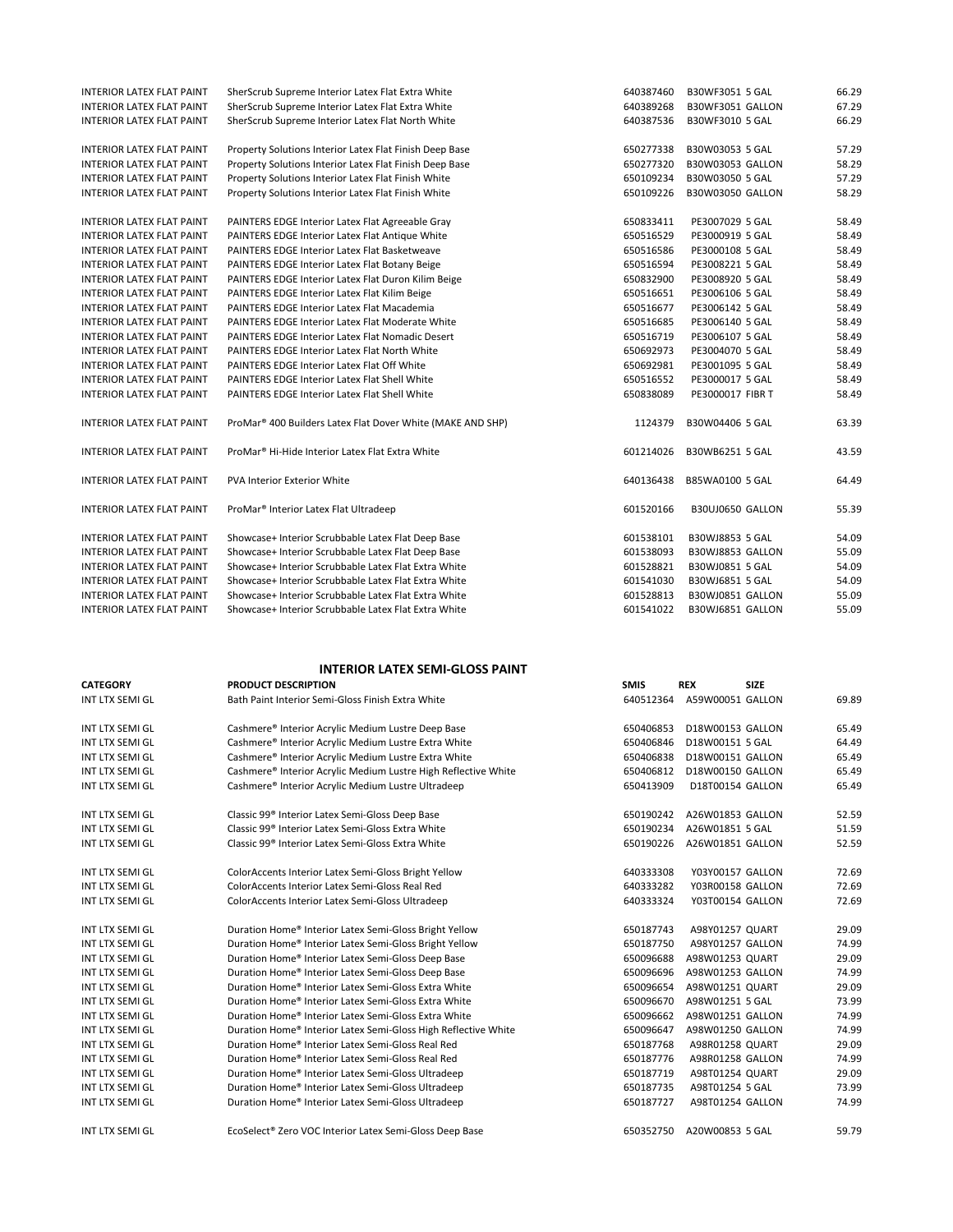| INT LTX SEMI GL                    | EcoSelect® Zero VOC Interior Latex Semi-Gloss Deep Base                                                                              | 650352743              | A20W00853 GALLON                    | 60.79          |
|------------------------------------|--------------------------------------------------------------------------------------------------------------------------------------|------------------------|-------------------------------------|----------------|
| INT LTX SEMI GL                    | EcoSelect® Zero VOC Interior Latex Semi-Gloss Extra White                                                                            | 650352735              | A20W00851 5 GAL                     | 59.79          |
| INT LTX SEMI GL                    | EcoSelect® Zero VOC Interior Latex Semi-Gloss Extra White                                                                            | 650352727              | A20W00851 GALLON                    | 60.79          |
|                                    |                                                                                                                                      |                        |                                     |                |
| INT LTX SEMI GL                    | Emerald Interior Latex Semi-Gloss Bright Yellow                                                                                      | 650271539              | K38Y00357 QUART                     | 29.19          |
| INT LTX SEMI GL                    | Emerald Interior Latex Semi-Gloss Bright Yellow                                                                                      | 650271547              | K38Y00357 GALLON                    | 79.49          |
| INT LTX SEMI GL                    | Emerald Interior Latex Semi-Gloss Deep Base                                                                                          | 650139652              | K38W00353 QUART                     | 29.19          |
| INT LTX SEMI GL                    | Emerald Interior Latex Semi-Gloss Deep Base                                                                                          | 650131626              | K38W00353 GALLON                    | 79.49          |
| INT LTX SEMI GL                    | Emerald Interior Latex Semi-Gloss Extra White                                                                                        | 650139645              | K38W00351 QUART                     | 29.19          |
| INT LTX SEMI GL                    | Emerald Interior Latex Semi-Gloss Extra White                                                                                        | 650131618              | K38W00351 5 GAL                     | 78.49          |
|                                    |                                                                                                                                      |                        |                                     | 79.49          |
| INT LTX SEMI GL                    | Emerald Interior Latex Semi-Gloss Extra White                                                                                        | 650131600              | K38W00351 GALLON                    |                |
| INT LTX SEMI GL                    | Emerald Interior Latex Semi-Gloss High Reflective White                                                                              | 650162464              | K38W00350 QUART                     | 29.19          |
| INT LTX SEMI GL                    | Emerald Interior Latex Semi-Gloss High Reflective White                                                                              | 650162472              | K38W00350 GALLON                    | 79.49          |
| INT LTX SEMI GL                    | Emerald Interior Latex Semi-Gloss Real Red                                                                                           | 650271497              | K38R00358 QUART                     | 29.19          |
| INT LTX SEMI GL                    | Emerald Interior Latex Semi-Gloss Real Red                                                                                           | 650271505              | K38R00358 GALLON                    | 79.49          |
| INT LTX SEMI GL                    | Emerald Interior Latex Semi-Gloss Ultradeep Base                                                                                     | 650139660              | K38T00354 QUART                     | 29.19          |
| INT LTX SEMI GL                    | Emerald Interior Latex Semi-Gloss Ultradeep Base                                                                                     | 650131642              | K38T00354 GALLON                    | 79.49          |
|                                    |                                                                                                                                      |                        |                                     |                |
| INT LTX SEMI GL                    | Harmony® Interior Latex Semi-Gloss Deep Base                                                                                         | 650259161              | B10W00553 GALLON                    | 65.49          |
| INT LTX SEMI GL                    | Harmony® Interior Latex Semi-Gloss Deep Base                                                                                         | 650488232              | B10W01053 GALLON                    | 65.49          |
| INT LTX SEMI GL                    | Harmony® Interior Latex Semi-Gloss Extra White                                                                                       | 650259153              | B10W00551 5 GAL                     | 64.49          |
| INT LTX SEMI GL                    | Harmony® Interior Latex Semi-Gloss Extra White                                                                                       | 650259146              | B10W00551 GALLON                    | 65.49          |
| INT LTX SEMI GL                    | Harmony® Interior Latex Semi-Gloss Extra White                                                                                       | 650488224              | B10W01051 5 GAL                     | 64.49          |
|                                    |                                                                                                                                      | 650488216              |                                     | 65.49          |
| INT LTX SEMI GL                    | Harmony® Interior Latex Semi-Gloss Extra White                                                                                       |                        | B10W01051 GALLON                    |                |
|                                    |                                                                                                                                      |                        |                                     |                |
| INT LTX SEMI GL                    | HGTV <sup>®</sup> Home Interior Acrylic Latex Semi-Gloss Deep Base                                                                   | 650297864              | <b>HG3100053 GALLON</b>             | 32.79          |
| INT LTX SEMI GL                    | HGTV® Home Interior Acrylic Latex Semi-Gloss Extra White                                                                             | 650297856              | HG3100051 GALLON                    | 32.79          |
| INT LTX SEMI GL                    | HGTV <sup>®</sup> Home Interior Acrylic Latex Semi-Gloss Ultradeep Base                                                              | 650297872              | HG3100054 GALLON                    | 32.79          |
|                                    |                                                                                                                                      |                        |                                     |                |
| INT LTX SEMI GL                    | Hi Hide Interior Latex Semi-Gloss Finish Extra White                                                                                 | 601215593              | B31WB6151 GALLON                    | 67.49          |
| INT LTX SEMI GL                    | Hi Hide Interior Latex Semi-Gloss Finish Extra White                                                                                 | 601215601              | B31WB6151 5 GAL                     | 66.49          |
|                                    |                                                                                                                                      |                        |                                     |                |
| INT LTX SEMI GL                    | IncrediCoat Semi-Gloss Extra White                                                                                                   | 601522329              | B31WJ0052 5 GAL                     | 87.59          |
|                                    |                                                                                                                                      |                        |                                     |                |
| INT LTX SEMI GL                    | Master Hide Interior Latex Semi-Gloss Antique White                                                                                  | 601211477              | B31WB5004 GALLON                    | 71.99          |
| INT LTX SEMI GL                    | Master Hide Interior Latex Semi-Gloss Antique White                                                                                  | 601211485              | B31WB5004 5 GAL                     | 70.99          |
| INT LTX SEMI GL                    | Master Hide Interior Latex Semi-Gloss Bone White                                                                                     | 601211626              | B31WB5002 5 GAL                     | 70.99          |
|                                    |                                                                                                                                      |                        |                                     |                |
| INT LTX SEMI GL                    | Master Hide Interior Latex Semi-Gloss Dover White                                                                                    | 601211451              | B31WB5006 GALLON                    | 71.99          |
| INT LTX SEMI GL                    | Master Hide Interior Latex Semi-Gloss Dover White                                                                                    | 601211469              | B31WB5006 5 GAL                     | 70.99          |
| INT LTX SEMI GL                    | Master Hide Interior Latex Semi-Gloss Extra White                                                                                    |                        | 601137417 B31WW5251 5 GAL           | 59.79          |
| INT LTX SEMI GL                    | Master Hide Interior Latex Semi-Gloss Extra White                                                                                    |                        | 601137409 B31WW5251 GALLON          | 60.79          |
| INT LTX SEMI GL                    | Master Hide Interior Latex Semi-Gloss Extra White                                                                                    | 601214000              | B31WB5151 5 GAL                     | 70.99          |
| INT LTX SEMI GL                    | Master Hide Interior Latex Semi-Gloss Extra White                                                                                    | 601214133              | B31WB5151 GALLON                    | 71.99          |
|                                    |                                                                                                                                      |                        |                                     |                |
| INT LTX SEMI GL                    | Painters Edge Interior Latex Semi-Gloss Deep Base                                                                                    | 650518830              | PE3100053 5 GAL                     | 63.49          |
| INT LTX SEMI GL                    | Painters Edge Interior Latex Semi-Gloss Deep Base                                                                                    | 650518822              | PE3100053 GALLON                    | 64.49          |
| INT LTX SEMI GL                    | Painters Edge Interior Latex Semi-Gloss Tinting White                                                                                | 650518814              | PE3100051 5 GAL                     | 63.49          |
| INT LTX SEMI GL                    | Painters Edge Interior Latex Semi-Gloss Tinting White                                                                                | 650518806              | PE3100051 GALLON                    | 64.49          |
|                                    |                                                                                                                                      |                        |                                     |                |
|                                    |                                                                                                                                      |                        |                                     |                |
| INT LTX SEMI GL                    | PMC Interior Latex Semi-Gloss Antique White                                                                                          | 601520323              | B75WJ0104 5 GAL                     | 57.19          |
| INT LTX SEMI GL                    | PMC Interior Latex Semi-Gloss Dover White                                                                                            | 640212064              | B75WJ0106 5 GAL                     | 57.19          |
| INT LTX SEMI GL                    | PMC Interior Latex Semi-Gloss White                                                                                                  | 640192761              | B75WT0100 5 GAL                     | 57.19          |
| INT LTX SEMI GL                    | PMC Interior Latex Semi-Gloss White                                                                                                  | 640152815              | B75WT0100 GALLON                    | 58.19          |
|                                    |                                                                                                                                      |                        |                                     |                |
| INT LTX SEMI GL                    | ProClassic Waterborne Interior Semi-Gloss Enamel (Canada) Deep Base                                                                  | 650394687              | B31WQ1153 QUART                     | 30.89          |
| INT LTX SEMI GL                    | ProClassic Waterborne Interior Semi-Gloss Enamel (Canada) Deep Base                                                                  | 650394695              | B31WQ1153 GALLON                    | 79.99          |
| INT LTX SEMI GL                    | ProClassic Waterborne Interior Semi-Gloss Enamel (Canada) Extra White                                                                | 650393853              | B31WQ1151 QUART                     | 30.89          |
| INT LTX SEMI GL                    | ProClassic Waterborne Interior Semi-Gloss Enamel (Canada) Extra White                                                                | 650393879              | B31WQ1151 5 GAL                     | 78.99          |
| INT LTX SEMI GL                    | ProClassic Waterborne Interior Semi-Gloss Enamel (Canada) Extra White                                                                | 650393861              | B31WQ1151 GALLON                    | 79.99          |
|                                    |                                                                                                                                      |                        |                                     |                |
| INT LTX SEMI GL                    | ProClassic® WaterBorne Interior Acrylic Semi-Gloss Deep Base                                                                         | 640516092              | B31W00053 QUART                     | 30.89          |
| INT LTX SEMI GL                    | ProClassic® WaterBorne Interior Acrylic Semi-Gloss Deep Base                                                                         | 640516100              |                                     | 79.99          |
|                                    |                                                                                                                                      |                        | B31W00053 GALLON                    |                |
| INT LTX SEMI GL                    | ProClassic® Waterborne Interior Acrylic Semi-Gloss Enamel Deep Base                                                                  | 650268717              | B31W01153 QUART                     | 30.89          |
| INT LTX SEMI GL                    | ProClassic® Waterborne Interior Acrylic Semi-Gloss Enamel Deep Base                                                                  | 650268725              | B31W01153 GALLON                    | 79.99          |
| INT LTX SEMI GL                    | ProClassic® Waterborne Interior Acrylic Semi-Gloss Enamel Extra White                                                                | 650268683              | B31W01151 QUART                     | 30.89          |
| INT LTX SEMI GL                    | ProClassic® Waterborne Interior Acrylic Semi-Gloss Enamel Extra White                                                                | 650268709              | B31W01151 5 GAL                     | 78.99          |
| INT LTX SEMI GL                    | ProClassic® Waterborne Interior Acrylic Semi-Gloss Enamel Extra White                                                                | 650268691              | B31W01151 GALLON                    | 79.99          |
| INT LTX SEMI GL                    | ProClassic® Waterborne Interior Acrylic Semi-Gloss Enamel High Reflective White                                                      | 650268659              | <b>B31W01150 QUART</b>              | 30.89          |
| INT LTX SEMI GL                    | ProClassic® Waterborne Interior Acrylic Semi-Gloss Enamel High Reflective White                                                      | 650268667              | B31W01150 GALLON                    | 79.99          |
|                                    |                                                                                                                                      |                        |                                     |                |
| INT LTX SEMI GL                    | ProMar® 200 Zero VOC Interior Latex Semi-Gloss (Canada) Extra White                                                                  | 650267156              | B31WQ2651 GALLON                    | 76.29          |
|                                    |                                                                                                                                      |                        |                                     |                |
|                                    |                                                                                                                                      |                        |                                     |                |
| INT LTX SEMI GL<br>INT LTX SEMI GL | ProMar® 200 Zero VOC Interior Latex Semi-Gloss Bright Yellow<br>ProMar <sup>®</sup> 200 Zero VOC Interior Latex Semi-Gloss Deep Base | 650187420<br>650187230 | B31Y02657 GALLON<br>B31W02653 5 GAL | 76.29<br>75.29 |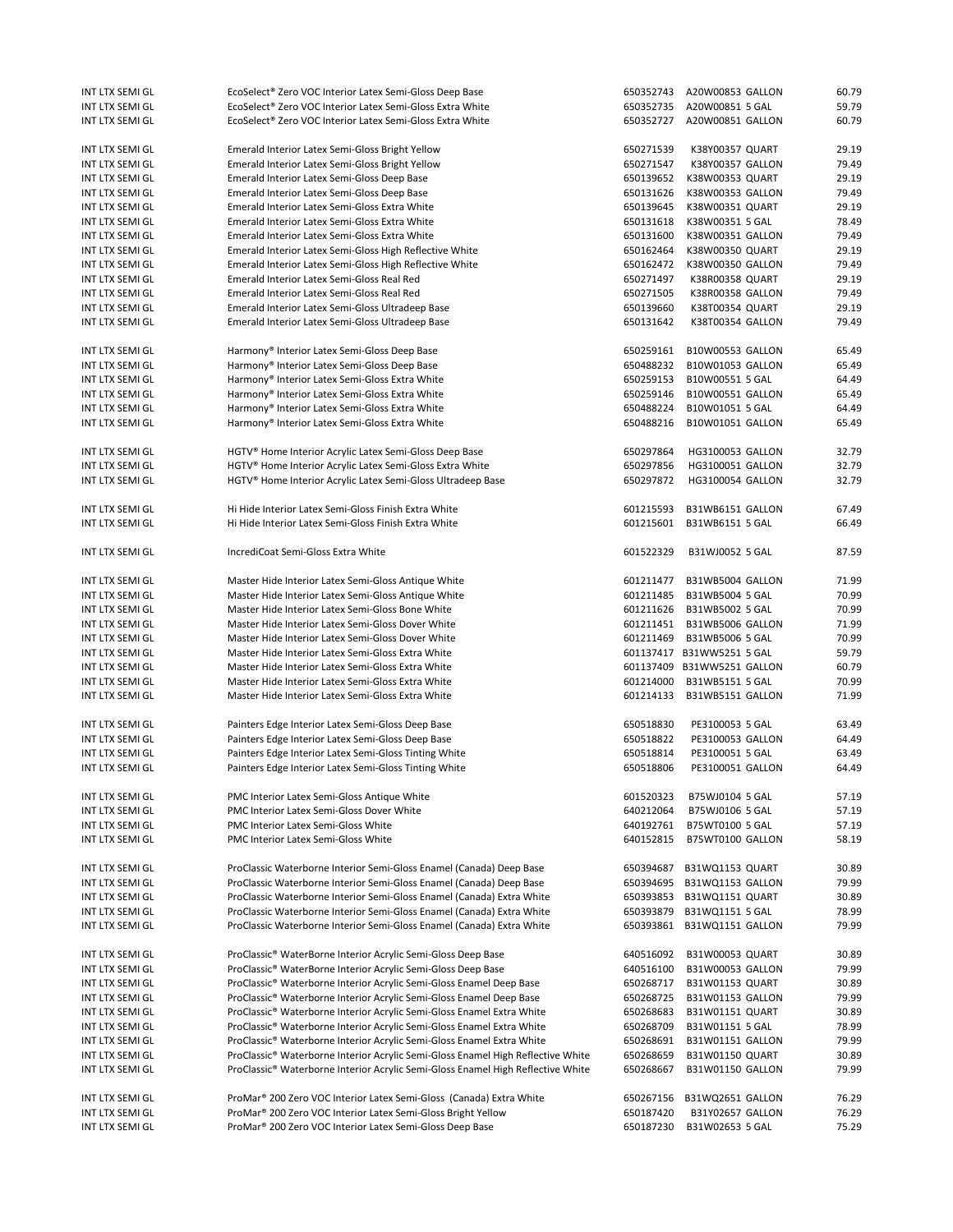| INT LTX SEMI GL             | ProMar <sup>®</sup> 200 Zero VOC Interior Latex Semi-Gloss Deep Base             | 650187222   | B31W02653 GALLON           | 76.29 |
|-----------------------------|----------------------------------------------------------------------------------|-------------|----------------------------|-------|
| INT LTX SEMI GL             | ProMar <sup>®</sup> 200 Zero VOC Interior Latex Semi-Gloss Dover White           | 650375066   | B31W02606 5 GAL            | 75.29 |
| INT LTX SEMI GL             | ProMar <sup>®</sup> 200 Zero VOC Interior Latex Semi-Gloss Dover White           | 650375041   | B31W02606 GALLON           | 76.29 |
|                             | ProMar <sup>®</sup> 200 Zero VOC Interior Latex Semi-Gloss Extra White           | 650187214   |                            | 75.29 |
| INT LTX SEMI GL             |                                                                                  |             | B31W02651 5 GAL            |       |
| INT LTX SEMI GL             | ProMar <sup>®</sup> 200 Zero VOC Interior Latex Semi-Gloss Extra White           | 650187206   | B31W02651 GALLON           | 76.29 |
| INT LTX SEMI GL             | ProMar® 200 Zero VOC Interior Latex Semi-Gloss High Reflective White             | 650392616   | B31W02650 5 GAL            | 75.29 |
| INT LTX SEMI GL             | ProMar <sup>®</sup> 200 Zero VOC Interior Latex Semi-Gloss High Reflective White | 650392608   | B31W02650 GALLON           | 76.29 |
| INT LTX SEMI GL             | ProMar <sup>®</sup> 200 Zero VOC Interior Latex Semi-Gloss Real Red              | 650187412   | <b>B31R02658 GALLON</b>    | 76.29 |
| INT LTX SEMI GL             | ProMar <sup>®</sup> 200 Zero VOC Interior Latex Semi-Gloss Ultradeep             | 650187404   | B31T02654 5 GAL            | 75.29 |
|                             |                                                                                  |             |                            | 76.29 |
| INT LTX SEMI GL             | ProMar <sup>®</sup> 200 Zero VOC Interior Latex Semi-Gloss Ultradeep             | 650187396   | B31T02654 GALLON           |       |
| INT LTX SEMI GL             | ProMar <sup>®</sup> 400 Zero VOC Interior Latex Semi-Gloss Antique White         | 650415391   | B31W04604 5 GAL            | 68.69 |
| INT LTX SEMI GL             | ProMar <sup>®</sup> 400 Zero VOC Interior Latex Semi-Gloss Antique White         | 650415383   | B31W04604 GALLON           | 69.69 |
|                             |                                                                                  |             |                            |       |
| INT LTX SEMI GL             | ProMar <sup>®</sup> 400 Zero VOC Interior Latex Semi-Gloss Deep Base             | 650362981   | B31W04653 5 GAL            | 68.69 |
| INT LTX SEMI GL             | ProMar <sup>®</sup> 400 Zero VOC Interior Latex Semi-Gloss Deep Base             | 650362973   | B31W04653 GALLON           | 69.69 |
| INT LTX SEMI GL             | ProMar <sup>®</sup> 400 Zero VOC Interior Latex Semi-Gloss Dover White           | 650415417   | B31W04606 5 GAL            | 68.69 |
| INT LTX SEMI GL             | ProMar <sup>®</sup> 400 Zero VOC Interior Latex Semi-Gloss Dover White           | 650415409   | B31W04606 GALLON           | 69.69 |
| INT LTX SEMI GL             | ProMar <sup>®</sup> 400 Zero VOC Interior Latex Semi-Gloss Extra White           | 650362965   | B31W04651 5 GAL            | 68.69 |
| INT LTX SEMI GL             | ProMar <sup>®</sup> 400 Zero VOC Interior Latex Semi-Gloss Extra White           | 650362957   | B31W04651 GALLON           | 69.69 |
|                             |                                                                                  |             |                            |       |
| INT LTX SEMI GL             | ProMar <sup>®</sup> 700 Interior Latex Semi-Gloss Antique White                  | 640354510   | B31W07701 5 GAL            | 57.59 |
| INT LTX SEMI GL             | ProMar <sup>®</sup> 700 Interior Latex Semi-Gloss Antique White                  | 640354502   | B31W07701 GALLON           | 58.59 |
| INT LTX SEMI GL             | ProMar <sup>®</sup> 700 Interior Latex Semi-Gloss Dover White                    | 640356481   | B31W07703 5 GAL            | 57.59 |
| INT LTX SEMI GL             | ProMar <sup>®</sup> 700 Interior Latex Semi-Gloss White                          | 640354494   | B31W07700 5 GAL            | 57.59 |
|                             |                                                                                  |             |                            |       |
| <b>INT LTX SEMI GL</b>      | ProMar <sup>®</sup> 700 Interior Latex Semi-Gloss White                          | 640354486   | <b>B31W07700 GALLON</b>    | 58.59 |
| INT LTX SEMI GL             | Property Management Interior Latex Semi-Gloss Pure White                         | 640331989   | B31WF7200 5 GAL            | 59.29 |
|                             |                                                                                  |             |                            |       |
| INT LTX SEMI GL             | Property Management Interior Latex Semi-Gloss White                              | 640169157   | B31WK6200 5 GAL            | 53.89 |
| INT LTX SEMI GL             | Property Solutions Interior Latex Semi-Gloss Deep Base                           | 650277379   | B31W03053 5 GAL            | 63.29 |
| INT LTX SEMI GL             | Property Solutions Interior Latex Semi-Gloss Deep Base                           | 650277361   | B31W03053 GALLON           | 64.29 |
| INT LTX SEMI GL             | Property Solutions Interior Latex Semi-Gloss White                               | 650417439   | B31W03060 5 GAL            | 63.29 |
| <b>INT LTX SEMI GL</b>      | Property Solutions Interior Latex Semi-Gloss White                               | 650417413   | B31W03060 GALLON           | 64.29 |
|                             |                                                                                  |             |                            |       |
| INT LTX SEMI GL             | Quali Kote® Interior Latex Semi-Gloss (Canada) Deep Base                         |             | 601215148 A26WQ8153 GALLON | 59.99 |
| INT LTX SEMI GL             | Quali Kote® Interior Latex Semi-Gloss (Canada) Extra White                       |             | 601226566 A26WQ8151 QUART  | 22.39 |
| INT LTX SEMI GL             | Quali Kote® Interior Latex Semi-Gloss (Canada) Extra White                       |             | 601214414 A26WQ8151 5 GAL  | 58.99 |
| INT LTX SEMI GL             | Quali Kote® Interior Latex Semi-Gloss (Canada) Extra White                       |             | 601214422 A26WQ8151 GALLON | 59.99 |
|                             |                                                                                  |             |                            |       |
| INT LTX SEMI GL             | Quali-Craft Interior Latex Semi-Gloss Extra White                                |             | 601131857 A26WW0155 GALLON | 74.29 |
| INT LTX SEMI GL             | Quali-Kote® Interior Latex Semi-Gloss Extra White                                |             | 601214125 A26WB0151 5 GAL  | 58.99 |
| INT LTX SEMI GL             | Quali-Kote® Interior Latex Semi-Gloss Extra White                                |             | 601214117 A26WB0151 GALLON | 59.99 |
|                             |                                                                                  |             |                            |       |
| INT LTX SEMI GL             | SOLO Interior/Exterior 100% Acrylic, Semi-Gloss Deep Base                        | 650335581   | A76W00053 5 GAL            | 68.69 |
| INT LTX SEMI GL             | SOLO Interior/Exterior 100% Acrylic, Semi-Gloss Deep Base                        | 650335573   | A76W00053 GALLON           | 69.69 |
| INT LTX SEMI GL             | SOLO Interior/Exterior 100% Acrylic, Semi-Gloss Extra White                      | 650335565   | A76W00051 5 GAL            | 68.69 |
| INT LTX SEMI GL             | SOLO Interior/Exterior 100% Acrylic, Semi-Gloss Extra White                      | 650335557   | A76W00051 GALLON           | 69.69 |
| INT LTX SEMI GL             | SOLO Interior/Exterior 100% Acrylic, Semi-Gloss Ultradeep                        | 650335607   | A76T00054 5 GAL            | 68.69 |
| <b>INT LTX SEMI GL</b>      | SOLO Interior/Exterior 100% Acrylic, Semi-Gloss Ultradeep                        | 650335599   | A76T00054 GALLON           | 69.69 |
|                             |                                                                                  |             |                            |       |
| INT LTX SEMI GL             | SuperPaint® Interior Latex Semi-Gloss Deep Base                                  |             | 650273840 A88W01153 GALLON | 65.49 |
| INT LTX SEMI GL             | SuperPaint® Interior Latex Semi-Gloss Extra White                                | 650273824   | A88W01151 5 GAL            | 64.49 |
| INT LTX SEMI GL             | SuperPaint® Interior Latex Semi-Gloss Extra White                                | 650273816   | A88W01151 GALLON           | 65.49 |
|                             |                                                                                  |             |                            |       |
| INT LTX SEMI GL             | SuperPaint® Interior Latex Semi-Gloss High Reflective White                      |             | 650273782 A88W01150 GALLON | 65.49 |
|                             |                                                                                  |             |                            |       |
|                             | <b>INTERIOR LATEX GLOSS PAINT</b>                                                |             |                            |       |
| <b>CATEGORY</b>             | <b>PRODUCT DESCRIPTION</b>                                                       | <b>SMIS</b> | <b>REX</b><br><b>SIZE</b>  |       |
| <b>INTERIOR LATEX GLOSS</b> | High Build Interior Latex Eg-Shel White                                          | 601410376   | B20WF5010 5 GAL            | 43.59 |
|                             |                                                                                  |             |                            |       |
| <b>INTERIOR LATEX GLOSS</b> | Master Hide Interior Latex Gloss Extra White                                     |             | 601137391 B21WW5351 5 GAL  | 60.79 |
| <b>INTERIOR LATEX GLOSS</b> | Master Hide Interior Latex Gloss Extra White                                     |             | 601137383 B21WW5351 GALLON | 61.79 |
|                             |                                                                                  |             |                            |       |
| <b>INTERIOR LATEX GLOSS</b> | ProClassic® WaterBorne Interior Acrylic Gloss Extra White                        | 640513933   | B21W00051 QUART            | 31.99 |
|                             |                                                                                  |             |                            |       |
| <b>INTERIOR LATEX GLOSS</b> | ProClassic® WaterBorne Interior Acrylic Gloss Extra White                        | 640512596   | B21W00051 5 GAL            | 80.99 |
| <b>INTERIOR LATEX GLOSS</b> | ProClassic® WaterBorne Interior Acrylic Gloss Extra White                        | 640512588   | B21W00051 GALLON           | 81.99 |
| <b>INTERIOR LATEX GLOSS</b> | ProClassic® WaterBorne Interior Acrylic Gloss Luminous White                     | 640122800   | B21W00027 GALLON           | 81.99 |
| <b>INTERIOR LATEX GLOSS</b> | ProClassic® WaterBorne Interior Acrylic High Gloss Enamel Extra White            | 640383535   | B21W00351 GALLON           | 83.99 |
|                             |                                                                                  |             |                            |       |
| <b>INTERIOR LATEX GLOSS</b> | ProMar Heavy Body Interior Eg-Shel White                                         | 640338398   | B20WF2021 5 GAL            | 70.29 |
|                             |                                                                                  |             |                            |       |
| <b>INTERIOR LATEX GLOSS</b> | ProMar <sup>®</sup> Interior Latex Gloss Extra White                             | 601523590   | B42WJ0261 5 GAL            | 72.59 |
| <b>INTERIOR LATEX GLOSS</b> | Quali-Craft Latex Gloss Enamel White                                             | 601137094   | B21WV5710 GALLON           | 74.49 |
|                             |                                                                                  |             |                            |       |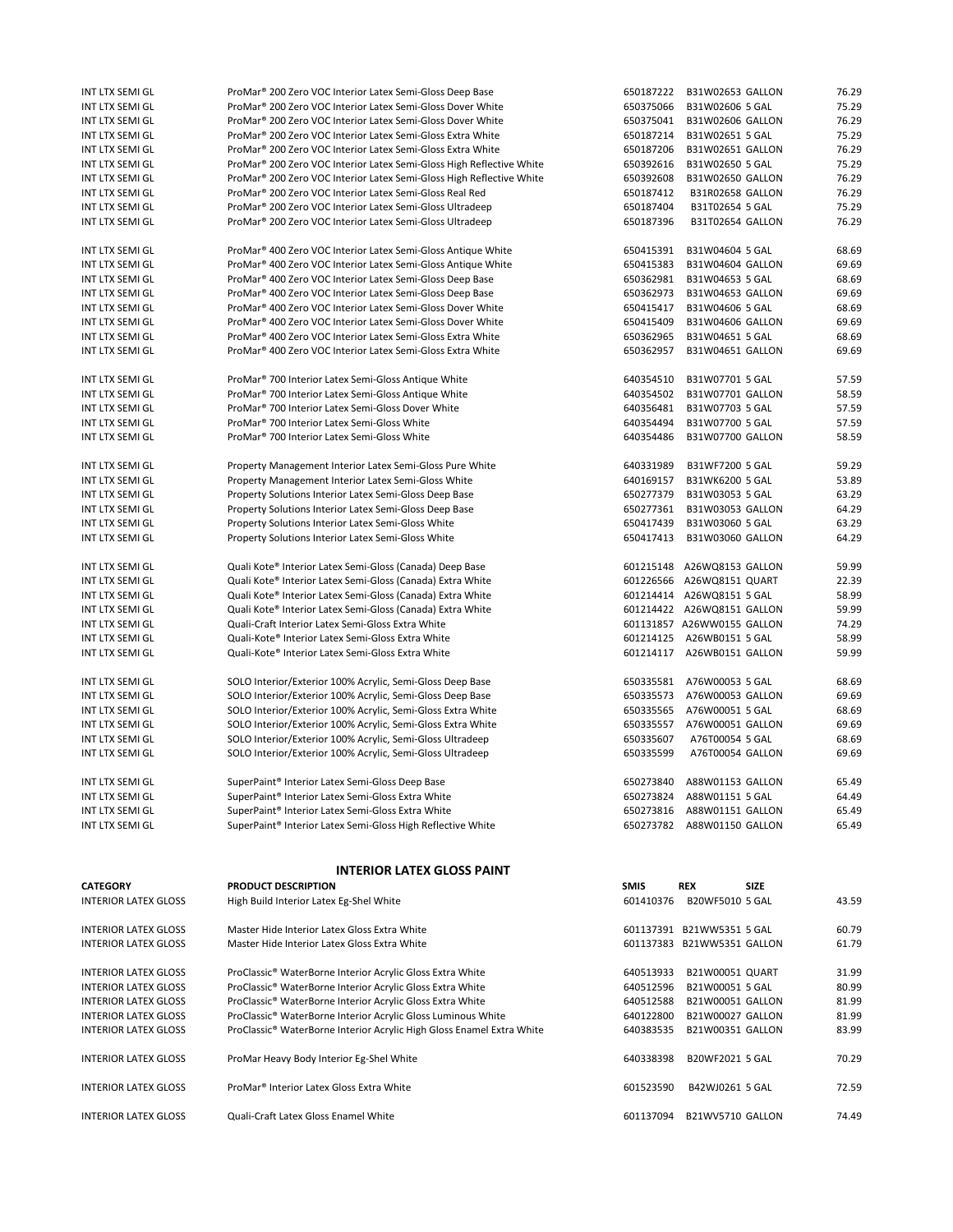| 69.69 |
|-------|
| 70.69 |
| 69.69 |
| 70.69 |
| 70.69 |
| 69.69 |
|       |

## **INT LATEX SATIN AND EGGSHELL**

| <b>CATEGORY</b>   | <b>PRODUCT DESCRIPTION</b>                                  | <b>SMIS</b> | REX<br>SIZE                |       |
|-------------------|-------------------------------------------------------------|-------------|----------------------------|-------|
| INT LTX SATIN/EGS | Bath Paint Interior Satin Finish Extra White                |             | 640512372 A57W00051 QUART  | 24.49 |
| INT LTX SATIN/EGS | Bath Paint Interior Satin Finish Extra White                | 640512380   | A57W00051 GALLON           | 66.89 |
| INT LTX SATIN/EGS | Builder Craft Interior Latex Low Sheen Satin White          | 640322186   | B20WF7000 5 GAL            | 45.69 |
| INT LTX SATIN/EGS | Builders Solution Interior Latex Eg-Shel Deep Base          | 640353926   | A62W00053 5 GAL            | 69.39 |
| INT LTX SATIN/EGS | Builders Solution Interior Latex Eg-Shel Deep Base          | 640353918   | A62W00053 GALLON           | 70.39 |
| INT LTX SATIN/EGS | Builders Solution Interior Latex Eg-Shel Extra White        | 640353900   | A62W00051 5 GAL            | 69.39 |
| INT LTX SATIN/EGS | Builders Solution Interior Latex Eg-Shel Extra White        |             | 640353892 A62W00051 GALLON | 70.39 |
| INT LTX SATIN/EGS | Cashmere® Interior Acrylic Low Lustre Deep Base             | 650406796   | D17W00153 GALLON           | 62.49 |
| INT LTX SATIN/EGS | Cashmere® Interior Acrylic Low Lustre Extra White           | 650406788   | D17W00151 5 GAL            | 61.49 |
| INT LTX SATIN/EGS | Cashmere® Interior Acrylic Low Lustre Extra White           | 650406770   | D17W00151 GALLON           | 62.49 |
| INT LTX SATIN/EGS | Cashmere® Interior Acrylic Low Lustre High Reflective White | 650406754   | D17W00150 GALLON           | 62.49 |
| INT LTX SATIN/EGS | Cashmere® Interior Acrylic Low Lustre Ultradeep             | 650413859   | D17T00154 GALLON           | 62.49 |
| INT LTX SATIN/EGS | Cashmere® Interior Acrylic Pearl Deep Base                  | 650413990   | D15W00153 GALLON           | 64.49 |
| INT LTX SATIN/EGS | Cashmere® Interior Acrylic Pearl Extra White                | 650413974   | D15W00151 5 GAL            | 63.49 |
| INT LTX SATIN/EGS | Cashmere® Interior Acrylic Pearl Extra White                | 650413966   | D15W00151 GALLON           | 64.49 |
| INT LTX SATIN/EGS | Cashmere® Interior Acrylic Pearl High Reflective White      | 650413933   | D15W00150 GALLON           | 64.49 |
| INT LTX SATIN/EGS | Cashmere® Interior Acrylic Pearl Ultradeep                  | 650414014   | D15T00154 GALLON           | 64.49 |
| INT LTX SATIN/EGS | Classic 99 <sup>®</sup> Interior Latex Satin Deep Base      | 650190200   | A29W01853 GALLON           | 50.59 |
| INT LTX SATIN/EGS | Classic 99 <sup>®</sup> Interior Latex Satin Extra White    | 650190192   | A29W01851 5 GAL            | 49.59 |
| INT LTX SATIN/EGS | Classic 99 <sup>®</sup> Interior Latex Satin Extra White    | 650190184   | A29W01851 GALLON           | 50.59 |
| INT LTX SATIN/EGS | Color To Go Latex Satin Twist & Pour Deep Base              | 650462328   | A91W00353 QUART            | 8.69  |
| INT LTX SATIN/EGS | Color To Go Latex Satin Twist & Pour Extra White            | 650462302   | A91W00351 QUART            | 8.69  |
| INT LTX SATIN/EGS | Color To Go Latex Satin Twist & Pour High Reflective White  | 650462294   | A91W00350 QUART            | 8.69  |
| INT LTX SATIN/EGS | Color To Go Latex Satin Twist & Pour Ultradeep              | 650462336   | A91T00354 QUART            | 8.69  |
| INT LTX SATIN/EGS | ColorAccents Interior Latex Satin Bright Yellow             | 640516308   | Y38Y00157 GALLON           | 69.69 |
| INT LTX SATIN/EGS | ColorAccents Interior Latex Satin Real Red                  | 640516324   | Y38R00158 GALLON           | 69.69 |
| INT LTX SATIN/EGS | ColorAccents Interior Latex Satin Ultradeep                 | 640516282   | Y38T00154 GALLON           | 69.69 |
| INT LTX SATIN/EGS | Contractor Series Interior Latex Eg-Shel Extra White        | 640332698   | B20WF0551 5 GAL            | 54.39 |
| INT LTX SATIN/EGS | Contractor Series Interior Latex Eg-Shel Extra White        | 640332680   | B20WF0551 GALLON           | 55.39 |
| INT LTX SATIN/EGS | Contractor Series Interior Latex Eg-Shel Extra White        | 650120116   | B20WF8551 GALLON           | 65.49 |
| INT LTX SATIN/EGS | Contractor Series Interior Latex Eg-Shel Extra White        | 650120124   | B20WF8551 5 GAL            | 64.49 |
| INT LTX SATIN/EGS | Contractor Series Interior Latex Satin Extra White          | 640332656   | B20WF0751 5 GAL            | 54.99 |
| INT LTX SATIN/EGS | Contractor Series Interior Latex Satin Extra White          | 640332649   | B20WF0751 GALLON           | 55.99 |
| INT LTX SATIN/EGS | Contractors Interior Latex Low Sheen Extra White            | 640362133   | B20WF0851 5 GAL            | 53.99 |
| INT LTX SATIN/EGS | Contractors Interior Latex Low Sheen Extra White            | 640363487   | B20WF0851 GALLON           | 54.99 |
| INT LTX SATIN/EGS | Contractors Interior Latex Satin Deep Base                  | 650118672   | B20WF8750 GALLON           | 55.99 |
| INT LTX SATIN/EGS | Contractors Interior Latex Satin Extra White                | 650111909   | B20WF8751 5 GAL            | 54.99 |
| INT LTX SATIN/EGS | Contractors Interior Latex Satin Extra White                | 650111891   | B20WF8751 GALLON           | 55.99 |
| INT LTX SATIN/EGS | Contractors Velvet Interior Latex Velvet Finish Extra White | 650113632   | B20WF8651 GALLON           | 55.99 |
| INT LTX SATIN/EGS | Design Basics Interior Latex Satin Deep Base                | 650124548   | A22W00253 GALLON           | 38.29 |
| INT LTX SATIN/EGS | Design Basics Interior Latex Satin Extra White              | 650124514   | A22W00251 GALLON           | 38.29 |
| INT LTX SATIN/EGS | Duration Home® Interior Latex Satin Bright Yellow           | 650187669   | A97Y01257 QUART            | 26.99 |
| INT LTX SATIN/EGS | Duration Home® Interior Latex Satin Bright Yellow           | 650187677   | A97Y01257 GALLON           | 71.99 |
| INT LTX SATIN/EGS | Duration Home® Interior Latex Satin Deep Base               | 650358971   | A97W01353 QUART            | 26.99 |
| INT LTX SATIN/EGS | Duration Home® Interior Latex Satin Deep Base               | 650358997   | A97W01353 5 GAL            | 70.99 |
| INT LTX SATIN/EGS | Duration Home® Interior Latex Satin Deep Base               | 650358989   | A97W01353 GALLON           | 71.99 |
| INT LTX SATIN/EGS | Duration Home® Interior Latex Satin Extra White             | 650096571   | A97W01251 QUART            | 26.99 |
| INT LTX SATIN/EGS | Duration Home® Interior Latex Satin Extra White             | 650096597   | A97W01251 5 GAL            | 70.99 |
| INT LTX SATIN/EGS | Duration Home® Interior Latex Satin Extra White             | 650096589   | A97W01251 GALLON           | 71.99 |
| INT LTX SATIN/EGS | Duration Home® Interior Latex Satin High Reflective White   | 650096563   | A97W01250 GALLON           | 71.99 |
| INT LTX SATIN/EGS | Duration Home® Interior Latex Satin Real Red                | 650187685   | A97R01258 QUART            | 26.99 |
| INT LTX SATIN/EGS | Duration Home® Interior Latex Satin Real Red                | 650187693   | A97R01258 GALLON           | 71.99 |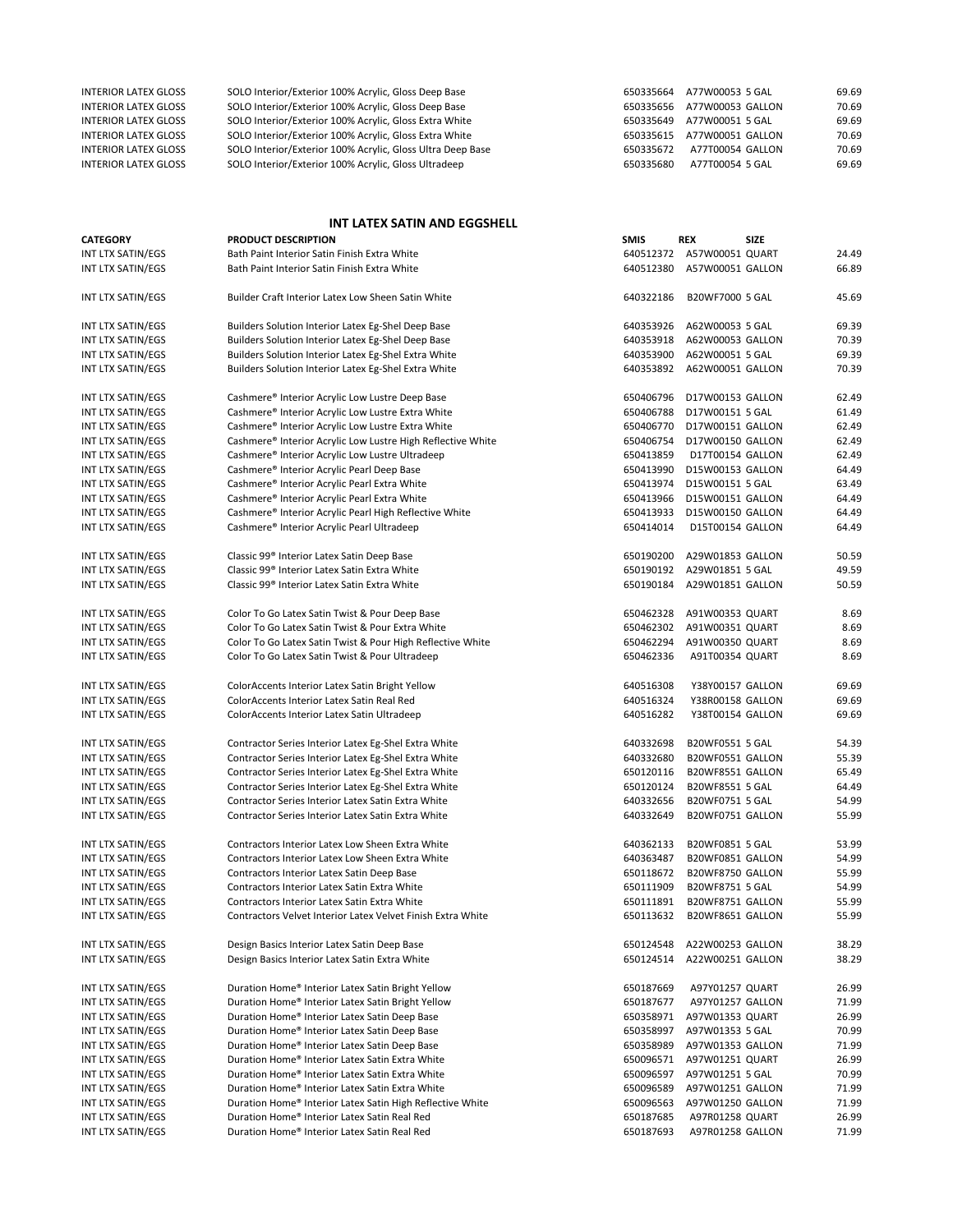| INT LTX SATIN/EGS                      | Duration Home® Interior Latex Satin Ultradeep                                                                                        | 650187628              | A97T01254 QUART                                        | 26.99          |
|----------------------------------------|--------------------------------------------------------------------------------------------------------------------------------------|------------------------|--------------------------------------------------------|----------------|
| INT LTX SATIN/EGS                      | Duration Home® Interior Latex Satin Ultradeep                                                                                        | 650187651              | A97T01254 5 GAL                                        | 70.99          |
| INT LTX SATIN/EGS                      | Duration Home® Interior Latex Satin Ultradeep                                                                                        | 650187636              | A97T01254 GALLON                                       | 71.99          |
| INT LTX SATIN/EGS                      | EcoSelect® Zero VOC Interior Latex Eg-Shel Deep Base                                                                                 | 650352719              | A22W00853 5 GAL                                        | 57.79          |
| INT LTX SATIN/EGS                      | EcoSelect® Zero VOC Interior Latex Eg-Shel Deep Base                                                                                 | 650352701              | A22W00853 GALLON                                       | 58.79          |
| INT LTX SATIN/EGS                      | EcoSelect® Zero VOC Interior Latex Eg-Shel Extra White                                                                               | 650352693              | A22W00851 5 GAL                                        | 57.79          |
| INT LTX SATIN/EGS                      | EcoSelect® Zero VOC Interior Latex Eg-Shel Extra White                                                                               | 650352685              | A22W00851 GALLON                                       | 58.79          |
| INT LTX SATIN/EGS                      | Emerald Interior Latex Satin Bright Yellow                                                                                           | 650271455              | K37Y00357 QUART                                        | 28.19          |
| INT LTX SATIN/EGS                      | Emerald Interior Latex Satin Bright Yellow                                                                                           | 650271463              | K37Y00357 GALLON                                       | 76.49          |
| INT LTX SATIN/EGS                      | Emerald Interior Latex Satin Deep Base                                                                                               | 650139629              | K37W00353 QUART                                        | 28.19          |
| INT LTX SATIN/EGS                      | Emerald Interior Latex Satin Deep Base                                                                                               | 650131576              | K37W00353 GALLON                                       | 76.49          |
| INT LTX SATIN/EGS                      | Emerald Interior Latex Satin Extra White                                                                                             | 650139611              | K37W00351 QUART                                        | 28.19          |
| INT LTX SATIN/EGS                      | Emerald Interior Latex Satin Extra White                                                                                             | 650131568              | K37W00351 5 GAL                                        | 75.49          |
| INT LTX SATIN/EGS                      | Emerald Interior Latex Satin Extra White                                                                                             | 650131550              | K37W00351 GALLON                                       | 76.49          |
| INT LTX SATIN/EGS                      | Emerald Interior Latex Satin High Reflective White                                                                                   | 650154206              | K37W00350 QUART                                        | 28.19          |
| INT LTX SATIN/EGS                      | Emerald Interior Latex Satin High Reflective White                                                                                   | 650154214              | K37W00350 GALLON                                       | 76.49          |
| INT LTX SATIN/EGS                      | Emerald Interior Latex Satin Real Red<br>Emerald Interior Latex Satin Real Red                                                       | 650271422<br>650271430 | K37R00358 QUART                                        | 28.19<br>76.49 |
| INT LTX SATIN/EGS<br>INT LTX SATIN/EGS | Emerald Interior Latex Satin Ultradeep Base                                                                                          | 650139637              | K37R00358 GALLON<br>K37T00354 QUART                    | 28.19          |
| INT LTX SATIN/EGS                      | Emerald Interior Latex Satin Ultradeep Base                                                                                          | 650131592              | K37T00354 GALLON                                       | 76.49          |
| INT LTX SATIN/EGS                      | Harmony® IAQ Interior Acrylic Eg-Shel Deep Base                                                                                      | 650428238              | B09W01053 5 GAL                                        | 61.49          |
| INT LTX SATIN/EGS                      | Harmony® IAQ Interior Acrylic Eg-Shel Deep Base                                                                                      | 650428220              | B09W01053 GALLON                                       | 62.49          |
| INT LTX SATIN/EGS                      | Harmony® IAQ Interior Acrylic Eg-Shel Extra White                                                                                    | 650428212              | B09W01051 5 GAL                                        | 61.49          |
| INT LTX SATIN/EGS                      | Harmony® IAQ Interior Acrylic Eg-Shel Extra White                                                                                    | 650428204              | B09W01051 GALLON                                       | 62.49          |
| INT LTX SATIN/EGS                      | HGTV® Home Interior Acrylic Latex Satin Deep Base                                                                                    | 650297831              | HG2000053 GALLON                                       | 31.79          |
| INT LTX SATIN/EGS                      | HGTV® Home Interior Acrylic Latex Satin Extra White                                                                                  | 650297823              | HG2000051 GALLON                                       | 31.79          |
| INT LTX SATIN/EGS                      | HGTV <sup>®</sup> Home Interior Acrylic Latex Satin Ultradeep Base                                                                   | 650297849              | HG2000054 GALLON                                       | 31.79          |
|                                        |                                                                                                                                      |                        |                                                        | 83.79          |
| INT LTX SATIN/EGS<br>INT LTX SATIN/EGS | Hi-Performance Coatings Acry-Shield Eggshell Enamel Deep Base<br>Hi-Performance Coatings Acry-Shield Eggshell Enamel Neutral Base    | 601500606<br>601500630 | CX05265DB GALLON<br>CX05265NB GALLON                   | 83.79          |
|                                        |                                                                                                                                      |                        |                                                        |                |
| INT LTX SATIN/EGS                      | Master Hide Interior Latex Low Sheen Extra White                                                                                     |                        | 601137433 B20WW5151 5 GAL                              | 58.79          |
| INT LTX SATIN/EGS                      | Master Hide Interior Latex Low Sheen Extra White                                                                                     |                        | 601137425 B20WW5151 GALLON                             | 59.79          |
| INT LTX SATIN/EGS                      | Master Hide Interior Latex Low Sheen White                                                                                           |                        | 601146814 B20WW5152 5 GAL                              | 58.79          |
| INT LTX SATIN/EGS                      | Painters Edge Interior Latex Eg-Shel Deep Base                                                                                       | 650518798              | PE2000053 5 GAL                                        | 61.49          |
| INT LTX SATIN/EGS                      | Painters Edge Interior Latex Eg-Shel Deep Base                                                                                       | 650518780              | PE2000053 GALLON                                       | 62.49          |
| INT LTX SATIN/EGS                      | Painters Edge Interior Latex Eg-Shel Extra White                                                                                     | 650518772              | PE2000051 5 GAL                                        | 61.49          |
| INT LTX SATIN/EGS                      | Painters Edge Interior Latex Eg-Shel Extra White                                                                                     | 650518764              | PE2000051 GALLON                                       | 62.49          |
| INT LTX SATIN/EGS                      | PAINTERS EDGE Interior Latex High Sheen Eg-Shel Extra White                                                                          | 650686850              | PE2400051 5 GAL                                        | 62.49          |
| INT LTX SATIN/EGS                      | PAINTERS EDGE Interior Latex High Sheen Eg-Shel Extra White                                                                          | 650686843              | PE2400051 GALLON                                       | 63.49          |
| INT LTX SATIN/EGS                      | PMC Interior Latex Lo-Sheen Dover White                                                                                              |                        | 640147955 B20WT1001 5 GAL                              | 56.19          |
| INT LTX SATIN/EGS                      | PMC Interior Latex Lo-Sheen White                                                                                                    |                        | 640144713 B20W00001 5 GAL                              | 56.19          |
|                                        |                                                                                                                                      |                        |                                                        |                |
| INT LTX SATIN/EGS                      | Premium Interior Latex Eg-Shel Extra White                                                                                           | 650112121              | B20WF8752 GALLON                                       | 55.39          |
| INT LTX SATIN/EGS                      | Premium Pro Plus Acry-Plus Interior Latex Eggshell Deep Base                                                                         | 650332273              | CX55W053D 5 GAL                                        | 53.69          |
| INT LTX SATIN/EGS                      | Premium Pro Plus Acry-Plus Interior Latex Eggshell Deep Base                                                                         |                        | 650332232 CX55W053D GALLON                             | 54.69          |
| INT LTX SATIN/EGS                      | Premium Pro Plus Acry-Plus Interior Latex Eggshell Extra White                                                                       |                        | 650332224 CX55W051W 5 GAL                              | 53.69          |
| INT LTX SATIN/EGS                      | Premium Pro Plus Acry-Plus Interior Latex Eggshell Extra White                                                                       |                        | 650332216 CX55W051W GALLON                             | 54.69          |
| INT LTX SATIN/EGS                      | Premium Pro Plus Acry-Plus Interior Latex Eggshell High Reflective White                                                             |                        | 650332166 CX55W050W GALLON                             | 54.69          |
| INT LTX SATIN/EGS                      | Premium Pro Plus Acry-Plus Interior Latex Satin Deep Base                                                                            |                        | 650332083 CX57W053D 5 GAL                              | 53.69          |
| INT LTX SATIN/EGS                      | Premium Pro Plus Acry-Plus Interior Latex Satin Extra White                                                                          |                        | 650332042 CX57W051W 5 GAL                              | 53.69          |
| INT LTX SATIN/EGS                      | Premium Pro Plus Acry-Plus Interior Latex Satin Extra White                                                                          |                        | 650332034 CX57W051W GALLON                             | 54.69          |
| INT LTX SATIN/EGS                      | Premium Pro Plus Acry-Plus Interior Latex Satin High Reflective White                                                                |                        | 650331986 CX57W050W 5 GAL                              | 53.69          |
| INT LTX SATIN/EGS                      | Premium Pro Plus Acry-Plus Interior Latex Satin High Reflective White                                                                |                        | 650331978 CX57W050W GALLON                             | 54.69          |
| INT LTX SATIN/EGS<br>INT LTX SATIN/EGS | Premium Pro Plus Acry-Plus Interior Latex Velvet Deep Base<br>Premium Pro Plus Acry-Plus Interior Latex Velvet High Reflective White |                        | 650332158 CX56W053D 5 GAL<br>650332109 CX56W050W 5 GAL | 53.69<br>53.69 |
| INT LTX SATIN/EGS                      | Premium Pro Plus Acry-Plus Interior Latex Velvet High Reflective White                                                               |                        | 650332091 CX56W050W GALLON                             | 54.69          |
| INT LTX SATIN/EGS                      | Premium Pro Plus Acry-Plus Interior Latex Velvet White Base                                                                          | 601501059              | CX02256WB GALLON                                       | 54.69          |
|                                        |                                                                                                                                      |                        |                                                        |                |
| INT LTX SATIN/EGS                      | ProClassic Waterborne Interior Acrylic Satin Enamel (Canada) Extra White                                                             | 650393820              | B20WQ1151 QUART                                        | 29.89          |
| INT LTX SATIN/EGS                      | ProClassic Waterborne Interior Acrylic Satin Enamel (Canada) Extra White                                                             | 650393804              | B20WQ1151 GALLON                                       | 77.99          |
| INT LTX SATIN/EGS                      | ProClassic® Waterborne Interior Acrylic Satin Deep Base                                                                              | 650268626              | <b>B20W01153 QUART</b>                                 | 29.89          |
| INT LTX SATIN/EGS                      | ProClassic <sup>®</sup> Waterborne Interior Acrylic Satin Deep Base                                                                  | 650268634              | B20W01153 GALLON                                       | 77.99          |
| INT LTX SATIN/EGS                      | ProClassic® Waterborne Interior Acrylic Satin Extra White                                                                            | 650268600              | B20W01151 QUART                                        | 29.89          |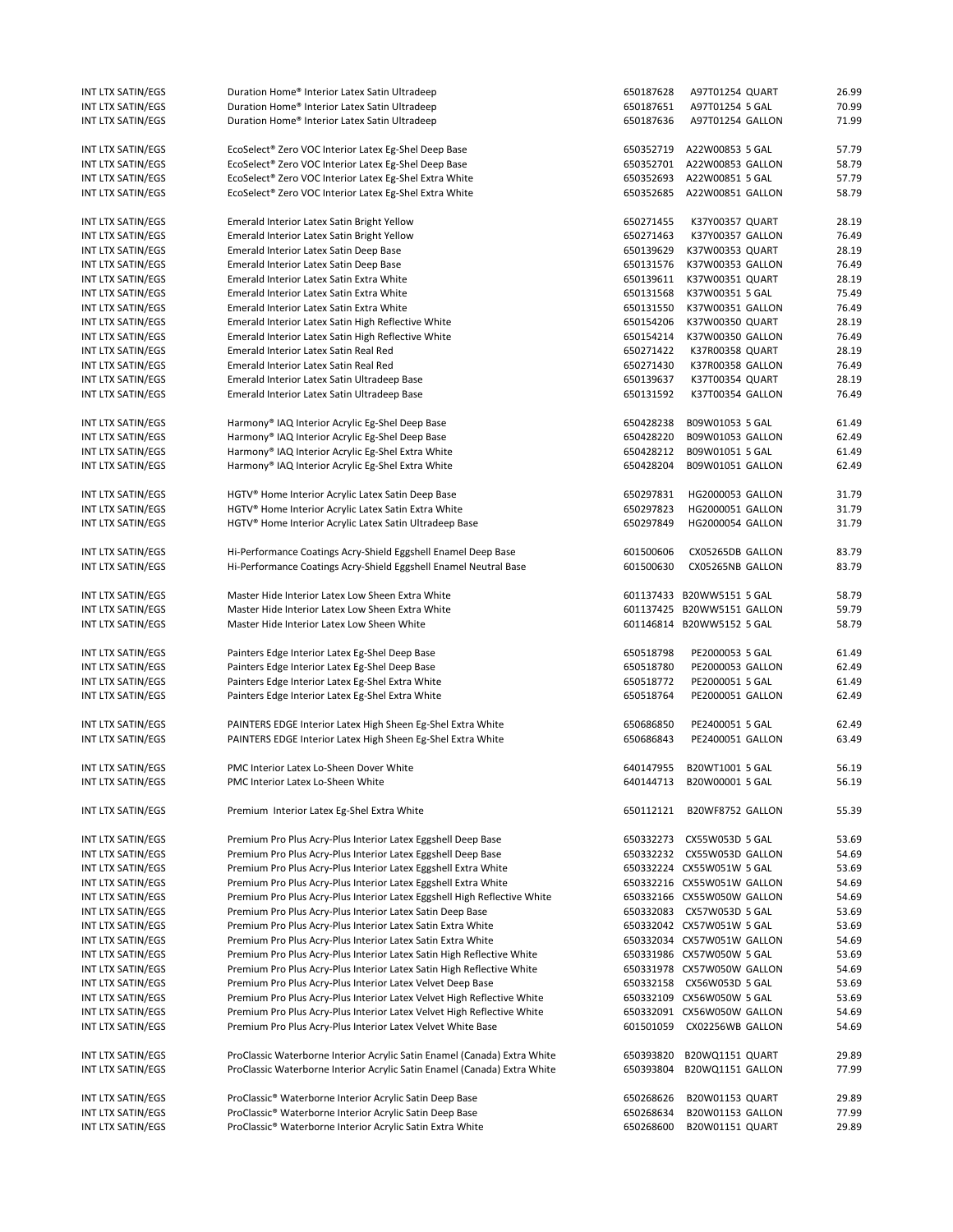| INT LTX SATIN/EGS | ProClassic® Waterborne Interior Acrylic Satin Extra White                            | 650268618 | B20W01151 5 GAL         | 76.99 |
|-------------------|--------------------------------------------------------------------------------------|-----------|-------------------------|-------|
| INT LTX SATIN/EGS | ProClassic® Waterborne Interior Acrylic Satin Extra White                            | 650268592 | B20W01151 GALLON        | 77.99 |
|                   |                                                                                      |           |                         |       |
| INT LTX SATIN/EGS | ProMar <sup>®</sup> 200 Zero VOC Interior Latex Eg-Shel Bright Yellow (BAC & CCE)    | 650187008 | B20Y02657 5 GAL         | 74.29 |
| INT LTX SATIN/EGS | ProMar <sup>®</sup> 200 Zero VOC Interior Latex Eg-Shel Bright Yellow (BAC & CCE)    | 650186992 | <b>B20Y02657 GALLON</b> | 75.29 |
| INT LTX SATIN/EGS | ProMar® 200 Zero VOC Interior Latex Eg-Shel Deep Base                                | 650186943 | B20W02653 5 GAL         | 74.29 |
| INT LTX SATIN/EGS | ProMar <sup>®</sup> 200 Zero VOC Interior Latex Eg-Shel Deep Base                    | 650186935 | B20W02653 GALLON        | 75.29 |
| INT LTX SATIN/EGS | ProMar <sup>®</sup> 200 Zero VOC Interior Latex Eg-Shel Dover White                  | 650375017 | B20W02606 5 GAL         | 74.29 |
| INT LTX SATIN/EGS | ProMar® 200 Zero VOC Interior Latex Eg-Shel Extra White                              | 650175441 | B20W02651 5 GAL         | 74.29 |
| INT LTX SATIN/EGS | ProMar <sup>®</sup> 200 Zero VOC Interior Latex Eg-Shel Extra White                  | 650175433 | B20W02651 GALLON        | 75.29 |
| INT LTX SATIN/EGS | ProMar <sup>®</sup> 200 Zero VOC Interior Latex Eg-Shel Real Red                     | 650186984 | B20R02658 5 GAL         | 74.29 |
| INT LTX SATIN/EGS | ProMar <sup>®</sup> 200 Zero VOC Interior Latex Eg-Shel Real Red                     | 650186976 | B20R02658 GALLON        | 75.29 |
| INT LTX SATIN/EGS | ProMar <sup>®</sup> 200 Zero VOC Interior Latex Eg-Shel Ultradeep                    | 650186968 | B20T02654 5 GAL         | 74.29 |
| INT LTX SATIN/EGS | ProMar® 200 Zero VOC Interior Latex Eg-Shel Ultradeep                                | 650186950 | B20T02654 GALLON        | 75.29 |
| INT LTX SATIN/EGS | ProMar <sup>®</sup> 200 Zero VOC Interior Latex Low Sheen Bright Yellow (BAC & CCE)  | 650187099 | B24Y02657 GALLON        | 75.29 |
| INT LTX SATIN/EGS | ProMar <sup>®</sup> 200 Zero VOC Interior Latex Low Sheen Deep Base                  | 650187040 | B24W02653 5 GAL         | 74.29 |
| INT LTX SATIN/EGS | ProMar <sup>®</sup> 200 Zero VOC Interior Latex Low Sheen Deep Base                  | 650187032 | B24W02653 GALLON        | 75.29 |
| INT LTX SATIN/EGS | ProMar <sup>®</sup> 200 Zero VOC Interior Latex Low Sheen Extra White                | 650187024 | B24W02651 5 GAL         | 74.29 |
| INT LTX SATIN/EGS | ProMar <sup>®</sup> 200 Zero VOC Interior Latex Low Sheen Extra White                | 650187016 | B24W02651 GALLON        | 75.29 |
| INT LTX SATIN/EGS | ProMar® 200 Zero VOC Interior Latex Low Sheen High Reflective White                  | 650392566 | B24W02650 5 GAL         | 74.29 |
| INT LTX SATIN/EGS | ProMar® 200 Zero VOC Interior Latex Low Sheen High Reflective White                  | 650392558 | B24W02650 GALLON        | 75.29 |
| INT LTX SATIN/EGS | ProMar <sup>®</sup> 200 Zero VOC Interior Latex Low Sheen Real Red                   | 650187073 | B24R02658 GALLON        | 75.29 |
| INT LTX SATIN/EGS | ProMar <sup>®</sup> 200 Zero VOC Interior Latex Low Sheen Ultradeep                  | 650187065 | B24T02654 5 GAL         | 74.29 |
| INT LTX SATIN/EGS | ProMar <sup>®</sup> 200 Zero VOC Interior Latex Low Sheen Ultradeep                  | 650187057 | B24T02654 GALLON        | 75.29 |
|                   |                                                                                      |           |                         |       |
| INT LTX SATIN/EGS | ProMar <sup>®</sup> 400 Zero VOC Interior Latex Eg-Shel Antique White                | 650415359 | B20W04604 5 GAL         | 65.69 |
| INT LTX SATIN/EGS | ProMar <sup>®</sup> 400 Zero VOC Interior Latex Eg-Shel Deep Base                    | 650362940 | B20W04653 5 GAL         | 65.69 |
| INT LTX SATIN/EGS | ProMar <sup>®</sup> 400 Zero VOC Interior Latex Eg-Shel Deep Base                    | 650362932 | B20W04653 GALLON        | 66.69 |
| INT LTX SATIN/EGS | ProMar <sup>®</sup> 400 Zero VOC Interior Latex Eg-Shel Dover White                  | 650415375 | B20W04606 5 GAL         | 65.69 |
| INT LTX SATIN/EGS | ProMar <sup>®</sup> 400 Zero VOC Interior Latex Eg-Shel Extra White                  | 650362916 | B20W04651 5 GAL         | 65.69 |
| INT LTX SATIN/EGS | ProMar <sup>®</sup> 400 Zero VOC Interior Latex Eg-Shel Extra White                  | 650362908 | B20W04651 GALLON        | 66.69 |
| INT LTX SATIN/EGS | ProMar <sup>®</sup> 400 Zero VOC Interior Latex Low Sheen Deep Base                  | 650362890 | B24W04653 5 GAL         | 65.69 |
| INT LTX SATIN/EGS | ProMar <sup>®</sup> 400 Zero VOC Interior Latex Low Sheen Deep Base                  | 650362882 | B24W04653 GALLON        | 66.69 |
| INT LTX SATIN/EGS | ProMar <sup>®</sup> 400 Zero VOC Interior Latex Low Sheen Extra White                | 650362874 | B24W04651 5 GAL         | 65.69 |
| INT LTX SATIN/EGS | ProMar <sup>®</sup> 400 Zero VOC Interior Latex Low Sheen Extra White                | 650362866 | B24W04651 GALLON        | 66.69 |
|                   |                                                                                      |           |                         |       |
| INT LTX SATIN/EGS | ProMar <sup>®</sup> Hi-Hide <sup>®</sup> Interior Latex Low Sheen Enamel Extra White | 601215809 | B20WB9051 GALLON        | 63.19 |
| INT LTX SATIN/EGS | Property Management Interior Latex Eg-Shel Pure White                                | 640333126 | B20WF7200 5 GAL         | 56.79 |
|                   |                                                                                      |           |                         |       |
| INT LTX SATIN/EGS | Property Solutions Interior Latex Eg-Shel Deep Base                                  | 650277353 | B20W03053 5 GAL         | 60.29 |
| INT LTX SATIN/EGS | Property Solutions Interior Latex Eg-Shel Deep Base                                  | 650277346 | B20W03053 GALLON        | 61.29 |
| INT LTX SATIN/EGS | Property Solutions Interior Latex Eg-Shel White                                      | 650109259 | B20W03050 5 GAL         | 60.29 |
| INT LTX SATIN/EGS | Property Solutions Interior Latex Eg-Shel White                                      | 650109242 | B20W03050 GALLON        | 61.29 |
| INT LTX SATIN/EGS | Quali Kote® Interior Latex Eg Shel (Canada) Deep Base                                | 601215338 | B20WQ8153 5 GAL         | 57.99 |
| INT LTX SATIN/EGS | Quali Kote® Interior Latex Eg Shel (Canada) Deep Base                                | 601215320 | B20WQ8153 GALLON        | 58.99 |
| INT LTX SATIN/EGS | Quali Kote® Interior Latex Eg Shel (Canada) Extra White                              | 601214430 | B20WQ8151 5 GAL         | 57.99 |
|                   |                                                                                      |           | B20WQ8151 GALLON        |       |
| INT LTX SATIN/EGS | Quali Kote® Interior Latex Eg Shel (Canada) Extra White                              | 601214448 |                         | 58.99 |
| INT LTX SATIN/EGS | Quali-Kote Interior Latex Eg-Shel Deep Base                                          | 601224306 | B20WB0153 GALLON        | 58.99 |
| INT LTX SATIN/EGS | Quali-Kote Interior Latex Eg-Shel Extra White                                        | 601214034 | B20WB0151 GALLON        | 58.99 |
| INT LTX SATIN/EGS | Quali-Kote® Interior Latex Eg-Shel Extra White                                       | 601214042 | B20WB0151 5 GAL         | 57.99 |
| INT LTX SATIN/EGS | SherScrub Supreme Interior Latex Eg-Shel Deep Base                                   | 650162035 | B20WF3053 5 GAL         | 67.29 |
| INT LTX SATIN/EGS | SherScrub Supreme Interior Latex Eg-Shel Deep Base                                   | 650162019 | B20WF3053 GALLON        | 68.29 |
| INT LTX SATIN/EGS | SherScrub Supreme Interior Latex Eg-Shel Extra White                                 | 650116304 | B20WF3051 5 GAL         | 67.29 |
| INT LTX SATIN/EGS | SherScrub Supreme Interior Latex Eg-Shel Extra White                                 | 650116296 | B20WF3051 GALLON        | 68.29 |
|                   |                                                                                      |           |                         |       |
| INT LTX SATIN/EGS | SOLO Interior/Exterior 100% Acrylic, Eg-Shel Deep Base                               | 650323496 | A75W00053 5 GAL         | 66.69 |
| INT LTX SATIN/EGS | SOLO Interior/Exterior 100% Acrylic, Eg-Shel Deep Base                               | 650323256 | A75W00053 GALLON        | 67.69 |
| INT LTX SATIN/EGS | SOLO Interior/Exterior 100% Acrylic, Eg-Shel Extra White                             | 650323231 | A75W00051 5 GAL         | 66.69 |
| INT LTX SATIN/EGS | SOLO Interior/Exterior 100% Acrylic, Eg-Shel Extra White                             | 650323223 | A75W00051 GALLON        | 67.69 |
| INT LTX SATIN/EGS | SOLO Interior/Exterior 100% Acrylic, Eg-Shel Ultra Deep                              | 650323504 | A75T00054 GALLON        | 67.69 |
| INT LTX SATIN/EGS | SOLO Interior/Exterior 100% Acrylic, Eg-Shel Ultradeep                               | 650323520 | A75T00054 5 GAL         | 66.69 |
|                   |                                                                                      |           |                         |       |
| INT LTX SATIN/EGS | SuperPaint <sup>®</sup> Interior Latex Satin Deep Base                               | 650368400 | A87W01153 5 GAL         | 61.49 |
| INT LTX SATIN/EGS | SuperPaint® Interior Latex Satin Deep Base                                           | 650368392 | A87W01153 GALLON        | 62.49 |
| INT LTX SATIN/EGS | SuperPaint® Interior Latex Satin Extra White                                         | 650368384 | A87W01151 5 GAL         | 61.49 |
| INT LTX SATIN/EGS | SuperPaint <sup>®</sup> Interior Latex Satin Extra White                             | 650368376 | A87W01151 GALLON        | 62.49 |
| INT LTX SATIN/EGS | SuperPaint® Interior Latex Satin High Reflective White                               | 650368368 | A87W01150 GALLON        | 62.49 |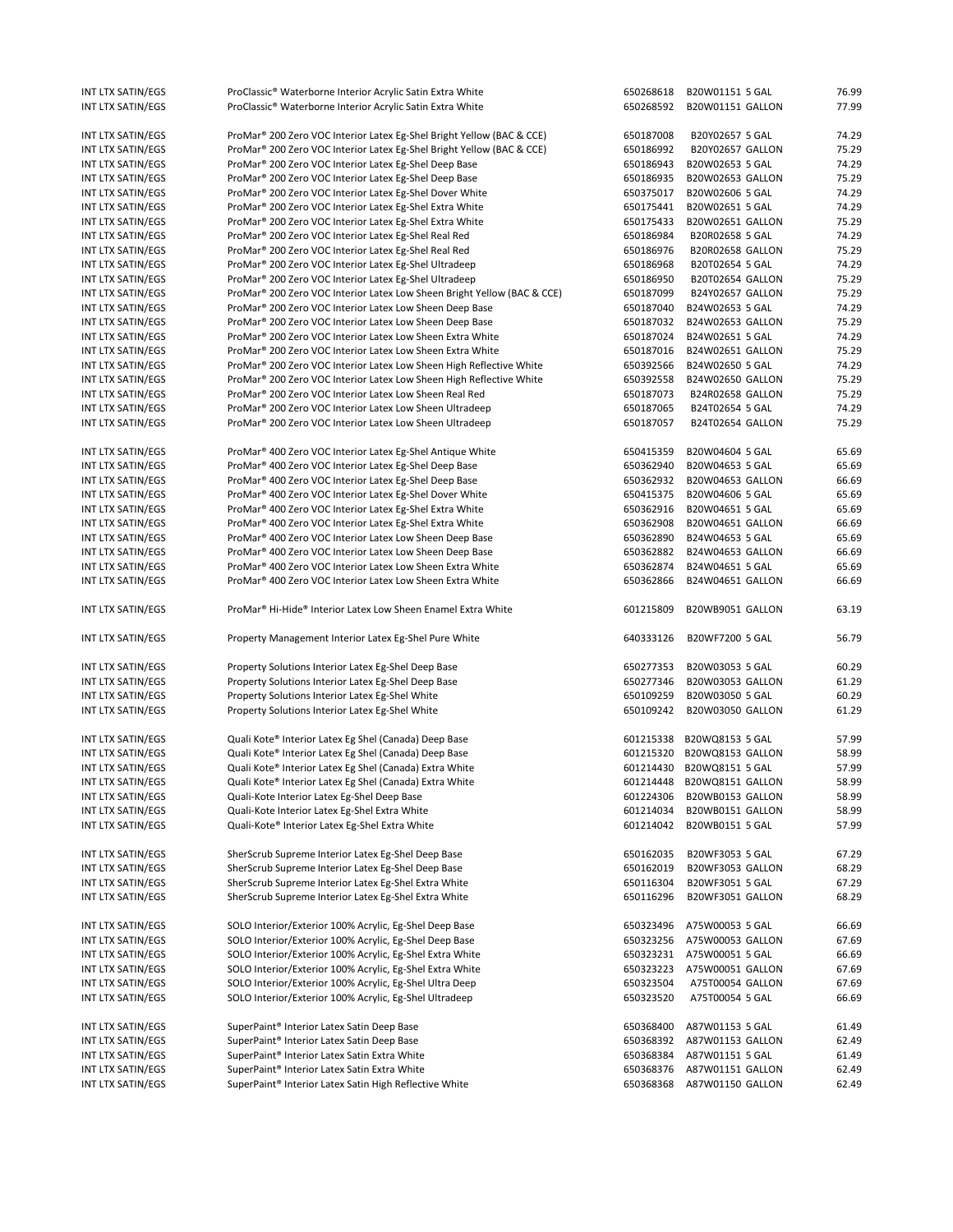| <b>CATEGORY</b>             | <b>PRODUCT DESCRIPTION</b>                                                 | <b>SMIS</b> | <b>REX</b>             | <b>SIZE</b> |       |
|-----------------------------|----------------------------------------------------------------------------|-------------|------------------------|-------------|-------|
| <b>INTERIOR ALKYD GLOSS</b> | ProMar® 200 Interior Waterbased Acrylic-Alkyd Gloss Enamel Extra White     | 650160617   | B35W08251 GALLON       |             | 96.79 |
| <b>INTERIOR ALKYD GLOSS</b> | ProMar® 200 Interior Waterbased Acrylic-Alkyd Gloss Extra White            | 650160625   | B35W08251 5 GAL        |             | 95.79 |
| <b>INTERIOR ALKYD GLOSS</b> | ProMar <sup>®</sup> 200 Interior Alkyd Gloss Extra White                   | 640512695   | B35W00251 5 GAL        |             | 86.69 |
| <b>INTERIOR ALKYD GLOSS</b> | ProMar® 200 Interior Alkyd Gloss Extra White                               | 640350161   | B35W02251 GALLON       |             | 87.69 |
| <b>INTERIOR ALKYD GLOSS</b> | ProMar <sup>®</sup> 200 Interior Alkyd Gloss Extra White                   | 640512687   | B35W00251 GALLON       |             | 87.69 |
|                             | <b>INTERIOR ALKYD SATIN/ EGGSHELL</b>                                      |             |                        |             |       |
| <b>CATEGORY</b>             | PRODUCT DESCRIPTION                                                        | <b>SMIS</b> | REX                    | <b>SIZE</b> |       |
| INT ALK SATIN/EGS           | ProMar® 200 Interior Waterbased Acrylic-Alkyd Eg-Shel Deep Base            | 650163371   | B33W08253 GALLON       |             | 93.79 |
| INT ALK SATIN/EGS           | ProMar® 200 Interior Waterbased Acrylic-Alkyd Eg-Shel Extra White          | 650150311   | B33W08251 5 GAL        |             | 92.79 |
| INT ALK SATIN/EGS           | ProMar® 200 Interior Waterbased Acrylic-Alkyd Eg-Shel Extra White          | 650150303   | B33W08251 GALLON       |             | 93.79 |
| INT ALK SATIN/EGS           | ProMar® 200 Interior Alkyd Eg-Shel Deep Base                               | 640515292   | B33W00253 GALLON       |             | 84.69 |
| INT ALK SATIN/EGS           | ProMar® 200 Interior Alkyd Eg-Shel Extra White                             | 640350187   | B33W02251 5 GAL        |             | 83.69 |
| INT ALK SATIN/EGS           | ProMar® 200 Interior Alkyd Eg-Shel Extra White                             | 640512653   | B33W00251 5 GAL        |             | 83.69 |
| INT ALK SATIN/EGS           | ProMar® 200 Interior Alkyd Eg-Shel Extra White                             | 640350179   | B33W02251 GALLON       |             | 84.69 |
| INT ALK SATIN/EGS           | ProMar® 200 Interior Alkyd Eg-Shel Extra White                             | 640512646   | B33W00251 GALLON       |             | 84.69 |
| INT ALK SATIN/EGS           | ProMar® 200 Interior Alkyd Eg-Shel Luminous White                          | 6006399     | B33W00207 GALLON       |             | 84.69 |
| INT ALK SATIN/EGS           | ProClassic® Interior Waterbased Acrylic-Alkyd Satin Extra White            | 650153638   | B33W00851 QUART        |             | 33.49 |
| INT ALK SATIN/EGS           | ProClassic® Interior Waterbased Acrylic-Alkyd Satin Extra White            | 650153653   | B33W00851 5 GAL        |             | 88.49 |
| INT ALK SATIN/EGS           | ProClassic® Interior Waterbased Acrylic-Alkyd Satin Extra White            | 650153646   | B33W00851 GALLON       |             | 89.49 |
|                             |                                                                            |             |                        |             |       |
| INT ALK SATIN/EGS           | ProClassic® Interior Alkyd Satin Enamel Extra White Extra White            | 640510202   | B33W00221 GALLON       |             | 77.99 |
| INT ALK SATIN/EGS           | ProClassic® Interior Alkyd Satin Enamel Extra White Extra White            | 640514014   | B33W00221 QUART        |             | 29.89 |
| INT ALK SATIN/EGS           | ProClassic® Interior Alkyd Satin Enamel Extra White Extra White            | 640510210   | B33W00221 5 GAL        |             | 76.99 |
| INT ALK SATIN/EGS           | ProClassic® Smooth Enamel Finish For Trim & Doors Interior Oil Based White | 640357638   | B33W01151 5 GAL        |             | 76.99 |
| INT ALK SATIN/EGS           | ProClassic® Smooth Enamel Finish For Trim & Doors Interior Oil Based White | 640350195   | B33W01151 GALLON       |             | 77.99 |
|                             | <b>INTERIOR ALKYD SEMI-GLOSS</b>                                           |             |                        |             |       |
| <b>CATEGORY</b>             | <b>PRODUCT DESCRIPTION</b>                                                 | <b>SMIS</b> | REX                    | <b>SIZE</b> |       |
| INT ALK SEMI GL             | ColorAccents Interior Alkyd Semi-Gloss Bright Yellow                       | 640333365   | Y14Y00157 GALLON       |             | 82.79 |
| INT ALK SEMI GL             | ColorAccents Interior Alkyd Semi-Gloss Real Red                            | 640333340   | Y14R00158 GALLON       |             | 82.79 |
| INT ALK SEMI GL             | ColorAccents Interior Alkyd Semi-Gloss Real Red (Quart)                    | 640333332   | Y14R00158 QUART        |             | 30.79 |
| INT ALK SEMI GL             | ColorAccents Interior Alkyd Semi-Gloss Ultradeep                           | 640353850   | Y14T00154 5 GAL        |             | 81.79 |
| INT ALK SEMI GL             | ColorAccents Interior Alkyd Semi-Gloss Ultradeep                           | 640333381   | Y14T00154 GALLON       |             | 82.79 |
| INT ALK SEMI GL             | ColorAccents Interior Alkyd Semi-Gloss Ultradeep (Quart)                   | 640333373   | Y14T00154 QUART        |             | 30.79 |
| INT ALK SEMI GL             | ProClassic Int. Acrylic-Alkyd Semi-Gloss (Canada) Deep Base                | 650175854   | B34WQ8853 GALLON       |             | 90.49 |
| INT ALK SEMI GL             | ProClassic Int. Acrylic-Alkyd Semi-Gloss (Canada) Extra White              | 650175839   | B34WQ8851 QUART        |             | 34.49 |
| INT ALK SEMI GL             | ProClassic Int. Acrylic-Alkyd Semi-Gloss (Canada) Extra White              | 650175847   | B34WQ8851 GALLON       |             | 90.49 |
| INT ALK SEMI GL             | ProClassic® Interior Alkyd Satin Enamel Extra White                        | 640350138   | B34W01151 5 GAL        |             | 78.99 |
| <b>INT ALK SEMI GL</b>      | ProClassic® Interior Alkyd Satin Enamel Extra White                        | 640350120   | B34W01151 GALLON       |             | 79.99 |
| INT ALK SEMI GL             | ProClassic® Interior Oil Based Semi-Gloss Enamel Deep Base                 | 640516159   | <b>B34W00053 QUART</b> |             | 30.89 |
| INT ALK SEMI GL             | ProClassic® Interior Oil Based Semi-Gloss Enamel Deep Base                 | 640516167   | B34W00053 GALLON       |             | 79.99 |
| INT ALK SEMI GL             | ProClassic® Interior Oil Based Semi-Gloss Enamel Extra White               | 640513941   | B34W00051 QUART        |             | 30.89 |
| INT ALK SEMI GL             | ProClassic® Interior Oil Based Semi-Gloss Enamel Extra White               | 640512612   | B34W00051 5 GAL        |             | 78.99 |
| INT ALK SEMI GL             | ProClassic® Interior Oil Based Semi-Gloss Enamel Extra White               | 640512604   | B34W00051 GALLON       |             | 79.99 |
| INT ALK SEMI GL             | ProClassic® Interior Waterbased Acrylic-Alkyd Satin Deep Base              | 650150287   | B34W00853 QUART        |             | 34.49 |
| INT ALK SEMI GL             | ProClassic® Interior Waterbased Acrylic-Alkyd Satin Deep Base              | 650150295   | B34W00853 GALLON       |             | 90.49 |
| INT ALK SEMI GL             | ProClassic® Interior Waterbased Acrylic-Alkyd Semi-Gloss Extra White       | 650153661   | B34W00851 QUART        |             | 34.49 |
| INT ALK SEMI GL             | ProClassic® Interior Waterbased Acrylic-Alkyd Semi-Gloss Extra White       | 650153687   | B34W00851 5 GAL        |             | 89.49 |
| INT ALK SEMI GL             | ProClassic® Interior Waterbased Acrylic-Alkyd Semi-Gloss Extra White       | 650153679   | B34W00851 GALLON       |             | 90.49 |
| INT ALK SEMI GL             | ProMar Alkyd 450 White                                                     | 640321295   | b47wzf061 GALLON       |             | 88.59 |
| INT ALK SEMI GL             | ProMar® 200 Interior Acrylic-Alkyd Semi-Gloss (Canada) Extra White         | 650167422   | B34WQ2251 GALLON       |             | 85.69 |
| INT ALK SEMI GL             | ProMar <sup>®</sup> 200 Interior Alkyd Semi-Gloss Deep Base                | 640513289   | B34W00253 GALLON       |             | 85.69 |
| INT ALK SEMI GL             | ProMar® 200 Interior Alkyd Semi-Gloss Extra White                          | 640350153   | B34W02251 5 GAL        |             | 84.69 |
| INT ALK SEMI GL             | ProMar <sup>®</sup> 200 Interior Alkyd Semi-Gloss Extra White              | 640512679   | B34W00251 5 GAL        |             | 84.69 |
| INT ALK SEMI GL             | ProMar® 200 Interior Alkyd Semi-Gloss Extra White                          | 640350146   | B34W02251 GALLON       |             | 85.69 |
| INT ALK SEMI GL             | ProMar® 200 Interior Alkyd Semi-Gloss Extra White                          | 640512661   | B34W00251 GALLON       |             | 85.69 |
| INT ALK SEMI GL             | ProMar® 200 Interior Alkyd Semi-Gloss Luminous White                       | 6006217     | B34W00207 GALLON       |             | 85.69 |
| INT ALK SEMI GL             | ProMar® 200 Interior Waterbased Acrylic-Alkyd Semi-Gloss Deep Base         | 650163355   | B34W08253 GALLON       |             | 94.79 |

## **INTERIOR ALKYD GLOSS**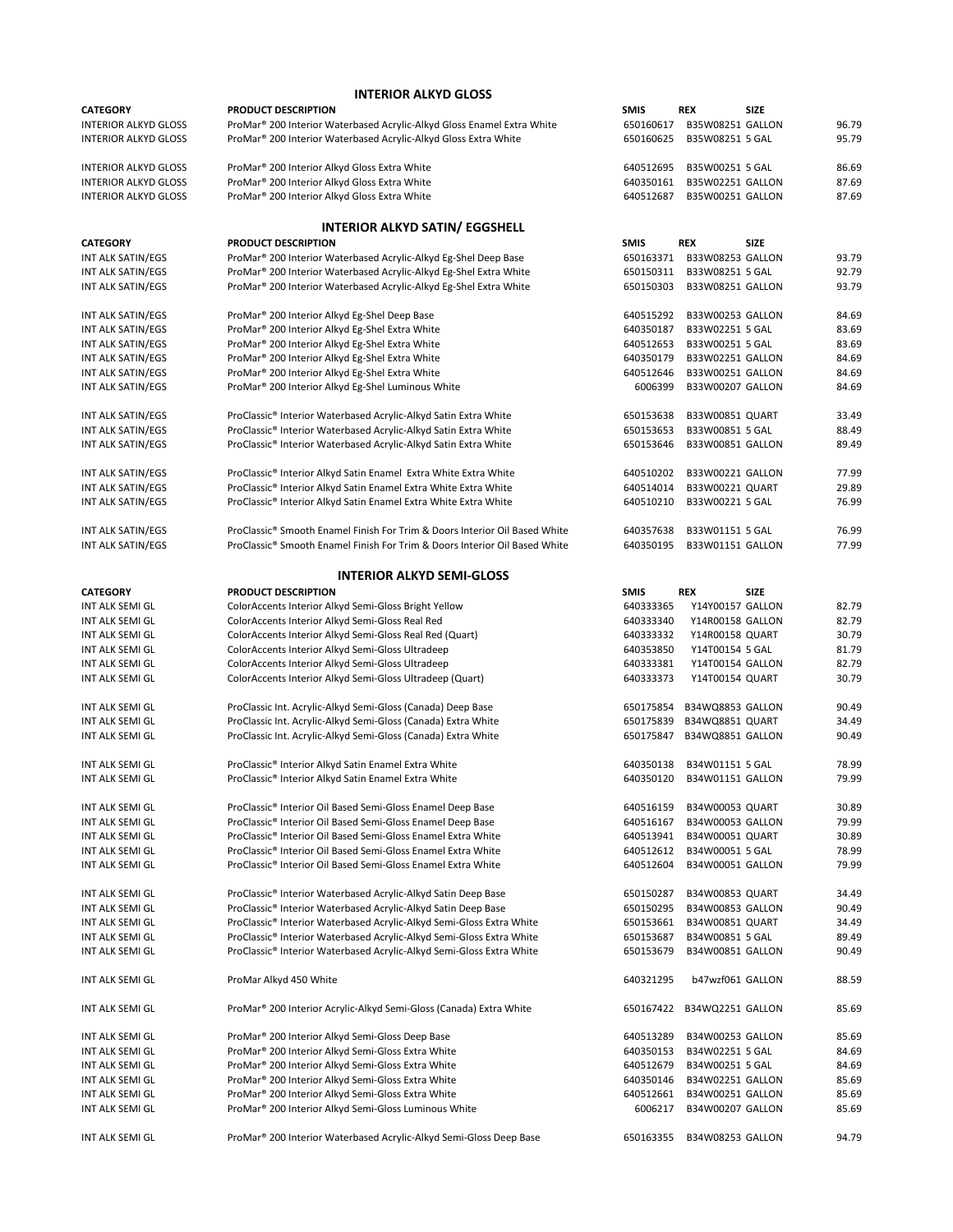| INT ALK SEMI GL   | ProMar® 200 Interior Waterbased Acrylic-Alkyd Semi-Gloss Extra White                | 650135049   | B34W08251 5 GAL           | 93.79 |
|-------------------|-------------------------------------------------------------------------------------|-------------|---------------------------|-------|
| INT ALK SEMI GL   | ProMar® 200 Interior Waterbased Acrylic-Alkyd Semi-Gloss Extra White                | 650135031   | B34W08251 GALLON          | 94.79 |
| INT ALK SEMI GL   | ProMar <sup>®</sup> 200 Interior Waterbased Acrylic-Alkyd Semi-Gloss Ultradeep Base | 650347305   | B34T08254 GALLON          | 94.79 |
|                   |                                                                                     |             |                           |       |
| INT ALK SEMI GL   | ProMar <sup>®</sup> 400 Interior Alkyd Semi-Gloss Deep Base                         | 640513263   | B34W00453 GALLON          | 78.99 |
|                   |                                                                                     |             |                           |       |
| INT ALK SEMI GL   | ProMar <sup>®</sup> 400 Interior Alkyd Semi-Gloss Extra White                       | 640512794   | B34W00451 5 GAL           | 77.99 |
| INT ALK SEMI GL   | ProMar <sup>®</sup> 400 Interior Alkyd Semi-Gloss Extra White                       | 640350203   | B34W04451 GALLON          | 78.99 |
| INT ALK SEMI GL   | ProMar <sup>®</sup> 400 Interior Alkyd Semi-Gloss Extra White                       | 640512786   | B34W00451 GALLON          | 78.99 |
|                   |                                                                                     |             |                           |       |
| INT ALK SEMI GL   | ProMar® Metal Enamel Interior Alkyd Semi-Gloss Deep Base                            | 601226848   | B34WB0153 5 GAL           | 90.59 |
| INT ALK SEMI GL   | ProMar <sup>®</sup> Metal Enamel Interior Alkyd Semi-Gloss Deep Base                | 601226707   | B34WB0153 GALLON          | 91.59 |
|                   |                                                                                     |             | B34WB0151 5 GAL           |       |
| INT ALK SEMI GL   | ProMar <sup>®</sup> Metal Enamel Interior Alkyd Semi-Gloss Extra White              | 601226863   |                           | 90.59 |
| INT ALK SEMI GL   | ProMar <sup>®</sup> Metal Enamel Interior Alkyd Semi-Gloss Extra White              | 601226608   | B34WB0151 GALLON          | 91.59 |
| INT ALK SEMI GL   | ProMar <sup>®</sup> Metal Enamel Interior Alkyd Semi-Gloss Ultradeep                | 601228059   | B34TB0154 GALLON          | 91.59 |
|                   |                                                                                     |             |                           |       |
| INT ALK SEMI GL   | Quali-Craft Interior Alkyd Semi-Gloss Extra White Extra White                       | 601137177   | B34WZ5020 5 GAL           | 61.29 |
| INT ALK SEMI GL   | Quali-Craft Interior Alkyd Semi-Gloss Extra White Extra White                       | 601135486   | B34WZ5020 GALLON          | 62.29 |
|                   |                                                                                     |             |                           |       |
|                   |                                                                                     |             |                           |       |
|                   | <b>INTERIOR STAINS</b>                                                              |             |                           |       |
| <b>CATEGORY</b>   | PRODUCT DESCRIPTION                                                                 | <b>SMIS</b> | <b>REX</b><br><b>SIZE</b> |       |
| <b>INT STAINS</b> | Interior Oil Stain Fruitwood                                                        | 1204320     | A48N00038 GALLON          | 80.99 |
| <b>INT STAINS</b> | Interior Oil Stain Pecan                                                            | 1138411     | A48N00109 GALLON          | 80.99 |
|                   |                                                                                     |             |                           |       |
| <b>INT STAINS</b> | Wood Classics Interior Oil Stain - VOC Compliant (Canada) Clear Base                | 650160229   | A49TQ0804 QUART           | 20.59 |
|                   |                                                                                     |             |                           |       |
| <b>INT STAINS</b> | Wood Classics Interior Oil Stain - VOC Compliant (Canada) Clear Base                | 650160237   | A49TQ0804 GALLON          | 55.39 |
| <b>INT STAINS</b> | Wood Classics Interior Oil Stain - VOC Compliant (Canada) Dark Base                 | 650160203   | A49NQ0803 QUART           | 20.59 |
| <b>INT STAINS</b> | Wood Classics Interior Oil Stain - VOC Compliant (Canada) Red Base                  | 650160187   | A49RQ0802 QUART           | 20.59 |
| <b>INT STAINS</b> | Wood Classics Interior Oil Stain - VOC Compliant (Canada) White Base                |             | 650160161 A49WQ0801 QUART | 20.59 |
|                   |                                                                                     |             |                           |       |
| <b>INT STAINS</b> | Wood Classics® Interior Oil Stain Charcoal Charcoal                                 | 640329264   | A49N00208 QUART           | 20.59 |
| <b>INT STAINS</b> | Wood Classics® Interior Oil Stain Charcoal Charcoal                                 | 640329272   | A49N00208 GALLON          | 55.39 |
|                   |                                                                                     |             |                           |       |
| <b>INT STAINS</b> | Wood Classics® Interior Oil Stain Classic Cherry Classic Cherry                     | 640329223   | A49R00206 QUART           | 20.59 |
| <b>INT STAINS</b> | Wood Classics® Interior Oil Stain Classic Cherry Classic Cherry                     | 640329231   | A49R00206 GALLON          | 55.39 |
| <b>INT STAINS</b> | Wood Classics® Interior Oil Stain Fruitwood Fruitwood                               | 640329181   | A49N00202 QUART           | 20.59 |
| <b>INT STAINS</b> | Wood Classics® Interior Oil Stain Fruitwood Fruitwood                               | 640329199   | A49N00202 GALLON          | 55.39 |
| <b>INT STAINS</b> | Wood Classics® Interior Oil Stain Golden Oak Golden Oak                             | 640329165   | A49H00201 QUART           | 20.59 |
| <b>INT STAINS</b> | Wood Classics® Interior Oil Stain Golden Oak Golden Oak                             | 640329173   | A49H00201 GALLON          | 55.39 |
| <b>INT STAINS</b> | Wood Classics® Interior Oil Stain Natural Natural                                   | 640329140   | A49V00200 QUART           | 20.59 |
| <b>INT STAINS</b> | Wood Classics® Interior Oil Stain Natural Natural                                   | 640329157   | A49V00200 GALLON          | 55.39 |
|                   |                                                                                     |             |                           |       |
| <b>INT STAINS</b> | Wood Classics® Interior Oil Stain Pecan Pecan                                       | 640329207   | A49N00203 QUART           | 20.59 |
| <b>INT STAINS</b> | Wood Classics® Interior Oil Stain Pecan Pecan                                       | 640329215   | A49N00203 GALLON          | 55.39 |
| <b>INT STAINS</b> | Wood Classics® Interior Oil Stain Pickled White Pickled White                       | 640329249   | A49W00207 QUART           | 20.59 |
| <b>INT STAINS</b> | Wood Classics® Interior Oil Stain Pickled White Pickled White                       | 640329256   | A49W00207 GALLON          | 55.39 |
| <b>INT STAINS</b> | Wood Classics® Interior Oil Stain Wild Berry Wild Berry                             | 640329280   | A49R00209 QUART           | 20.59 |
| <b>INT STAINS</b> | Wood Classics® Interior Oil Stain Wild Berry Wild Berry                             | 640329298   | A49R00209 GALLON          | 55.39 |
|                   |                                                                                     |             |                           |       |
|                   | WoodClassics® 250 VOC Interior Oil Stain Clear Base                                 |             |                           |       |
| <b>INT STAINS</b> |                                                                                     | 650090020   | A49T00804 QUART           | 20.59 |
| <b>INT STAINS</b> | WoodClassics® 250 VOC Interior Oil Stain Clear Base                                 | 650090038   | A49T00804 GALLON          | 55.39 |
| <b>INT STAINS</b> | WoodClassics® 250 VOC Interior Oil Stain Dark Base                                  | 650090004   | A49N00803 QUART           | 20.59 |
| <b>INT STAINS</b> | WoodClassics® 250 VOC Interior Oil Stain Dark Base                                  | 650090012   | A49N00803 GALLON          | 55.39 |
| <b>INT STAINS</b> | WoodClassics® 250 VOC Interior Oil Stain Red Base                                   | 650089980   | A49R00802 QUART           | 20.59 |
| <b>INT STAINS</b> | WoodClassics® 250 VOC Interior Oil Stain Red Base                                   | 650089998   | A49R00802 GALLON          | 55.39 |
| <b>INT STAINS</b> | WoodClassics® 250 VOC Interior Oil Stain White Base                                 | 650089964   | A49W00801 QUART           | 20.59 |
| <b>INT STAINS</b> | WoodClassics® 250 VOC Interior Oil Stain White Base                                 | 650089972   | A49W00801 GALLON          | 55.39 |
|                   |                                                                                     |             |                           |       |
|                   |                                                                                     |             |                           |       |
| <b>INT STAINS</b> | ProMar <sup>®</sup> Lacquer Stain Interior-Clear Base                               | 601529415   | B44VT0060 QUART           | 26.59 |
| <b>INT STAINS</b> | ProMar <sup>®</sup> Lacquer Stain Interior-Clear Base                               | 640153391   | B44VT0060 GALLON          | 60.69 |
|                   |                                                                                     |             |                           |       |
| <b>INT STAINS</b> | Minwax <sup>®</sup> VOC Formula Wood Stain Cherry                                   | 1545300     | 70009444 QUART            | 11.29 |
| <b>INT STAINS</b> | Minwax <sup>®</sup> VOC Formula Wood Stain Cherry                                   | 1545284     | 71009000 GALLON           | 35.99 |
| <b>INT STAINS</b> | Minwax <sup>®</sup> VOC Formula Wood Stain Colonial Maple                           | 1543255     | 70005444 QUART            | 11.29 |
|                   |                                                                                     |             |                           |       |
| <b>INT STAINS</b> | Minwax <sup>®</sup> VOC Formula Wood Stain Dark Walnut                              | 1543263     | 70012444 QUART            | 11.29 |
| <b>INT STAINS</b> | Minwax <sup>®</sup> VOC Formula Wood Stain Dark Walnut                              | 1543271     | 71012000 GALLON           | 35.99 |
| <b>INT STAINS</b> | Minwax <sup>®</sup> VOC Formula Wood Stain Driftwood                                | 9029851     | 70011444 QUART            | 11.29 |
| <b>INT STAINS</b> | Minwax <sup>®</sup> VOC Formula Wood Stain Early American                           | 1543289     | 70008444 QUART            | 11.29 |
| <b>INT STAINS</b> | Minwax <sup>®</sup> VOC Formula Wood Stain Early American                           | 1543297     | 71008000 GALLON           | 35.99 |
| <b>INT STAINS</b> | Minwax <sup>®</sup> VOC Formula Wood Stain Ebony                                    | 4263414     | 70013444 QUART            | 11.29 |
|                   |                                                                                     |             |                           |       |
| <b>INT STAINS</b> | Minwax <sup>®</sup> VOC Formula Wood Stain English Chestnut                         | 1634898     | 700444444 QUART           | 11.29 |
| <b>INT STAINS</b> | Minwax <sup>®</sup> VOC Formula Wood Stain Fruitwod                                 | 1543313     | 71010000 GALLON           | 35.99 |
| <b>INT STAINS</b> | Minwax <sup>®</sup> VOC Formula Wood Stain Fruitwood                                | 1543305     | 70010444 QUART            | 11.29 |
| <b>INT STAINS</b> | Minwax <sup>®</sup> VOC Formula Wood Stain Golden Oak                               | 1543339     | 70001444 QUART            | 11.29 |
| <b>INT STAINS</b> | Minwax <sup>®</sup> VOC Formula Wood Stain Golden Oak                               | 1543321     | 71001000 GALLON           | 35.99 |
| <b>INT STAINS</b> | Minwax <sup>®</sup> VOC Formula Wood Stain Golden Pecan                             | 1550888     | 70041444 QUART            | 11.29 |
|                   |                                                                                     |             |                           |       |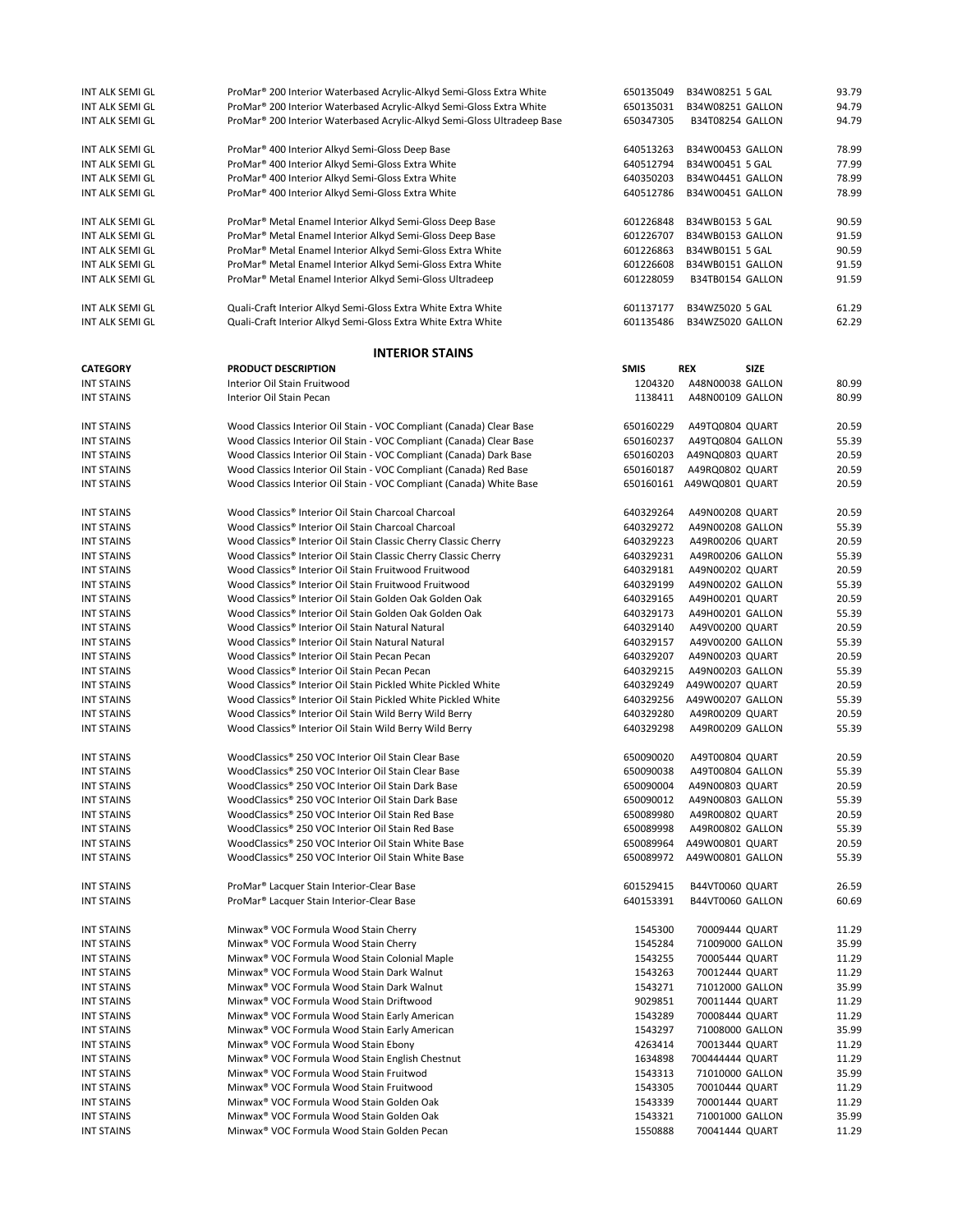| <b>INT STAINS</b> | Minwax <sup>®</sup> VOC Formula Wood Stain Golden Pecan                               | 1550896   | 71041000 GALLON  | 35.99  |
|-------------------|---------------------------------------------------------------------------------------|-----------|------------------|--------|
| <b>INT STAINS</b> | Minwax <sup>®</sup> VOC Formula Wood Stain Gunstock                                   | 1093293   | 700454444 QUART  | 11.29  |
| <b>INT STAINS</b> | Minwax <sup>®</sup> VOC Formula Wood Stain Ipswich Pine                               | 7604101   | 70004444 QUART   | 11.29  |
| <b>INT STAINS</b> | Minwax <sup>®</sup> VOC Formula Wood Stain Jacobean                                   | 1543347   | 70014444 QUART   | 11.29  |
| <b>INT STAINS</b> | Minwax <sup>®</sup> VOC Formula Wood Stain Natural                                    | 1543362   | 70000444 QUART   | 11.29  |
| <b>INT STAINS</b> | Minwax <sup>®</sup> VOC Formula Wood Stain Natural                                    | 1543370   | 71000000 GALLON  | 35.99  |
| <b>INT STAINS</b> | Minwax <sup>®</sup> VOC Formula Wood Stain Pickled White                              | 1550904   | 70042444 QUART   | 11.29  |
| <b>INT STAINS</b> | Minwax <sup>®</sup> VOC Formula Wood Stain Pickled White                              | 1550912   | 71042000 GALLON  | 35.99  |
| <b>INT STAINS</b> | Minwax <sup>®</sup> VOC Formula Wood Stain Provincial                                 | 1543388   | 70002444 QUART   | 11.29  |
|                   |                                                                                       |           |                  | 35.99  |
| <b>INT STAINS</b> | Minwax <sup>®</sup> VOC Formula Wood Stain Provincial                                 | 1543396   | 71002000 GALLON  |        |
| <b>INT STAINS</b> | Minwax <sup>®</sup> VOC Formula Wood Stain Puritan Pine                               | 1543404   | 70003444 QUART   | 11.29  |
| <b>INT STAINS</b> | Minwax <sup>®</sup> VOC Formula Wood Stain Puritan Pine                               | 1543412   | 71003000 GALLON  | 35.99  |
| <b>INT STAINS</b> | Minwax <sup>®</sup> VOC Formula Wood Stain Red Chestnut                               | 1093301   | 700464444 QUART  | 11.29  |
| <b>INT STAINS</b> | Minwax <sup>®</sup> VOC Formula Wood Stain Red Mahogany                               | 1545318   | 70007444 QUART   | 11.29  |
| <b>INT STAINS</b> | Minwax <sup>®</sup> VOC Formula Wood Stain Red Mahogany                               | 1545292   | 71007000 GALLON  | 35.99  |
| <b>INT STAINS</b> | Minwax <sup>®</sup> VOC Formula Wood Stain Red Oak                                    | 1550862   | 70040444 QUART   | 11.29  |
| <b>INT STAINS</b> | Minwax <sup>®</sup> VOC Formula Wood Stain Red Oak                                    | 1550870   | 71040000 GALLON  | 35.99  |
| <b>INT STAINS</b> | Minwax <sup>®</sup> VOC Formula Wood Stain Sedona Red                                 | 1634880   | 700434444 QUART  | 11.29  |
| <b>INT STAINS</b> | Minwax <sup>®</sup> VOC Formula Wood Stain Special Walnut                             | 1543420   | 70006444 QUART   | 11.29  |
|                   |                                                                                       |           |                  |        |
| <b>INT STAINS</b> | Minwax <sup>®</sup> Water-Based Wood Stain White Wash                                 | 9146333   | 618604444 QUART  | 11.29  |
| <b>INT STAINS</b> | Minwax <sup>®</sup> Wood Finish VOC Formula Special Walnut                            | 1543438   | 71006000 GALLON  | 35.99  |
| <b>INT STAINS</b> | Minwax <sup>®</sup> Wood Finish VOC Formula English Chestnut                          | 9919903   | 710870000 GALLON | 38.99  |
| <b>INT STAINS</b> | Minwax <sup>®</sup> Wood Finish <sup>®</sup> (250 VOC Compliant) Cherry               | 9919820   | 710790000 GALLON | 38.99  |
| <b>INT STAINS</b> | Minwax <sup>®</sup> Wood Finish <sup>®</sup> (250 VOC Compliant) Colonial Maple       | 9919788   | 710750000 GALLON | 38.99  |
| <b>INT STAINS</b> | Minwax <sup>®</sup> Wood Finish <sup>®</sup> (250 VOC Compliant) Dark Walnut          | 9919846   | 710810000 GALLON | 38.99  |
| <b>INT STAINS</b> |                                                                                       | 9919812   |                  | 38.99  |
|                   | Minwax® Wood Finish® (250 VOC Compliant) Early American                               |           | 710780000 GALLON |        |
| <b>INT STAINS</b> | Minwax <sup>®</sup> Wood Finish <sup>®</sup> (250 VOC Compliant) Ebony                | 650171200 | 710960000 GALLON | 38.99  |
| <b>INT STAINS</b> | Minwax <sup>®</sup> Wood Finish <sup>®</sup> (250 VOC Compliant) Fruitwood            | 9919838   | 710800000 GALLON | 38.99  |
| <b>INT STAINS</b> | Minwax <sup>®</sup> Wood Finish <sup>®</sup> (250 VOC Compliant) Golden Oak           | 9919747   | 710710000 GALLON | 38.99  |
| <b>INT STAINS</b> | Minwax <sup>®</sup> Wood Finish <sup>®</sup> (250 VOC Compliant) Golden Pecan         | 9919879   | 710840000 GALLON | 38.99  |
| <b>INT STAINS</b> | Minwax® Wood Finish® (250 VOC Compliant) Gunstock                                     | 8729154   | 710880000 GALLON | 38.99  |
| <b>INT STAINS</b> | Minwax <sup>®</sup> Wood Finish <sup>®</sup> (250 VOC Compliant) Ipswich Pine         | 9919770   | 710740000 GALLON | 38.99  |
| <b>INT STAINS</b> | Minwax® Wood Finish® (250 VOC Compliant) Jacobean                                     | 650171192 | 710820000 GALLON | 38.99  |
| <b>INT STAINS</b> | Minwax® Wood Finish® (250 VOC Compliant) Natural                                      | 9919739   | 710700000 GALLON | 38.99  |
| <b>INT STAINS</b> | Minwax <sup>®</sup> Wood Finish <sup>®</sup> (250 VOC Compliant) Provincial           | 9919754   | 710720000 GALLON | 38.99  |
| <b>INT STAINS</b> | Minwax <sup>®</sup> Wood Finish <sup>®</sup> (250 VOC Compliant) Puritan Pine         | 9919762   | 710730000 GALLON | 38.99  |
| <b>INT STAINS</b> | Minwax <sup>®</sup> Wood Finish <sup>®</sup> (250 VOC Compliant) Red Chestnut         | 8729162   | 710890000 GALLON | 38.99  |
| <b>INT STAINS</b> | Minwax <sup>®</sup> Wood Finish <sup>®</sup> (250 VOC Compliant) Red Mahogany         | 9919804   | 710770000 GALLON | 38.99  |
|                   |                                                                                       |           |                  |        |
| <b>INT STAINS</b> | Minwax <sup>®</sup> Wood Finish <sup>®</sup> (250 VOC Compliant) Red Oak              | 9919861   | 710830000 GALLON | 38.99  |
| <b>INT STAINS</b> | Minwax® Wood Finish® (250 VOC Compliant) Sedona Red                                   | 9919895   | 710860000 GALLON | 38.99  |
| <b>INT STAINS</b> | Minwax <sup>®</sup> Wood Finish <sup>®</sup> (250 VOC Compliant) Special Walnut       | 9919796   | 710760000 GALLON | 38.99  |
| <b>INT STAINS</b> | Minwax <sup>®</sup> Gel Stain Aged Oak                                                | 4641833   | 66020000 QUART   | 20.59  |
| <b>INT STAINS</b> | Minwax <sup>®</sup> Gel Stain Antique Maple                                           | 4837092   | 66030000 QUART   | 20.59  |
| <b>INT STAINS</b> | Minwax <sup>®</sup> Gel Stain Brazilian Rosewood                                      | 4837597   | 66080000 QUART   | 20.59  |
| <b>INT STAINS</b> | Minwax <sup>®</sup> Gel Stain Cherrywood                                              | 4838116   | 66070000 QUART   | 20.59  |
| <b>INT STAINS</b> | Minwax <sup>®</sup> Gel Stain Chestnut                                                | 4578787   | 66010000 QUART   | 20.59  |
| <b>INT STAINS</b> | Minwax <sup>®</sup> Gel Stain Honey Maple                                             | 4837506   | 66040000 QUART   | 20.59  |
| <b>INT STAINS</b> | Minwax <sup>®</sup> Gel Stain Mahogany                                                | 4432944   | 66050000 QUART   | 20.59  |
| <b>INT STAINS</b> | Minwax <sup>®</sup> Gel Stain Walnut                                                  | 4837647   | 66060000 QUART   | 20.59  |
|                   |                                                                                       |           |                  |        |
| <b>INT STAINS</b> | Minwax <sup>®</sup> Water-Based Wood Stain American Walnut                            | 9039975   | 61803000 QUART   | 14.79  |
| <b>INT STAINS</b> | Minwax <sup>®</sup> Water-Based Wood Stain Clear Base                                 | 9054404   | 618074444 QUART  | 14.79  |
| <b>INT STAINS</b> | Minwax <sup>®</sup> Water-Based Wood Stain Colonial Pine                              | 9017534   | 61805000 QUART   | 14.79  |
| <b>INT STAINS</b> | Minwax <sup>®</sup> Water-Based Wood Stain English Oak                                | 9040007   | 61802000 QUART   | 14.79  |
| <b>INT STAINS</b> | Minwax <sup>®</sup> Water-Based Wood Stain Rosewood                                   | 9039967   | 61804000 QUART   | 14.79  |
| <b>INT STAINS</b> | Minwax <sup>®</sup> Water-Based Wood Stain Vermont Maple                              | 9039991   | 61801000 QUART   | 14.79  |
| <b>INT STAINS</b> | Minwax <sup>®</sup> Water-Based Wood Stain White Oak                                  | 9405382   | 618064444 QUART  | 14.79  |
| <b>INT STAINS</b> | Minwax <sup>®</sup> High Build Polyurethane Gloss Clear                               | 9919929   | 710900000 GALLON | 50.29  |
| <b>INT STAINS</b> | Minwax <sup>®</sup> High Build Polyurethane Gloss Clear                               | 9920224   | 710930000 EACH   | 104.99 |
|                   |                                                                                       |           |                  |        |
| <b>INT STAINS</b> | Minwax <sup>®</sup> High Build Polyurethane Satin Clear                               | 9919945   | 710920000 GALLON | 50.29  |
| <b>INT STAINS</b> | Minwax <sup>®</sup> High Build Polyurethane Satin Clear                               | 9919960   | 710950000 EACH   | 104.99 |
| <b>INT STAINS</b> | Minwax <sup>®</sup> High Build Polyurethane Semi-Gloss Clear                          | 9919937   | 710910000 GALLON | 50.29  |
| <b>INT STAINS</b> | Minwax® High Build Polyurethane Semi-Gloss Clear                                      | 9920232   | 710940000 EACH   | 104.99 |
| <b>INT STAINS</b> | Minwax <sup>®</sup> Polycrylic <sup>®</sup> Water-Based Protective Finish Gloss Clear | 1544725   | 65555444 QUART   | 23.69  |
| <b>INT STAINS</b> | Minwax® Polycrylic® Water-Based Protective Finish Gloss Clear                         | 1544733   | 15555000 GALLON  | 60.99  |
| <b>INT STAINS</b> | Minwax <sup>®</sup> Polycrylic <sup>®</sup> Water-Based Protective Finish Satin Clear | 1544808   | 63333444 QUART   | 23.69  |
| <b>INT STAINS</b> | Minwax <sup>®</sup> Polycrylic <sup>®</sup> Water-Based Protective Finish Satin Clear | 1544816   | 13333000 GALLON  | 60.99  |
|                   |                                                                                       |           |                  |        |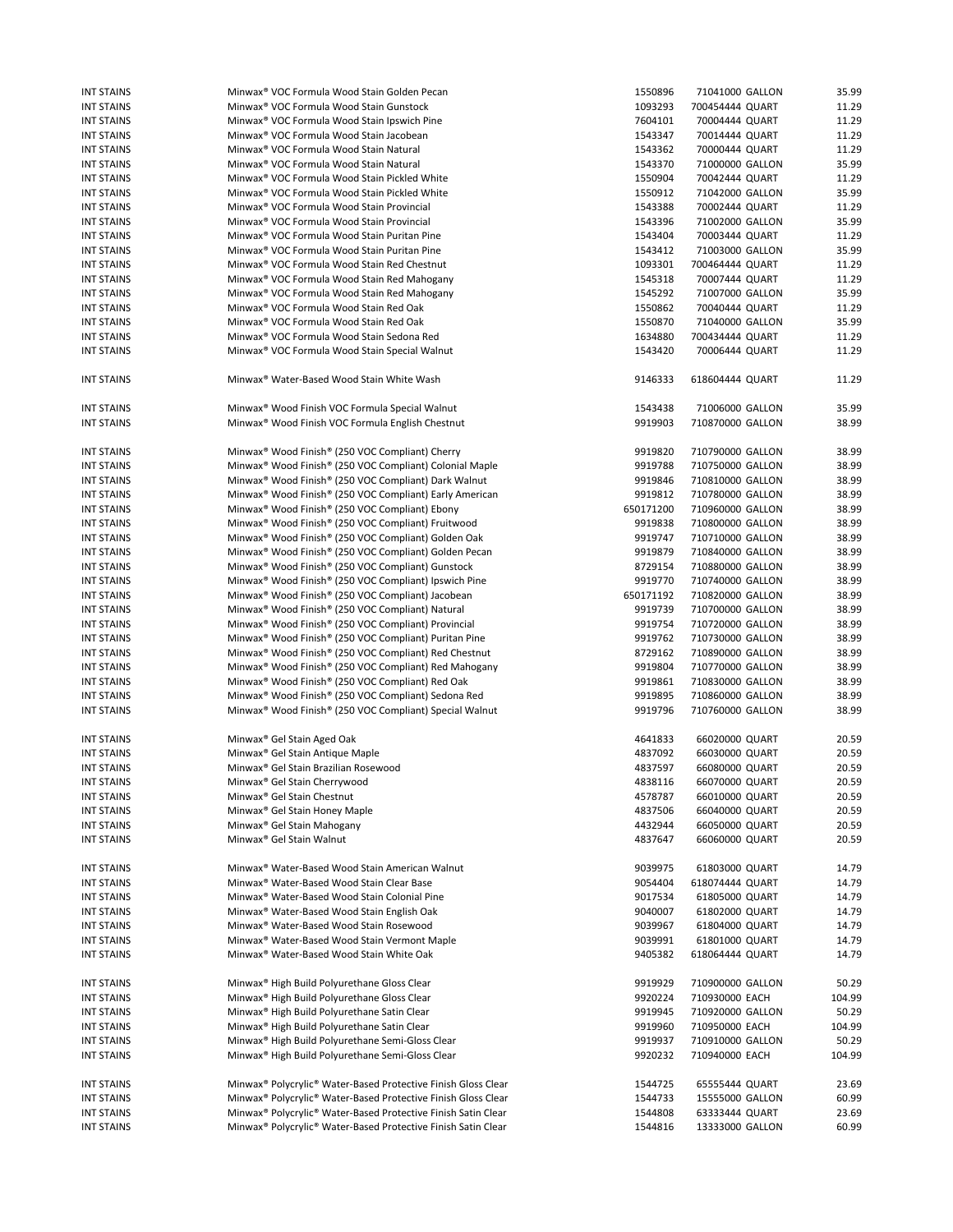| <b>INT STAINS</b> | Minwax <sup>®</sup> Polycrylic <sup>®</sup> Water-Based Protective Finish Semi-Gloss Clear  | 1544766   | 64444444 QUART   | 23.69  |
|-------------------|---------------------------------------------------------------------------------------------|-----------|------------------|--------|
| <b>INT STAINS</b> | Minwax <sup>®</sup> Polycrylic <sup>®</sup> Water-Based Protective Finish Semi-Gloss Clear  | 1544774   | 14444000 GALLON  | 60.99  |
|                   |                                                                                             |           |                  |        |
|                   |                                                                                             |           |                  |        |
| <b>INT STAINS</b> | Minwax <sup>®</sup> Water Based Polyurethane For Floors Base Coat                           | 1631662   | 174500000 1/2GAL | 33.19  |
| <b>INT STAINS</b> | Minwax <sup>®</sup> Water Based Polyurethane For Floors Base Coat                           | 1631647   | 176500000 GALLON | 64.89  |
| <b>INT STAINS</b> | Minwax <sup>®</sup> Water Based Polyurethane For Floors Gloss Clear                         | 1631670   | 188880000 GALLON | 64.89  |
|                   |                                                                                             |           |                  |        |
| <b>INT STAINS</b> | Minwax <sup>®</sup> Water Based Polyurethane For Floors Satin Clear                         | 1631696   | 166660000 GALLON | 64.89  |
| <b>INT STAINS</b> | Minwax <sup>®</sup> Water Based Polyurethane For Floors Semi-Gloss Clear                    | 1631688   | 177770000 GALLON | 64.89  |
|                   |                                                                                             |           |                  |        |
| <b>INT STAINS</b> | Minwax <sup>®</sup> Indoor/Outdoor Helmsman® Spar Urethane High Gloss Clear                 | 1541762   | 63200444 QUART   | 21.69  |
|                   | Minwax <sup>®</sup> Indoor/Outdoor Helmsman® Spar Urethane Satin Clear                      |           |                  |        |
| <b>INT STAINS</b> |                                                                                             | 1558626   | 63205444 QUART   | 21.69  |
| <b>INT STAINS</b> | Minwax <sup>®</sup> Indoor/Outdoor Helmsman® Spar Urethane Varnish Hi-Gloss Clear           | 1545110   | 13200000 GALLON  | 51.99  |
| <b>INT STAINS</b> | Minwax <sup>®</sup> Indoor/Outdoor Helmsman® Spar Urethane Varnish Satin Clear              | 1558634   | 13205000 GALLON  | 51.99  |
| <b>INT STAINS</b> | Minwax <sup>®</sup> Indoor/Outdoor Helmsman® Spar Urethane Varnish Semi-Gloss Clear         | 1541697   | 63210444 QUART   | 21.69  |
|                   |                                                                                             |           |                  |        |
| <b>INT STAINS</b> | Minwax <sup>®</sup> Indoor/Outdoor Helmsman® Spar Urethane Varnish Semi-Gloss Clear         | 1545102   | 13210000 GALLON  | 51.99  |
|                   |                                                                                             |           |                  |        |
| <b>INT STAINS</b> | Minwax <sup>®</sup> Teak Oil                                                                | 650441199 | 771000000 QUART  | 21.69  |
|                   |                                                                                             |           |                  |        |
| <b>INT STAINS</b> | Minwax <sup>®</sup> Clear Aerosol Lacquer Gloss 12 Oz. Clear                                | 1637743   | 152000000 12 OZ  | 15.39  |
| <b>INT STAINS</b> |                                                                                             | 1637768   | 152100000 12 OZ  | 15.39  |
|                   | Minwax <sup>®</sup> Clear Aerosol Lacquer Satin 12 Oz. Clear                                |           |                  |        |
| <b>INT STAINS</b> | Minwax <sup>®</sup> Clear Aerosol Lacquer Semi-Gloss 12 Oz. Clear                           | 1637750   | 152050000 12 OZ  | 15.39  |
|                   |                                                                                             |           |                  |        |
| <b>INT STAINS</b> | Minwax <sup>®</sup> Clear Brushing Lacquer Gloss Clear                                      | 1637669   | 155000000 QUART  | 21.19  |
| <b>INT STAINS</b> |                                                                                             | 1637701   |                  | 63.69  |
|                   | Minwax <sup>®</sup> Clear Brushing Lacquer Gloss Clear                                      |           | 150000000 GALLON |        |
| <b>INT STAINS</b> | Minwax <sup>®</sup> Clear Brushing Lacquer Satin Clear                                      | 1637685   | 155100000 QUART  | 21.19  |
| <b>INT STAINS</b> | Minwax <sup>®</sup> Clear Brushing Lacquer Satin Clear                                      | 1637727   | 150100000 GALLON | 63.69  |
| <b>INT STAINS</b> | Minwax <sup>®</sup> Clear Brushing Lacquer Semi-Gloss Clear                                 | 1637677   | 155050000 QUART  | 21.19  |
|                   |                                                                                             |           |                  |        |
| <b>INT STAINS</b> | Minwax® Clear Brushing Lacquer Semi-Gloss Clear                                             | 1637719   | 150050000 GALLON | 63.69  |
| <b>INT STAINS</b> | Minwax <sup>®</sup> Clear Lacquer Sanding Sealer (Aerosol) 12 Oz. Clear                     | 1637776   | 152150000 12 OZ  | 15.39  |
|                   |                                                                                             |           |                  |        |
| <b>INT STAINS</b> | Minwax <sup>®</sup> Lacquer Sanding Sealer Clear                                            | 1637693   | 154000000 QUART  | 21.19  |
|                   |                                                                                             |           |                  |        |
| <b>INT STAINS</b> | Minwax <sup>®</sup> Lacquer Sanding Sealer Clear                                            | 1637735   | 153000000 GALLON | 63.69  |
| <b>INT STAINS</b> | Minwax <sup>®</sup> Sanding Sealer Clear                                                    | 650173503 | 157000000 GALLON | 50.29  |
|                   |                                                                                             |           |                  |        |
| <b>INT STAINS</b> | Minwax <sup>®</sup> 350 VOC Polyurethane for Floors Gloss Clear                             | 650184484 | 130330000 2.5GPL | 131.49 |
| <b>INT STAINS</b> | Minwax <sup>®</sup> 350 VOC Polyurethane for Floors Satin Clear                             | 650184526 | 130350000 2.5GPL | 131.49 |
| <b>INT STAINS</b> |                                                                                             |           |                  |        |
|                   | Minwax <sup>®</sup> 350 VOC Polyurethane for Floors Semi-Gloss Clear                        | 650184500 | 130340000 2.5GPL | 131.49 |
|                   |                                                                                             |           |                  |        |
| <b>INT STAINS</b> | Minwax <sup>®</sup> Super Fast Drying Polyurethane For Floors 350 V. O. C. Gloss Clear      | 650095896 | 130230000 GALLON | 60.59  |
| <b>INT STAINS</b> | Minwax <sup>®</sup> Super Fast Drying Polyurethane For Floors 350 V. O. C. Satin Clear      | 650095920 | 130250000 GALLON | 60.59  |
| <b>INT STAINS</b> | Minwax <sup>®</sup> Super Fast Drying Polyurethane For Floors 350 V. O. C. Semi-Gloss Clear | 650095912 | 130240000 GALLON | 60.59  |
|                   |                                                                                             |           |                  |        |
|                   |                                                                                             |           |                  |        |
| <b>INT STAINS</b> | Minwax® Fast-Drying Polyurethane Gloss 11.5 Oz. Aerosol Spray Clear                         | 4022786   | 33050000 EACH    | 9.99   |
| <b>INT STAINS</b> | Minwax® Fast-Drying Polyurethane Satin 11.5 Oz. Aerosol Spray Clear                         | 4022687   | 33060000 EACH    | 9.99   |
| <b>INT STAINS</b> | Minwax® Fast-Drying Polyurethane Semi-Gloss 11.5 Oz. Aerosol Spray Clear                    | 4022737   | 33055000 EACH    | 9.99   |
|                   |                                                                                             |           |                  |        |
| <b>INT STAINS</b> | Minwax <sup>®</sup> Wood Putty Cherry                                                       | 1604297   | 13615000 EACH    | 4.69   |
|                   |                                                                                             |           |                  |        |
| <b>INT STAINS</b> | Minwax <sup>®</sup> Wood Putty Colonial Maple                                               | 1604206   | 13612000 EACH    | 4.69   |
| INT STAINS        | Minwax <sup>®</sup> Wood Putty Early American                                               | 1604289   | 13614000 EACH    | 4.69   |
| <b>INT STAINS</b> | Minwax <sup>®</sup> Wood Putty Ebony                                                        | 1604263   | 13618000 EACH    | 4.69   |
|                   |                                                                                             |           |                  |        |
| <b>INT STAINS</b> | Minwax <sup>®</sup> Wood Putty Golden Oak                                                   | 1604255   | 13611000 EACH    | 4.69   |
| <b>INT STAINS</b> | Minwax <sup>®</sup> Wood Putty Natural Pine                                                 | 1604222   | 13610000 EACH    | 4.69   |
| <b>INT STAINS</b> | Minwax <sup>®</sup> Wood Putty Pickled Oak                                                  | 1604230   | 13619000 EACH    | 4.69   |
|                   | Minwax <sup>®</sup> Wood Putty Red Mahogany                                                 |           |                  | 4.69   |
| <b>INT STAINS</b> |                                                                                             | 1604271   | 13613000 EACH    |        |
| <b>INT STAINS</b> | Minwax <sup>®</sup> Wood Putty Walnut                                                       | 1604214   | 13617000 EACH    | 4.69   |
| <b>INT STAINS</b> | Minwax <sup>®</sup> Wood Putty White                                                        | 1604248   | 13616000 EACH    | 4.69   |
|                   |                                                                                             |           |                  |        |
| <b>INT STAINS</b> | Minwax <sup>®</sup> Fast-Drying Polyurethane Gloss Clear                                    | 1543479   | 71030000 GALLON  | 46.69  |
| <b>INT STAINS</b> | Minwax <sup>®</sup> Fast-Drying Polyurethane Satin Clear                                    |           | 71028000 GALLON  |        |
|                   |                                                                                             | 1543453   |                  | 46.69  |
| <b>INT STAINS</b> | Minwax <sup>®</sup> Fast-Drying Polyurethane Semi-Gloss Clear                               | 1548890   | 71029000 GALLON  | 46.69  |
|                   |                                                                                             |           |                  |        |
| <b>INT STAINS</b> | Minwax <sup>®</sup> Polyurethane Varnish Gloss Clear                                        | 1541663   | 63000444 QUART   | 15.39  |
| <b>INT STAINS</b> | Minwax <sup>®</sup> Polyurethane Varnish Satin Clear                                        | 1541630   | 63010444 QUART   | 15.39  |
|                   |                                                                                             |           |                  |        |
| <b>INT STAINS</b> | Minwax <sup>®</sup> Polyurethane Varnish Semi-Gloss Clear                                   | 1545128   | 63005444 QUART   | 15.39  |
|                   |                                                                                             |           |                  |        |
| <b>INT STAINS</b> | Spray Aerosol - Helmsman® Spar Urethane Gloss Clear                                         | 4563797   | 33250000 EACH    | 12.49  |
| INT STAINS        | Spray Aerosol - Helmsman® Spar Urethane Satin Clear                                         | 4022604   | 33255000 EACH    | 12.49  |
| <b>INT STAINS</b> | Spray Aerosol - Helmsman® Spar Urethane Semi-Gloss Clear                                    | 4022646   | 33260000 EACH    | 12.49  |
|                   |                                                                                             |           |                  |        |
|                   |                                                                                             |           |                  |        |
| <b>INT STAINS</b> | Minwax <sup>®</sup> Fast Dry Floor Polyurethane Gloss Clear                                 | 1626563   | 13020000 GALLON  | 56.49  |
| <b>INT STAINS</b> | Minwax® Fast Dry Floor Polyurethane Satin Clear                                             | 1626555   | 13022000 GALLON  | 56.49  |
| <b>INT STAINS</b> | Minwax <sup>®</sup> Fast Dry Floor Polyurethane Semi-Gloss Clear                            | 1626571   | 13021000 GALLON  | 56.49  |
|                   |                                                                                             |           |                  |        |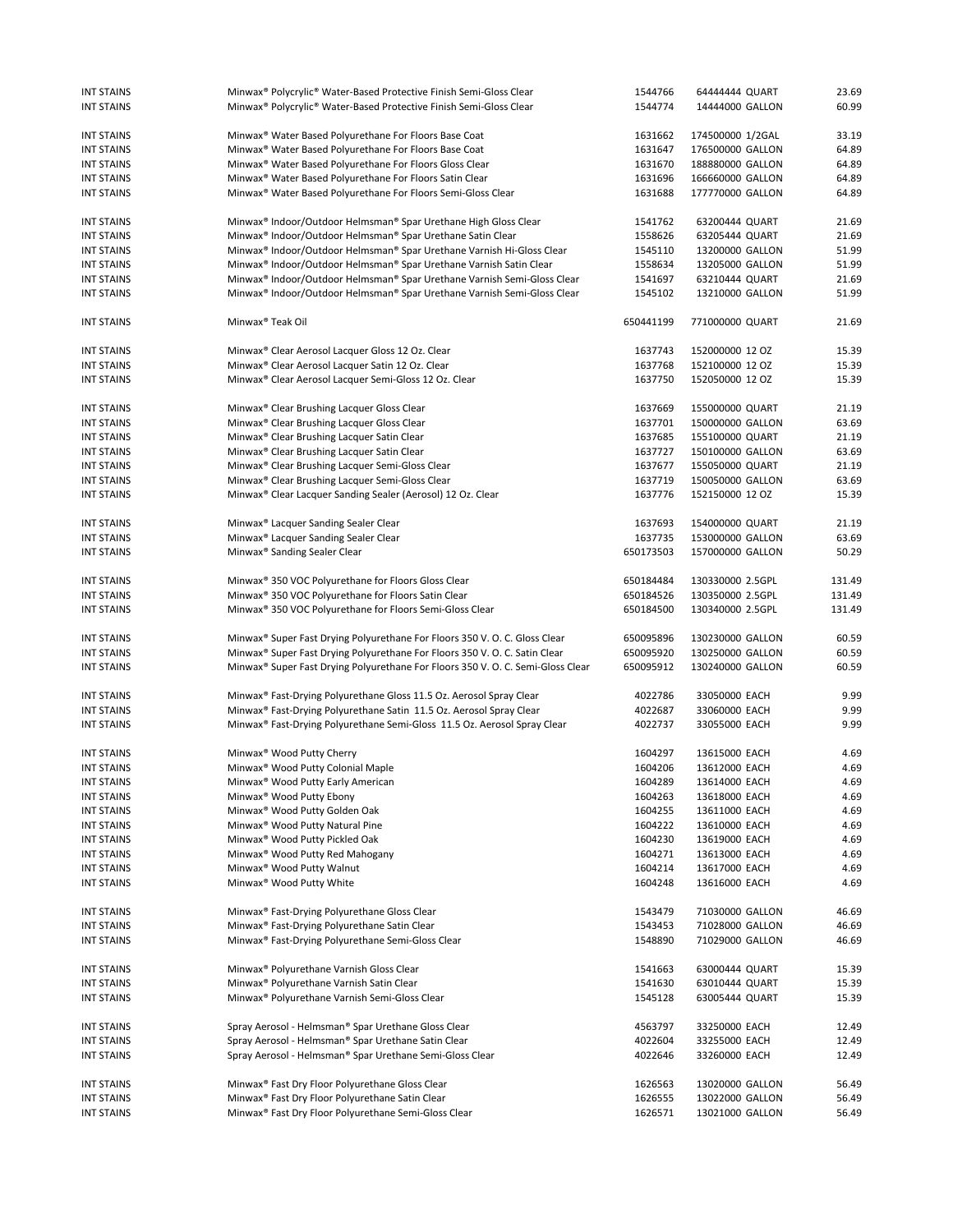| <b>INT STAINS</b>       | Helmsman® Exterior Polyurethane 350 VOC Gloss                                   | 1337708     | 132150000 GALLON          | 59.99 |
|-------------------------|---------------------------------------------------------------------------------|-------------|---------------------------|-------|
| <b>INT STAINS</b>       | Helmsman® Exterior Polyurethane 350 VOC Satin                                   | 1337724     | 132200000 GALLON          | 59.99 |
| <b>INT STAINS</b>       | Helmsman® Exterior Polyurethane 350 VOC Semi-Gloss                              | 1337716     | 132250000 GALLON          | 59.99 |
|                         |                                                                                 |             |                           |       |
| <b>INT STAINS</b>       | Minwax <sup>®</sup> Paste Finishing Wax Natural                                 | 4236931     | 785006666 EACH            | 17.29 |
| <b>INT STAINS</b>       | Minwax <sup>®</sup> Stainable Wood Filler 6 Oz.                                 | 9260761     | 42852000 6 OZ             | 11.69 |
| <b>INT STAINS</b>       | Minwax <sup>®</sup> Sanding Sealer Clear                                        | 650173529   | 657000000 QUART           | 20.59 |
| <b>INT STAINS</b>       | Polyurethane Heavy Duty Low VOC Satin Wood Finish                               | 1609510     | 00V835311 QUART           | 18.69 |
|                         |                                                                                 |             |                           |       |
| <b>INT STAINS</b>       | Minwax <sup>®</sup> Water-Based Helmsman <sup>®</sup> Urethane Gloss Clear      | 650102759   | 630500444 QUART           | 25.49 |
| <b>INT STAINS</b>       | Minwax <sup>®</sup> Water-Based Helmsman <sup>®</sup> Urethane Gloss Clear      | 650102676   | 710500000 GALLON          | 61.59 |
| <b>INT STAINS</b>       | Minwax <sup>®</sup> Water-Based Helmsman <sup>®</sup> Urethane Satin Clear      | 650102809   | 630520444 QUART           | 25.49 |
| <b>INT STAINS</b>       | Minwax <sup>®</sup> Water-Based Helmsman <sup>®</sup> Urethane Satin Clear      | 650102742   | 710520000 GALLON          | 61.59 |
| <b>INT STAINS</b>       | Minwax <sup>®</sup> Water-Based Helmsman <sup>®</sup> Urethane Semi Gloss Clear | 650102767   | 630510444 QUART           | 25.49 |
| <b>INT STAINS</b>       | Minwax® Water-Based Helmsman® Urethane Semi Gloss Clear                         | 650102718   | 710510000 GALLON          | 61.59 |
| <b>INT STAINS</b>       | Minwax <sup>®</sup> Water Based Oil Modified Polyurethane Gloss Clear           | 650119084   | 710340000 EACH            | 17.49 |
| <b>INT STAINS</b>       | Minwax® Water Based Oil Modified Polyurethane Satin Clear                       | 650119126   | 710360000 EACH            | 17.49 |
| <b>INT STAINS</b>       | Minwax <sup>®</sup> Water Based Oil Modified Polyurethane Semi-Gloss Clear      | 650119118   | 710350000 EACH            | 17.49 |
| <b>INT STAINS</b>       | Minwax® Water Based Polyurethane 275 VOC Gloss Clear                            | 1437334     | 630150444 QUART           | 24.19 |
| <b>INT STAINS</b>       | Minwax <sup>®</sup> Water Based Polyurethane 275 VOC Satin Clear                | 1437359     | 630250444 QUART           | 24.19 |
| <b>INT STAINS</b>       | Minwax <sup>®</sup> Water Based Polyurethane 275 VOC Semi-Gloss Clear           | 1437342     | 630200444 QUART           | 24.19 |
| <b>INT STAINS</b>       | Minwax <sup>®</sup> Water Based Polyurethane Gloss Clear                        | 1437367     | 710310000 GALLON          | 62.59 |
| <b>INT STAINS</b>       | Minwax <sup>®</sup> Water Based Polyurethane Satin Clear                        | 1437383     | 710330000 GALLON          | 62.59 |
| <b>INT STAINS</b>       | Minwax® Water Based Polyurethane Semi-Gloss Clear                               | 1437375     | 710320000 GALLON          | 62.59 |
|                         |                                                                                 |             |                           |       |
| <b>INT STAINS</b>       | Minwax <sup>®</sup> Pre-Stain Wood Conditioner                                  | 1545094     | 61500444 QUART            | 15.79 |
| <b>INT STAINS</b>       | Minwax <sup>®</sup> Water-Based Pre-Stain Wood Conditioner                      | 9241415     | 618504444 QUART           | 16.39 |
|                         | <b>INTERIOR VARNISHES</b>                                                       |             |                           |       |
| <b>CATEGORY</b>         | <b>PRODUCT DESCRIPTION</b>                                                      | <b>SMIS</b> | <b>REX</b><br><b>SIZE</b> |       |
| <b>INTERIOR VARNISH</b> | Low VOC Cab Acrylic Lacquer Satin Clear                                         | 601535693   | B44KJ0073 5 GAL           | 61.59 |
| <b>INTERIOR VARNISH</b> | Low VOC Cab Acrylic Lacquer Satin Clear                                         | 601535685   | B44KJ0073 GALLON          | 62.59 |
| <b>INTERIOR VARNISH</b> | Low VOC Lacquer Undercoater White                                               | 601527658   | B44WJ0021 5 GAL           | 59.69 |
| <b>INTERIOR VARNISH</b> | Low VOC Lacquer Undercoater White                                               | 601527641   | B44WJ0021 GALLON          | 60.69 |
|                         |                                                                                 |             |                           |       |
| <b>INTERIOR VARNISH</b> | Low VOC Vinyl Sanding Sealer Clear                                              | 601528599   | B44MJ0082 5 GAL           | 59.69 |
| <b>INTERIOR VARNISH</b> | Low VOC Vinyl Sanding Sealer Clear                                              | 601528581   | B44MJ0082 GALLON          | 60.69 |
| <b>INTERIOR VARNISH</b> | Low VOC Water White Lacquer Satin Clear                                         | 601529076   | B44KJ0084 5 GAL           | 59.69 |
| <b>INTERIOR VARNISH</b> | Low VOC Water White Lacquer Semi-Gloss Clear                                    | 601528516   | B44FJ0086 5 GAL           | 59.69 |
| <b>INTERIOR VARNISH</b> | ProMar <sup>®</sup> High Build EZ Sanding Sealer Clear                          | 501008643   | B44FT0008 5 GAL           | 60.79 |
| <b>INTERIOR VARNISH</b> | ProMar® High Build EZ Sanding Sealer Clear                                      | 501027460   | B44FT0008 GALLON          | 61.79 |
|                         |                                                                                 |             |                           |       |
|                         |                                                                                 |             |                           |       |
| <b>INTERIOR VARNISH</b> | ProMar® High Build Lacquer Gloss Clear                                          | 501007322   | B44CT0006 5 GAL           | 60.79 |
| <b>INTERIOR VARNISH</b> | ProMar <sup>®</sup> High Build Lacquer Gloss Clear                              | 640144929   | B44CT0006 GALLON          | 61.79 |
| <b>INTERIOR VARNISH</b> | ProMar <sup>®</sup> High Build Lacquer Sanding Sealer Clear                     | 501007330   | B44FT0004 5 GAL           | 60.79 |
| <b>INTERIOR VARNISH</b> | ProMar® High Build Lacquer Sanding Sealer Clear                                 | 640144978   | B44FT0004 GALLON          | 61.79 |
| <b>INTERIOR VARNISH</b> | ProMar <sup>®</sup> High Build Lacquer Satin Clear                              | 501005631   | B44FT0007 5 GAL           | 60.79 |
| <b>INTERIOR VARNISH</b> | ProMar <sup>®</sup> High Build Lacquer Satin Clear                              | 640144952   | B44FT0007 GALLON          | 61.79 |
| <b>INTERIOR VARNISH</b> | ProMar® High Build Lacquer Semi-Gloss Clear                                     | 501007363   | B44FT0005 5 GAL           | 60.79 |
| <b>INTERIOR VARNISH</b> | ProMar <sup>®</sup> High Build Lacquer Semi-Gloss Clear                         | 640144960   | B44FT0005 GALLON          | 61.79 |
| <b>INTERIOR VARNISH</b> | ProMar® White Lacquer Undercoater White                                         | 501008650   | B44WT0001 5 GAL           | 60.79 |
| <b>INTERIOR VARNISH</b> | ProMar <sup>®</sup> White Lacquer Undercoater White                             | 501021208   | B44WT0001 GALLON          | 61.79 |
| <b>INTERIOR VARNISH</b> | Wood Classics® FastDry Sanding Sealer Clear                                     | 640315891   | B26V00043 QUART           | 20.69 |
| <b>INTERIOR VARNISH</b> |                                                                                 |             |                           |       |
|                         | Wood Classics® FastDry Sanding Sealer Clear                                     | 640318861   | B26V00043 5 GAL           | 53.39 |
| <b>INTERIOR VARNISH</b> | Wood Classics® FastDry Sanding Sealer Clear                                     | 640315909   | B26V00043 GALLON          | 54.39 |
| <b>INTERIOR VARNISH</b> | Wood Classics® FastDry Varnish Hand Rubbed Satin Clear                          | 640315933   | A66F00390 QUART           | 21.49 |
| <b>INTERIOR VARNISH</b> | Wood Classics® FastDry Varnish Hand Rubbed Satin Clear                          | 640315941   | A66F00390 GALLON          | 59.49 |
| <b>INTERIOR VARNISH</b> | Wood Classics® FastDry Varnish High Gloss Clear                                 | 640315917   | A66V00391 QUART           | 21.49 |
| <b>INTERIOR VARNISH</b> | Wood Classics® FastDry Varnish High Gloss Clear                                 | 640315925   | A66V00391 GALLON          | 59.49 |
| <b>INTERIOR VARNISH</b> | Wood Classics® Polyurethane Varnish Hand Rubbed Satin Clear                     | 1021245     | A67F00001 QUART           | 23.19 |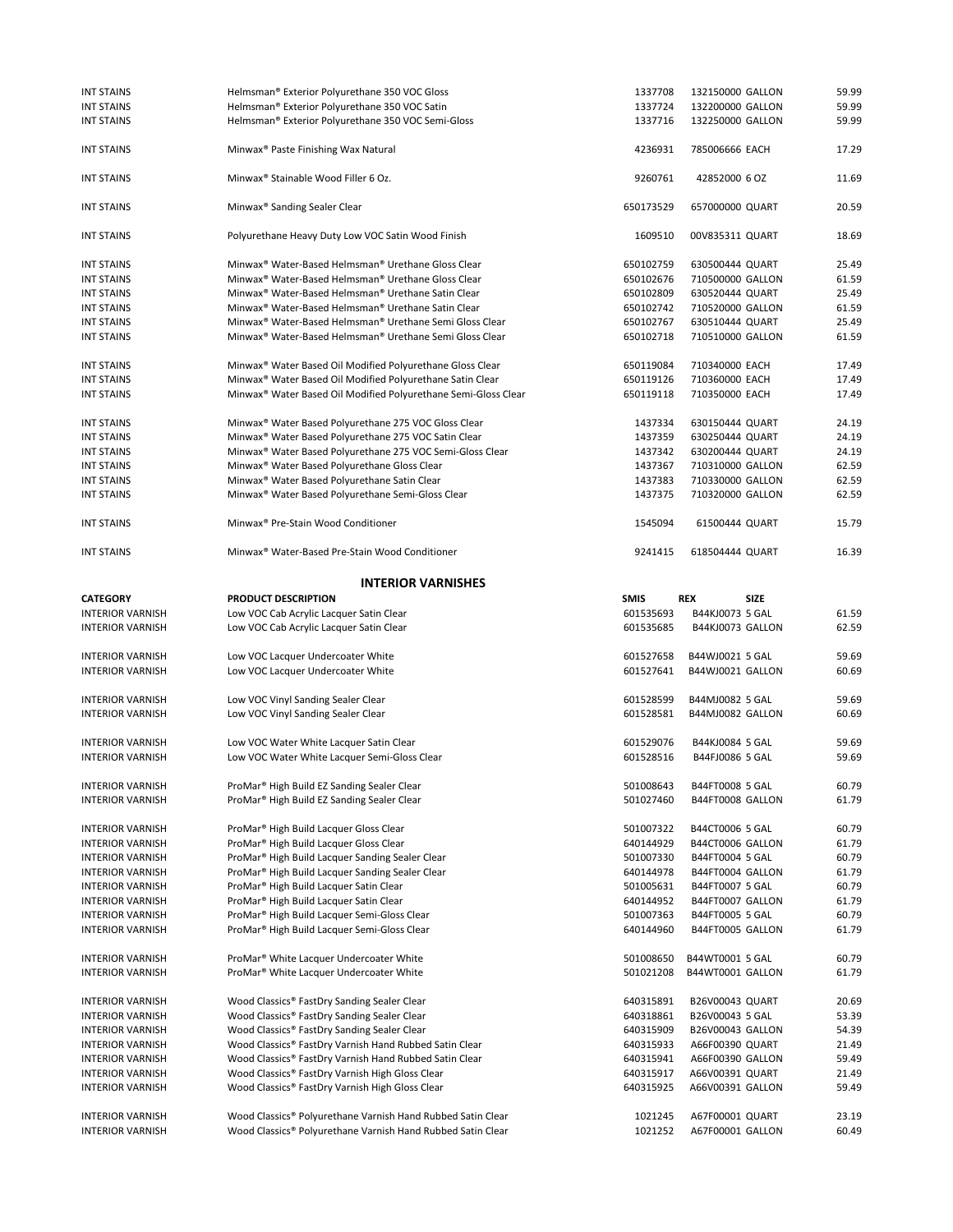| <b>INTERIOR VARNISH</b>                          | Wood Classics® Polyurethane Varnish High Gloss Clear           | 1021146     | A67V00001 QUART           | 23.19  |
|--------------------------------------------------|----------------------------------------------------------------|-------------|---------------------------|--------|
| <b>INTERIOR VARNISH</b>                          | Wood Classics® Polyurethane Varnish High Gloss Clear           | 1021153     | A67V00001 GALLON          | 60.49  |
|                                                  |                                                                |             |                           |        |
| <b>INTERIOR VARNISH</b>                          | Wood Classics® Waterborne Polyurethane Varnish (Canada) Gloss  |             |                           | 28.99  |
|                                                  |                                                                | 640339842   | A68VQ8091 QUART           |        |
| <b>INTERIOR VARNISH</b>                          | Wood Classics® Waterborne Polyurethane Varnish (Canada) Satin  | 640339826   | A68FQ8090 QUART           | 28.99  |
| <b>INTERIOR VARNISH</b>                          | Wood Classics® Waterborne Polyurethane Varnish Gloss Clear     | 640323309   | A68V00091 QUART           | 28.99  |
| <b>INTERIOR VARNISH</b>                          | Wood Classics® Waterborne Polyurethane Varnish Gloss Clear     | 640323317   | A68V00091 GALLON          | 77.39  |
| <b>INTERIOR VARNISH</b>                          | Wood Classics® Waterborne Polyurethane Varnish Satin Clear     | 640323283   | A68F00090 QUART           | 28.99  |
| <b>INTERIOR VARNISH</b>                          | Wood Classics® Waterborne Polyurethane Varnish Satin Clear     | 640323291   | A68F00090 GALLON          | 77.39  |
|                                                  |                                                                |             |                           |        |
|                                                  | <b>INTERIOR SPECIALTY</b>                                      |             |                           |        |
| <b>CATEGORY</b>                                  | <b>PRODUCT DESCRIPTION</b>                                     | <b>SMIS</b> | <b>SIZE</b><br>REX        |        |
|                                                  |                                                                |             |                           |        |
| <b>INTERIOR SPECIALTY</b>                        | Moisture Vapor Barrier Primer Finish White                     | 640354585   | B72W00001 5 GAL           | 50.99  |
| <b>INTERIOR SPECIALTY</b>                        | E-Barrier Reflective Coating For Attic Decking Silver Metallic | 640359493   | B68S00100 5 GAL           | 95.59  |
|                                                  | <b>COLORANTS</b>                                               |             |                           |        |
|                                                  | PRODUCT DESCRIPTION                                            | <b>SMIS</b> | <b>REX</b><br><b>SIZE</b> |        |
| <b>CATEGORY</b>                                  |                                                                |             |                           |        |
| COLORANTS                                        | Blend-A-Color® Colorant Black                                  | 640414702   | A60B00701 GALLON          | 84.59  |
| <b>COLORANTS</b>                                 | Blend-A-Color® Colorant Blue                                   | 640414728   | A60L00701 GALLON          | 123.09 |
| COLORANTS                                        | Blend-A-Color® Colorant Deep Gold                              | 640414793   | A60Y00703 GALLON          | 98.09  |
| COLORANTS                                        | Blend-A-Color® Colorant Magenta                                | 640414751   | A60R00703 GALLON          | 274.59 |
| COLORANTS                                        | Blend-A-Color® Colorant Maroon                                 | 640414744   | A60R00702 GALLON          | 137.79 |
| COLORANTS                                        | Blend-A-Color® Colorant New Green                              | 640414710   | A60G00702 GALLON          | 189.09 |
| <b>COLORANTS</b>                                 | Blend-A-Color® Colorant New Red                                | 640414769   | A60R00704 GALLON          | 351.19 |
|                                                  |                                                                | 640414736   |                           |        |
| COLORANTS                                        | Blend-A-Color® Colorant Raw Umber                              |             | A60N00701 GALLON          | 98.89  |
| COLORANTS                                        | Blend-A-Color® Colorant White                                  | 640414777   | A60W00701 GALLON          | 116.79 |
| <b>COLORANTS</b>                                 | Blend-A-Color® Colorant Yellow (Interior)                      | 640414785   | A60Y00701 GALLON          | 177.69 |
|                                                  |                                                                |             | A60B00901 GALLON          |        |
| COLORANTS                                        | COLORCAST ECOTONER Toner, High Performance Black               | 650349392   |                           | 84.59  |
| COLORANTS                                        | COLORCAST ECOTONER Toner, High Performance Blue                | 650349947   | A60L00901 GALLON          | 123.09 |
| COLORANTS                                        | COLORCAST ECOTONER Toner, High Performance Deep Gold           | 650350010   | A60Y00903 GALLON          | 98.09  |
| COLORANTS                                        | COLORCAST ECOTONER Toner, High Performance Magenta             | 650349970   | A60R00903 GALLON          | 274.59 |
| <b>COLORANTS</b>                                 | COLORCAST ECOTONER Toner, High Performance Maroon              | 650349962   | A60R00902 GALLON          | 137.79 |
| COLORANTS                                        | COLORCAST ECOTONER Toner, High Performance New Green           | 650349400   | A60G00902 GALLON          | 189.09 |
| COLORANTS                                        | COLORCAST ECOTONER Toner, High Performance New Red             | 650349988   | A60R00904 GALLON          | 351.19 |
|                                                  |                                                                |             |                           | 98.89  |
| COLORANTS                                        | COLORCAST ECOTONER Toner, High Performance Raw Umber           | 650349954   | A60N00901 GALLON          |        |
| COLORANTS                                        | COLORCAST ECOTONER Toner, High Performance White               | 650349996   | A60W00901 GALLON          | 116.79 |
| COLORANTS                                        | COLORCAST ECOTONER Toner, High Performance Yellow              | 650350002   | A60Y00901 GALLON          | 177.69 |
|                                                  |                                                                |             |                           |        |
|                                                  | <b>FOREST PRODUCTS</b>                                         |             |                           |        |
| <b>CATEGORY</b>                                  | <b>PRODUCT DESCRIPTION</b>                                     | <b>SMIS</b> | <b>SIZE</b><br>REX        |        |
| <b>FOREST PRODUCTS</b>                           |                                                                | 530180249   | P65WH0043 5 GAL           | 113.79 |
|                                                  | Polystyrene Barrier Coat White                                 |             |                           |        |
| <b>FOREST PRODUCTS</b>                           | Sher-Wood® KemVar® Primer Surfacer White                       | 501038558   | E63W00005 5 GAL           | 100.49 |
|                                                  |                                                                |             |                           |        |
| <b>FOREST PRODUCTS</b>                           | Sher-Wood® Vinyl Basecoat System Mono Black                    | 640311635   | P63B00001 GALLON          | 119.09 |
| <b>FOREST PRODUCTS</b>                           | Sher-Wood® Vinyl Basecoat System Mono Blue                     | 640311817   | P63L00004 GALLON          | 120.79 |
| <b>FOREST PRODUCTS</b>                           | Sher-Wood® Vinyl Basecoat System Mono Brite Yellow             | 640316253   | P63Y00010 GALLON          | 139.09 |
| <b>FOREST PRODUCTS</b>                           |                                                                |             |                           |        |
|                                                  | Sher-Wood® Vinyl Basecoat System Mono Burnt Umber              | 640311825   | P63N00005 GALLON          | 126.09 |
| <b>FOREST PRODUCTS</b>                           | Sher-Wood® Vinyl Basecoat System Mono Ferrite Yellow           | 640316261   | P63Y00011 GALLON          | 131.09 |
| <b>FOREST PRODUCTS</b>                           | Sher-Wood® Vinyl Basecoat System Mono Green                    | 640311809   | P63G00003 GALLON          | 126.99 |
| <b>FOREST PRODUCTS</b>                           | Sher-Wood® Vinyl Basecoat System Mono Orange                   | 640311791   | P63E00002 GALLON          | 234.69 |
| <b>FOREST PRODUCTS</b>                           | Sher-Wood® Vinyl Basecoat System Mono Quinacridone Red         | 640316220   | P63R00007 GALLON          | 266.59 |
| <b>FOREST PRODUCTS</b>                           | Sher-Wood® Vinyl Basecoat System Mono Red Oxide                | 640316238   | P63R00008 GALLON          | 86.49  |
| <b>FOREST PRODUCTS</b>                           | Sher-Wood® Vinyl Basecoat System Mono Scarlet                  | 640311833   | P63R00006 GALLON          | 309.99 |
| <b>FOREST PRODUCTS</b>                           | Sher-Wood® Vinyl Basecoat System Mono White                    | 640316246   | P63W00009 GALLON          | 134.59 |
|                                                  |                                                                |             |                           |        |
| <b>FOREST PRODUCTS</b>                           | Sher-Wood® Vinyl Primer Surfacer White                         | 501052575   | P65W00004 5 GAL           | 88.39  |
| <b>FOREST PRODUCTS</b>                           | Sher-Wood® Vinyl Primer Surfacer White                         | 501052567   | P65W00004 GALLON          | 104.19 |
|                                                  |                                                                |             |                           |        |
| <b>FOREST PRODUCTS</b>                           | Sher-Wood® Vinyl Sealer White                                  | 501030530   | P63W00002 LG DRM          | 81.59  |
| <b>FOREST PRODUCTS</b>                           | Sher-Wood® Vinyl Sealer White                                  | 5206982     | P63W00002 5 GAL           | 91.89  |
|                                                  |                                                                |             |                           |        |
| <b>FOREST PRODUCTS</b>                           | Sher-Wood® Wood Surfacer And Flat Lacquer Flat White           | 5300819     | P65W00001 5 GAL           | 106.29 |
| <b>FOREST PRODUCTS</b>                           | Sher-Wood® Wood Surfacer And Flat Lacquer Flat White           | 5300801     | P65W00001 GALLON          | 108.29 |
|                                                  |                                                                |             |                           |        |
| <b>FOREST PRODUCTS</b>                           | Sher-Wood® BAC Wiping Stain Chestnut                           | 501249361   | S64N00051 5 GAL           | 71.99  |
| <b>FOREST PRODUCTS</b>                           |                                                                | 501246219   | S64N00051 GALLON          | 74.09  |
|                                                  | Sher-Wood® BAC Wiping Stain Chestnut                           |             |                           |        |
|                                                  | Sher-Wood® BAC Wiping Stain Clear Tint Base                    | 501249353   | S64T00050 5 GAL           | 66.19  |
| <b>FOREST PRODUCTS</b><br><b>FOREST PRODUCTS</b> | Sher-Wood® BAC Wiping Stain Clear Tint Base                    | 501245518   | S64T00050 GALLON          | 68.19  |
| <b>FOREST PRODUCTS</b>                           |                                                                | 501246417   | S64R00052 GALLON          | 112.69 |
|                                                  | Sher-Wood® BAC Wiping Stain Deep Cherry                        |             |                           |        |
| <b>FOREST PRODUCTS</b>                           | Sher-Wood® BAC Wiping Stain Ebony                              | 501248165   | S64B00054 GALLON          | 74.09  |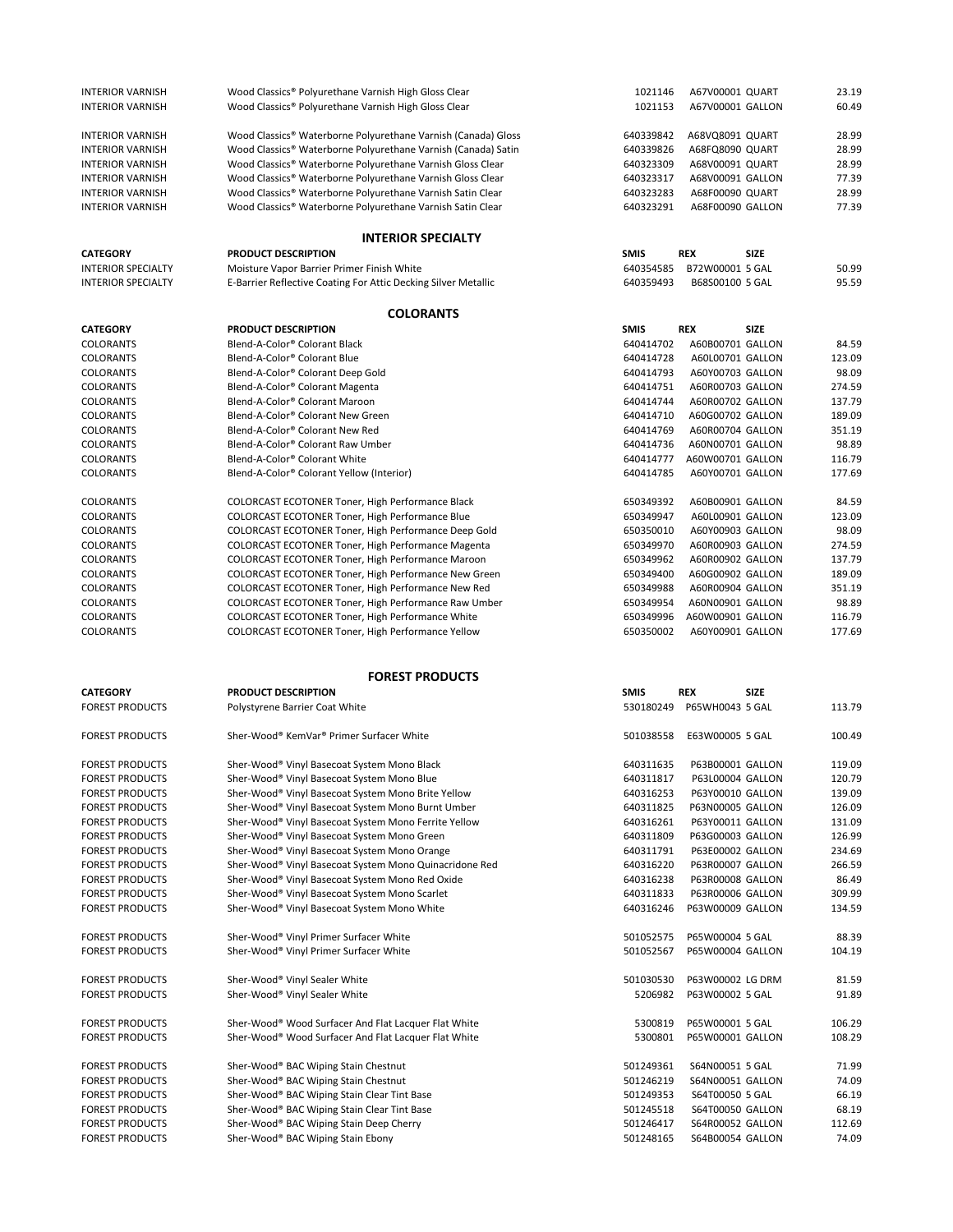| <b>FOREST PRODUCTS</b> | Sher-Wood® BAC Wiping Stain White Ash                            | 501246425 | S64W00053 GALLON        | 83.59  |
|------------------------|------------------------------------------------------------------|-----------|-------------------------|--------|
| <b>FOREST PRODUCTS</b> | Sher-Wood® Natural Wood Filler Natural                           | 5300413   | D70T00001 GALLON        | 99.19  |
| <b>FOREST PRODUCTS</b> | Sher-Wood® Wiping Stain Autumn Oak                               | 601615255 | S64N00012 GALLON        | 78.89  |
| <b>FOREST PRODUCTS</b> | Sher-Wood® Wiping Stain Cherry                                   | 5201074   | S64R00006 GALLON        | 78.89  |
| <b>FOREST PRODUCTS</b> | Sher-Wood® Wiping Stain Cinnamon                                 | 5201033   | S64N00002 GALLON        | 78.89  |
| <b>FOREST PRODUCTS</b> | Sher-Wood® Wiping Stain Clear                                    | 5201090   | <b>S64T00008 GALLON</b> | 78.89  |
| <b>FOREST PRODUCTS</b> | Sher-Wood® Wiping Stain Concentrate Black                        | 5202833   | S64B00030 GALLON        | 121.19 |
| <b>FOREST PRODUCTS</b> | Sher-Wood® Wiping Stain Concentrate Blue                         | 5232780   | S64L00039 GALLON        | 171.69 |
|                        |                                                                  |           |                         |        |
| <b>FOREST PRODUCTS</b> | Sher-Wood® Wiping Stain Concentrate Brite Red                    | 5232798   | S64R00040 GALLON        | 210.99 |
| <b>FOREST PRODUCTS</b> | Sher-Wood® Wiping Stain Concentrate Brite Yellow                 | 5232806   | S64Y00041 GALLON        | 234.09 |
| <b>FOREST PRODUCTS</b> | Sher-Wood® Wiping Stain Concentrate Burnt Sienna                 | 5204680   | S64N00036 GALLON        | 121.19 |
| <b>FOREST PRODUCTS</b> | Sher-Wood® Wiping Stain Concentrate Burnt Umber                  | 5204698   | S64N00037 GALLON        | 121.19 |
| <b>FOREST PRODUCTS</b> | Sher-Wood® Wiping Stain Concentrate Clear                        | 5201181   | S64T00028 GALLON        | 121.19 |
| <b>FOREST PRODUCTS</b> | Sher-Wood® Wiping Stain Concentrate Deep Red                     | 5204672   | S64R00035 GALLON        | 317.59 |
| <b>FOREST PRODUCTS</b> | Sher-Wood® Wiping Stain Concentrate Fruitwood                    | 5201132   | S64N00023 GALLON        | 121.19 |
| <b>FOREST PRODUCTS</b> | Sher-Wood® Wiping Stain Concentrate Gilsonite                    | 501063119 | S64N00044 GALLON        | 62.09  |
| <b>FOREST PRODUCTS</b> | Sher-Wood® Wiping Stain Concentrate Green                        | 5232772   | S64G00038 GALLON        | 171.69 |
| <b>FOREST PRODUCTS</b> | Sher-Wood® Wiping Stain Concentrate Raw Sienna                   | 601615222 | S64Y00046 GALLON        | 119.99 |
| <b>FOREST PRODUCTS</b> | Sher-Wood® Wiping Stain Concentrate Raw Umber                    | 5232814   | S64N00042 GALLON        | 140.29 |
| <b>FOREST PRODUCTS</b> | Sher-Wood® Wiping Stain Concentrate Red Oxide                    | 5202866   | S64R00033 GALLON        | 121.19 |
| <b>FOREST PRODUCTS</b> | Sher-Wood® Wiping Stain Concentrate Van Dyke Brown               | 601615248 | S64N00045 GALLON        | 78.89  |
| <b>FOREST PRODUCTS</b> | Sher-Wood® Wiping Stain Concentrate White                        | 5202841   | S64W00031 GALLON        | 135.09 |
| <b>FOREST PRODUCTS</b> | Sher-Wood® Wiping Stain Concentrate Yellow Oxide                 | 5202858   | S64Y00032 GALLON        | 121.19 |
|                        |                                                                  |           |                         |        |
| <b>FOREST PRODUCTS</b> | Sher-Wood® Wiping Stain Cordorvan                                | 5204045   | S64R00015 GALLON        | 119.99 |
| <b>FOREST PRODUCTS</b> | Sher-Wood® Wiping Stain Dark Oak                                 | 5201058   | <b>S64N00004 GALLON</b> | 78.89  |
| <b>FOREST PRODUCTS</b> | Sher-Wood® Wiping Stain Dark Walnut                              | 5201066   | S64N00005 GALLON        | 78.89  |
| <b>FOREST PRODUCTS</b> | Sher-Wood® Wiping Stain Fruitwood                                | 5201041   | S64N00003 GALLON        | 78.89  |
| <b>FOREST PRODUCTS</b> | Sher-Wood® Wiping Stain Golden Hickory                           | 601615263 | S64N00013 GALLON        | 78.89  |
| <b>FOREST PRODUCTS</b> | Sher-Wood® Wiping Stain Mahogany                                 | 5201082   | S64R00007 GALLON        | 78.89  |
| <b>FOREST PRODUCTS</b> | Sher-Wood® Wiping Stain Traditional Cherry                       | 601615321 | S64R00014 GALLON        | 121.59 |
| <b>FOREST PRODUCTS</b> | Sher-Wood® Wiping Stain Wheat                                    | 5201025   | S64H00001 GALLON        | 78.89  |
| <b>FOREST PRODUCTS</b> | Sher-Wood® Wiping Stain White                                    | 5204037   | S64W00011 GALLON        | 89.19  |
|                        |                                                                  |           |                         |        |
| <b>FOREST PRODUCTS</b> | Sher-Wood® Universal Dye Stain Concentrate Black                 | 501053920 | S61B00500 QUART         | 239.59 |
| <b>FOREST PRODUCTS</b> | Sher-Wood® Universal Dye Stain Concentrate Blue                  | 640311759 | S61L00505 QUART         | 175.49 |
| <b>FOREST PRODUCTS</b> | Sher-Wood® Universal Dye Stain Concentrate Bordeaux              | 640311734 | S61R00506 QUART         | 161.09 |
| <b>FOREST PRODUCTS</b> | Sher-Wood® Universal Dye Stain Concentrate Brown                 | 501053904 | S61N00502 QUART         | 274.39 |
| <b>FOREST PRODUCTS</b> | Sher-Wood® Universal Dye Stain Concentrate Orange                | 501053912 | S61E00501 QUART         | 263.79 |
| <b>FOREST PRODUCTS</b> | Sher-Wood® Universal Dye Stain Concentrate Red                   | 501053896 | S61R00503 QUART         | 346.29 |
| <b>FOREST PRODUCTS</b> | Sher-Wood® Universal Dye Stain Concentrate Yellow                | 501053888 | S61Y00504 QUART         | 260.19 |
|                        |                                                                  |           |                         |        |
| <b>FOREST PRODUCTS</b> | Sher-Wood® Water Reducible Wiping Stain Concentrate Black        | 5232699   | <b>S64B00530 GALLON</b> | 107.39 |
| <b>FOREST PRODUCTS</b> | Sher-Wood® Water Reducible Wiping Stain Concentrate Burnt Sienna | 5232731   | S64N00536 GALLON        | 142.59 |
| <b>FOREST PRODUCTS</b> | Sher-Wood® Water Reducible Wiping Stain Concentrate Burnt Umber  | 5232749   | S64N00537 GALLON        | 142.59 |
| <b>FOREST PRODUCTS</b> | Sher-Wood® Water Reducible Wiping Stain Concentrate Clear        | 5232756   | S64T00528 GALLON        | 107.39 |
| <b>FOREST PRODUCTS</b> | Sher-Wood® Water Reducible Wiping Stain Concentrate Deep Red     | 5232723   | S64R00535 GALLON        | 107.39 |
| <b>FOREST PRODUCTS</b> | Sher-Wood® Water Reducible Wiping Stain Concentrate Red Oxide    | 5232715   | S64R00533 GALLON        | 107.39 |
| <b>FOREST PRODUCTS</b> | Sher-Wood® Water Reducible Wiping Stain Concentrate White        | 5232764   | S64W00531 GALLON        | 159.99 |
| <b>FOREST PRODUCTS</b> | Sher-Wood® Water Reducible Wiping Stain Concentrate Yellow Oxide | 5232707   | S64Y00532 GALLON        | 107.39 |
| <b>FOREST PRODUCTS</b> | Sher-Wood® Water Reducible Wiping Stains Cherry                  | 5205653   | S64R00506 GALLON        | 73.59  |
|                        |                                                                  |           |                         |        |
| <b>FOREST PRODUCTS</b> | Sher-Wood® Water Reducible Wiping Stains Cinnamon                | 5205596   | S64N00502 GALLON        | 73.59  |
| <b>FOREST PRODUCTS</b> | Sher-Wood® Water Reducible Wiping Stains Clear                   | 5205679   | S64T00508 GALLON        | 73.59  |
| <b>FOREST PRODUCTS</b> | Sher-Wood® Water Reducible Wiping Stains Cordovan                | 5205695   | S64R00515 GALLON        | 117.79 |
| <b>FOREST PRODUCTS</b> | Sher-Wood® Water Reducible Wiping Stains Dark Oak                | 5205638   | S64N00504 GALLON        | 73.59  |
| <b>FOREST PRODUCTS</b> | Sher-Wood® Water Reducible Wiping Stains Dark Walnut             | 5205646   | S64N00505 GALLON        | 73.59  |
| <b>FOREST PRODUCTS</b> | Sher-Wood® Water Reducible Wiping Stains Fruitwood               | 5209226   | S64N00503 GALLON        | 73.89  |
| <b>FOREST PRODUCTS</b> | Sher-Wood® Water Reducible Wiping Stains Mahogany                | 5205661   | S64R00507 GALLON        | 73.59  |
| <b>FOREST PRODUCTS</b> | Sher-Wood® Water Reducible Wiping Stains Wheat                   | 5205588   | S64H00501 GALLON        | 73.59  |
| <b>FOREST PRODUCTS</b> | Sher-Wood® Water Reducible Wiping Stains White                   | 5205687   | S64W00511 GALLON        | 86.19  |
| <b>FOREST PRODUCTS</b> | Sher-Wood® 2400 Millwork Primer For Interior Exterior White      | 501044168 | E60W00501 LG DRM        | 67.79  |
| <b>FOREST PRODUCTS</b> | Sher-Wood® 2400 Millwork Primer For Interior Exterior White      | 501044150 | E60W00501 5 GAL         | 69.59  |
| <b>FOREST PRODUCTS</b> | Sher-Wood® 2400 Millwork Primer For Interior White               | 501044176 | E60W00502 5 GAL         | 69.59  |
| <b>FOREST PRODUCTS</b> | Sher-Wood® Acrylic Conversion Coating BRE Bright Rubbed Effect   | 501225676 | T77F00061 5 GAL         | 69.99  |
| <b>FOREST PRODUCTS</b> | Sher-Wood® Acrylic Conversion Coating DRE Dull Rubbed Effect     | 501225718 | T77F00063 5 GAL         | 70.79  |
| <b>FOREST PRODUCTS</b> | Sher-Wood® Acrylic Conversion Coating Gloss                      | 501225692 | T77C00060 5 GAL         | 70.79  |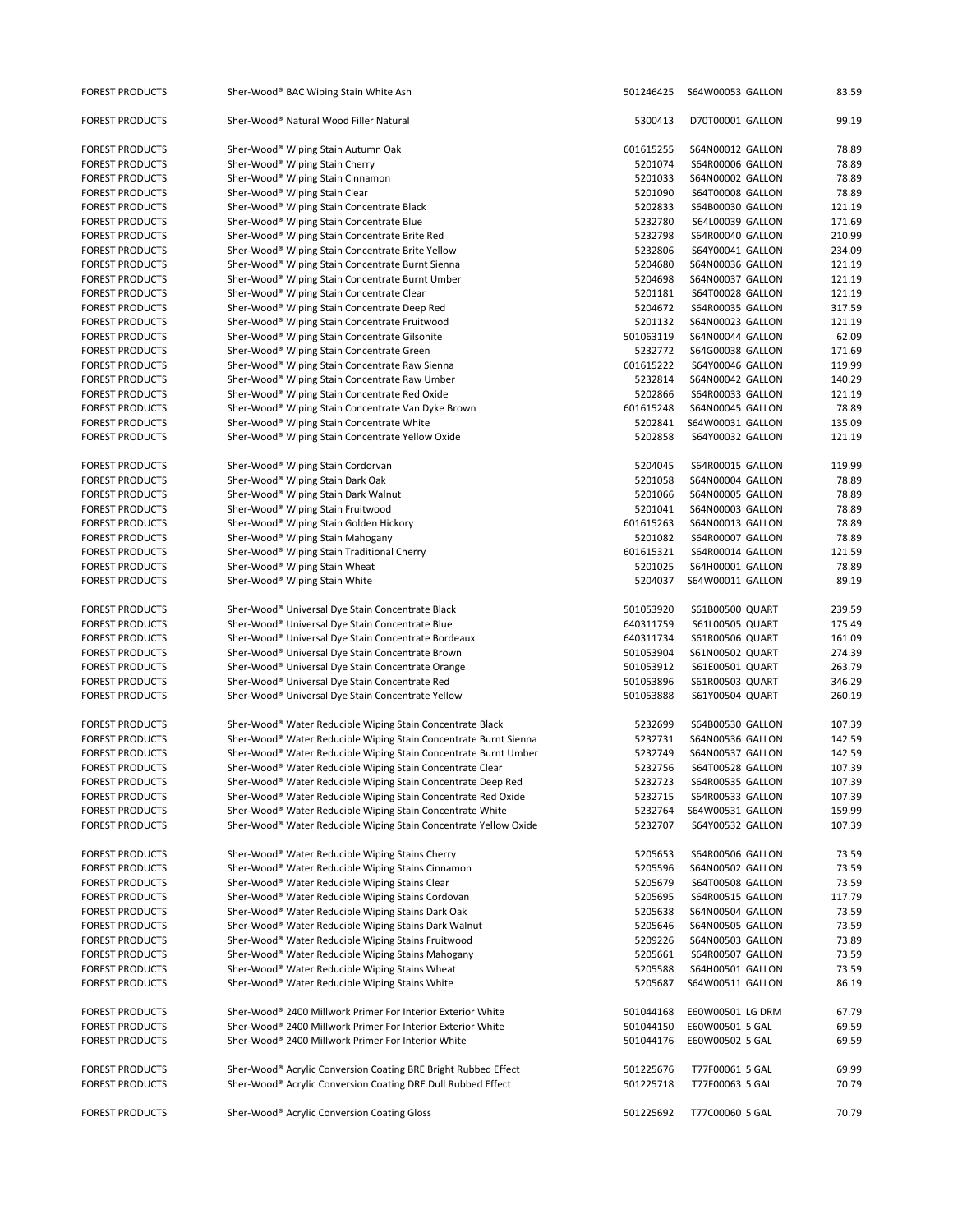| <b>FOREST PRODUCTS</b>                           | Sher-Wood® 24 Percent Solids Vinyl Sealer Clear                                                            | 5203260                | T67F00003 LG DRM                    | 78.29          |
|--------------------------------------------------|------------------------------------------------------------------------------------------------------------|------------------------|-------------------------------------|----------------|
| <b>FOREST PRODUCTS</b>                           | Sher-Wood® 24 Percent Solids Vinyl Sealer Clear                                                            | 5203252                | T67F00003 5 GAL                     | 79.39          |
| <b>FOREST PRODUCTS</b>                           | Sher-Wood® 24 Percent Solids Vinyl Sealer Clear                                                            | 5203997                | T67F00003 GALLON                    | 81.39          |
| <b>FOREST PRODUCTS</b>                           | Sher-Wood® Fast Dry Vinyl Sealer Clear                                                                     | 501226864              | T67F00006 LG DRM                    | 46.99          |
| <b>FOREST PRODUCTS</b>                           | Sher-Wood® Fast Dry Vinyl Sealer Clear                                                                     | 501225056              | T67F00006 5 GAL                     | 48.69          |
| <b>FOREST PRODUCTS</b>                           | Sher-Wood® Fast Dry Vinyl Sealer Clear                                                                     | 501250070              | T67F00006 GALLON                    | 58.69          |
|                                                  |                                                                                                            |                        |                                     |                |
| <b>FOREST PRODUCTS</b>                           | Sher-Wood® Hi Bild Sanding Sealer Clear                                                                    | 530115328              | T60FT0002 LG DRM                    | 53.59          |
| <b>FOREST PRODUCTS</b>                           | Sher-Wood® Hi Bild Sanding Sealer Clear                                                                    | 530115310              | T60FT0002 5 GAL                     | 57.79          |
| <b>FOREST PRODUCTS</b>                           | Sher-Wood® HomoClad® Sealer Pale Color                                                                     | 5305214                | V81V00001 5 GAL                     | 68.19          |
| <b>FOREST PRODUCTS</b>                           | Sher-Wood® HS Vinyl Sealer Clear                                                                           | 501055180              | T67F00005 5 GAL                     | 81.39          |
| <b>FOREST PRODUCTS</b>                           | Sher-Wood® HS Vinyl Sealer Clear                                                                           | 501056188              | T67F00005 LG DRM                    | 81.39          |
|                                                  |                                                                                                            |                        |                                     |                |
| <b>FOREST PRODUCTS</b>                           | Sher-Wood® KemVar® Vinyl Sealer Clear                                                                      | 501232169              | T67F00007 LG DRM                    | 51.29          |
| <b>FOREST PRODUCTS</b>                           | Sher-Wood® KemVar® Vinyl Sealer Clear                                                                      | 501232151              | T67F00007 5 GAL                     | 53.19          |
|                                                  |                                                                                                            |                        |                                     |                |
| <b>FOREST PRODUCTS</b><br><b>FOREST PRODUCTS</b> | Sher-Wood® Lovoc Lacquer Sealer<br>Sher-Wood® Lovoc Lacquer Sealer                                         | 601618226<br>501225429 | T60F00064 5 GAL<br>T60F00064 GALLON | 50.09<br>60.49 |
|                                                  |                                                                                                            |                        |                                     |                |
| <b>FOREST PRODUCTS</b>                           | Sher-Wood® Lovoc Lacquer Bright Rubbed Effect                                                              | 601618275              | T70F00061 5 GAL                     | 52.69          |
| <b>FOREST PRODUCTS</b>                           | Sher-Wood® Lovoc Lacquer Dull Rubbed Effect                                                                | 601618325              | T70F00063 LG DRM                    | 50.09          |
| <b>FOREST PRODUCTS</b>                           | Sher-Wood® Lovoc Lacquer Dull Rubbed Effect                                                                | 601618317              | T70F00063 5 GAL                     | 52.99          |
| <b>FOREST PRODUCTS</b>                           | Sher-Wood® Lovoc Lacquer Dull Rubbed Effect                                                                | 501227011              | T70F00063 GALLON                    | 54.99          |
| <b>FOREST PRODUCTS</b>                           | Sher-Wood® Lovoc Lacquer Gloss                                                                             | 601618259              | T70C00060 5 GAL                     | 53.39          |
|                                                  |                                                                                                            |                        |                                     |                |
| <b>FOREST PRODUCTS</b>                           | Sher-Wood® Lovoc Lacquer Medium Rubbed Effect                                                              | 601618309              | T70F00062 LG DRM                    | 50.09          |
| <b>FOREST PRODUCTS</b>                           | Sher-Wood® Lovoc Lacquer Medium Rubbed Effect                                                              | 601618291              | T70F00062 5 GAL                     | 52.79          |
| <b>FOREST PRODUCTS</b>                           | Sher-Wood® Lovoc Lacquer Medium Rubbed Effect                                                              | 501227003              | T70F00062 GALLON                    | 54.79          |
| <b>FOREST PRODUCTS</b>                           | Sher-Wood® Hi-Bild Lacquer Hi Bild Gloss                                                                   | 530117019              | T70CT0001 LG DRM                    | 53.49          |
| <b>FOREST PRODUCTS</b>                           | Sher-Wood® Hi-Bild Lacquer Hi Bild Gloss                                                                   | 530117001              | T70CT0001 5 GAL                     | 57.39          |
|                                                  |                                                                                                            |                        |                                     |                |
| <b>FOREST PRODUCTS</b>                           | Sher-Wood® Hi-Bild Lacquer Hi Bild Medium Rubbed Effect                                                    | 530117217              | T70FT0001 LG DRM                    | 53.59          |
| <b>FOREST PRODUCTS</b>                           | Sher-Wood® Hi-Bild Lacquer Hi Bild Medium Rubbed Effect                                                    | 530117209              | T70FT0001 5 GAL                     | 57.39          |
| <b>FOREST PRODUCTS</b>                           | Sher-Wood® KemVar® Conversion Varnish Bright Rubbed Effect                                                 | 5202130                | V84F00061 5 GAL                     | 82.39          |
|                                                  |                                                                                                            |                        |                                     |                |
| <b>FOREST PRODUCTS</b>                           | Sher-Wood® KemVar® Conversion Varnish Dull Rubbed Effect                                                   | 5202189                | V84F00063 LG DRM                    | 78.89          |
| <b>FOREST PRODUCTS</b>                           | Sher-Wood® KemVar® Conversion Varnish Dull Rubbed Effect                                                   | 5202171                | V84F00063 5 GAL                     | 82.39          |
| <b>FOREST PRODUCTS</b>                           | Sher-Wood® KemVar® Conversion Varnish Gloss                                                                | 5202114                | V84V00060 5 GAL                     | 82.39          |
|                                                  |                                                                                                            |                        |                                     |                |
| <b>FOREST PRODUCTS</b>                           | Sher-Wood® KemVar® Conversion Varnish Medium Rubbed Effect                                                 | 5202163                | V84F00062 LG DRM                    | 78.89          |
| FOREST PRODUCTS                                  | Sher-Wood® KemVar® Conversion Varnish Medium Rubbed Effect                                                 | 5202155                | V84F00062 5 GAL                     | 82.39          |
| <b>FOREST PRODUCTS</b>                           | Sher-Wood® Pigmented Conversion Varnish Gloss Clear                                                        | 501045801              | H66V00033 5 GAL                     | 92.99          |
| <b>FOREST PRODUCTS</b>                           | Sher-Wood® Pigmented Conversion Varnish Mono Red Oxide                                                     | 501045728              | H66R00025 GALLON                    | 115.99         |
|                                                  |                                                                                                            |                        |                                     |                |
| <b>FOREST PRODUCTS</b>                           | Sher-Wood® Moisture Resistant Lacquer Dull Rubbed Effect                                                   | 5303284                | T70F00023 5 GAL                     | 83.49          |
| <b>FOREST PRODUCTS</b>                           | Sher-Wood® Moisture Resistant Lacquer Dull Rubbed Effect                                                   | 5303276                | T70F00023 GALLON                    | 85.49          |
|                                                  |                                                                                                            |                        |                                     |                |
| <b>FOREST PRODUCTS</b><br><b>FOREST PRODUCTS</b> | Sher-Wood® Moisture Resistant Lacquer Gloss<br>Sher-Wood® Moisture Resistant Lacquer Gloss                 | 5303086<br>5303078     | T70C00020 5 GAL<br>T70C00020 GALLON | 83.49<br>85.49 |
|                                                  |                                                                                                            |                        |                                     |                |
| <b>FOREST PRODUCTS</b>                           | Sher-Wood® Moisture Resistant Lacquer Medium Rubbed Effect                                                 | 5303193                | T70F00022 LG DRM                    | 78.89          |
| <b>FOREST PRODUCTS</b>                           | Sher-Wood® Moisture Resistant Lacquer Medium Rubbed Effect                                                 | 5303185                | T70F00022 5 GAL                     | 83.49          |
| <b>FOREST PRODUCTS</b>                           | Sher-Wood® Moisture Resistant Lacquer Medium Rubbed Effect                                                 | 5303177                | T70F00022 GALLON                    | 85.49          |
|                                                  |                                                                                                            |                        |                                     |                |
| <b>FOREST PRODUCTS</b>                           | Sher-Wood® CAB Acrylic Lacquer Bright Rubbed Effect                                                        | 5204276                | T75F00016 LG DRM                    | 80.39          |
| <b>FOREST PRODUCTS</b><br><b>FOREST PRODUCTS</b> | Sher-Wood® CAB Acrylic Lacquer Bright Rubbed Effect<br>Sher-Wood® CAB Acrylic Lacquer Bright Rubbed Effect | 5204268<br>501037899   | T75F00016 5 GAL<br>T75F00016 GALLON | 81.39<br>83.39 |
|                                                  |                                                                                                            |                        |                                     |                |
| <b>FOREST PRODUCTS</b>                           | Sher-Wood® CAB Acrylic Lacquer Dull Rubbed Effect                                                          | 5204342                | T75F00018 LG DRM                    | 80.39          |
| <b>FOREST PRODUCTS</b>                           | Sher-Wood® CAB Acrylic Lacquer Dull Rubbed Effect                                                          | 5204334                | T75F00018 5 GAL                     | 81.39          |
| <b>FOREST PRODUCTS</b>                           | Sher-Wood® CAB Acrylic Lacquer Dull Rubbed Effect                                                          | 501037865              | T75F00018 GALLON                    | 83.39          |
| <b>FOREST PRODUCTS</b>                           | Sher-Wood® CAB Acrylic Lacquer Gloss                                                                       | 5204243                | T75C00015 5 GAL                     | 81.39          |
| <b>FOREST PRODUCTS</b>                           | Sher-Wood® CAB Acrylic Lacquer Gloss                                                                       | 501037881              | T75C00015 GALLON                    | 83.39          |
|                                                  |                                                                                                            |                        |                                     |                |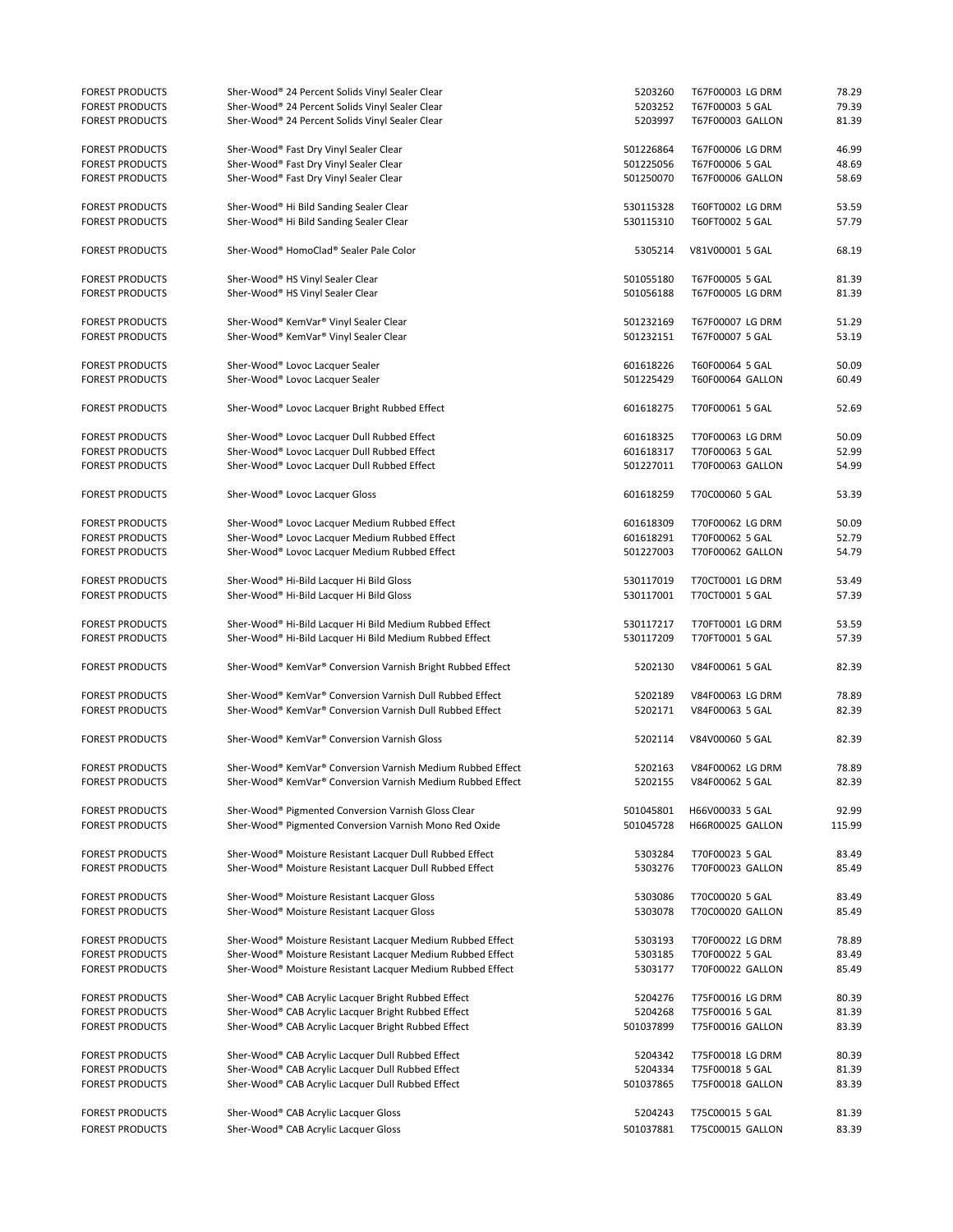| <b>FOREST PRODUCTS</b> | Sher-Wood® CAB Acrylic Lacquer Medium Rubbed Effect                       | 5204292   | T75F00017 LG DRM          | 80.39  |
|------------------------|---------------------------------------------------------------------------|-----------|---------------------------|--------|
| <b>FOREST PRODUCTS</b> | Sher-Wood® CAB Acrylic Lacquer Medium Rubbed Effect                       | 5204284   | T75F00017 5 GAL           | 81.39  |
|                        | Sher-Wood® CAB Acrylic Lacquer Medium Rubbed Effect                       |           |                           | 83.39  |
| <b>FOREST PRODUCTS</b> |                                                                           | 501037873 | T75F00017 GALLON          |        |
|                        |                                                                           |           |                           |        |
| <b>FOREST PRODUCTS</b> | Sher-Wood® Acrylic Conversion Coating MRE Medium Rubbed Effect            | 501226096 | T77F00062 LG DRM          | 66.29  |
| <b>FOREST PRODUCTS</b> | Sher-Wood® Acrylic Conversion Coating MRE Medium Rubbed Effect            | 601620578 | T77F00062 5 GAL           | 67.69  |
|                        |                                                                           |           |                           |        |
| <b>FOREST PRODUCTS</b> | Sher-Wood® Catalyzed Lacquer Bright Rubbed Effect                         | 5203328   | T77F00031 5 GAL           | 75.69  |
| <b>FOREST PRODUCTS</b> | Sher-Wood® Catalyzed Lacquer Dull Rubbed Effect                           | 5203369   | T77F00033 5 GAL           | 75.69  |
| <b>FOREST PRODUCTS</b> | Sher-Wood® Catalyzed Lacquer Gloss                                        | 5203278   | T77C00030 5 GAL           | 75.69  |
| <b>FOREST PRODUCTS</b> | Sher-Wood® Catalyzed Lacquer Medium Rubbed Effect                         | 5203344   | T77F00032 5 GAL           | 75.69  |
|                        |                                                                           |           |                           |        |
| <b>FOREST PRODUCTS</b> | Sher-Wood® Catalyzed Lacquer PreCat Bright Rubbed Effect                  | 501055776 | T77F00036 LG DRM          | 62.59  |
| <b>FOREST PRODUCTS</b> | Sher-Wood® Catalyzed Lacquer PreCat Bright Rubbed Effect                  | 501054100 | T77F00036 5 GAL           | 67.69  |
|                        |                                                                           |           |                           |        |
| <b>FOREST PRODUCTS</b> | Sher-Wood® Catalyzed Lacquer PreCat Dull Rubbed Effect                    | 501055784 | T77F00038 LG DRM          | 61.99  |
| <b>FOREST PRODUCTS</b> | Sher-Wood® Catalyzed Lacquer PreCat Dull Rubbed Effect                    | 640312187 | T77F00038 GALLON          | 64.69  |
| <b>FOREST PRODUCTS</b> | Sher-Wood® Catalyzed Lacquer PreCat Dull Rubbed Effect                    | 501054142 | T77F00038 5 GAL           | 67.69  |
|                        |                                                                           |           |                           |        |
| <b>FOREST PRODUCTS</b> | Sher-Wood® Catalyzed Lacquer PreCat Gloss                                 | 501057202 | T77C00035 LG DRM          | 64.69  |
| <b>FOREST PRODUCTS</b> | Sher-Wood® Catalyzed Lacquer PreCat Gloss                                 | 501054118 | T77C00035 5 GAL           | 67.69  |
| <b>FOREST PRODUCTS</b> | Sher-Wood® Catalyzed Lacquer PreCat Gloss                                 | 640312195 | T77C00035 GALLON          | 69.69  |
| <b>FOREST PRODUCTS</b> | Sher-Wood® Catalyzed Lacquer PreCat Medium Rubbed Effect                  | 640312203 | T77F00037 GALLON          | 64.69  |
|                        |                                                                           |           |                           |        |
| <b>FOREST PRODUCTS</b> | Sher-Wood® Catalyzed Lacquer PreCat Medium Rubbed Effect                  | 501054126 | T77F00037 LG DRM          | 65.99  |
| <b>FOREST PRODUCTS</b> | Sher-Wood® Catalyzed Lacquer PreCat Medium Rubbed Effect                  | 501054175 | T77F00037 5 GAL           | 67.69  |
| <b>FOREST PRODUCTS</b> | Sher-Wood® Hi-Bild PreCat Lacquer Bright Rubbed Effect                    | 501255111 | T77F00056 LG DRM          | 52.69  |
|                        |                                                                           |           |                           |        |
| <b>FOREST PRODUCTS</b> | Sher-Wood® Hi-Bild PreCat Lacquer Bright Rubbed Effect                    | 501255103 | T77F00056 5 GAL           | 53.89  |
| <b>FOREST PRODUCTS</b> | Sher-Wood® Hi-Bild PreCat Lacquer Dull Rubbed Effect                      | 501255343 | T77F00058 LG DRM          | 49.69  |
| <b>FOREST PRODUCTS</b> | Sher-Wood® Hi-Bild PreCat Lacquer Dull Rubbed Effect                      | 501255301 | T77F00058 5 GAL           | 53.89  |
| <b>FOREST PRODUCTS</b> | Sher-Wood® Hi-Bild PreCat Lacquer Gloss                                   | 501255384 | T77C00055                 | 52.69  |
| <b>FOREST PRODUCTS</b> | Sher-Wood® Hi-Bild PreCat Lacquer Gloss                                   | 501255392 | T77C00055 5 GAL           | 53.89  |
|                        |                                                                           |           |                           |        |
| <b>FOREST PRODUCTS</b> | Sher-Wood® Hi-Bild PreCat Lacquer Medium Rubbed Effect                    | 501253611 | T77F00057 LG DRM          | 52.69  |
| <b>FOREST PRODUCTS</b> | Sher-Wood® Hi-Bild PreCat Lacquer Medium Rubbed Effect                    | 501253603 | T77F00057 5 GAL           | 53.89  |
| <b>FOREST PRODUCTS</b> | Sher-Wood® Hi-Bild PreCat Lacquer Medium Rubbed Effect                    | 501253595 | T77F00057 GALLON          | 56.99  |
| <b>FOREST PRODUCTS</b> | Sher-Wood® Super KemVar® C Penetrating Oil                                | 5305511   | V82V00050 5 GAL           | 85.89  |
| <b>FOREST PRODUCTS</b> | Sher-Wood® Super KemVar® C Dull Sheen                                     | 5304712   | T77F00004 5 GAL           | 89.19  |
| <b>FOREST PRODUCTS</b> | Sher-Wood® Super KemVar® M Dull Rubbed Effect                             | 5203393   | T77F00048 5 GAL           | 89.19  |
| <b>FOREST PRODUCTS</b> | Sher-Wood® Super KemVar® M Medium Rubbed Effect                           | 5203385   | T77F00047 5 GAL           | 89.19  |
|                        |                                                                           |           |                           |        |
| <b>FOREST PRODUCTS</b> | Sher-Wood® Pigmented Conversion Varnish Gloss Black                       | 501045710 | H66B00021 5 GAL           | 100.49 |
| <b>FOREST PRODUCTS</b> | Sher-Wood® Pigmented Conversion Varnish Gloss Blending White              | 501038566 | H66W00031 5 GAL           | 115.99 |
| <b>FOREST PRODUCTS</b> | Sher-Wood® Pigmented Conversion Varnish Gloss Warm White                  |           | 501038756 H66W00027 5 GAL | 115.99 |
| <b>FOREST PRODUCTS</b> | Sher-Wood® Pigmented Conversion Varnish Low Gloss Black                   | 501045769 | H66B00022 5 GAL           | 100.49 |
| <b>FOREST PRODUCTS</b> | Sher-Wood® Pigmented Conversion Varnish Low Gloss Blending White          | 501038525 | H66W00032 5 GAL           | 117.79 |
| <b>FOREST PRODUCTS</b> | Sher-Wood® Pigmented Conversion Varnish Low Gloss Clear                   | 501045793 | H66F00034 5 GAL           | 92.99  |
| <b>FOREST PRODUCTS</b> | Sher-Wood® Pigmented Conversion Varnish Low Gloss Warm White              | 501038764 | H66W00028 5 GAL           | 115.99 |
|                        |                                                                           |           |                           |        |
| <b>FOREST PRODUCTS</b> | Sher-Wood® Pigmented Conversion Varnish Mono Organic Red                  | 501045777 | H66R00026 GALLON          | 193.79 |
| <b>FOREST PRODUCTS</b> | Sher-Wood® Pigmented Conversion Varnish Mono Organic Yellow               | 501045819 | H66Y00030 GALLON          | 193.79 |
| <b>FOREST PRODUCTS</b> | Sher-Wood® Pigmented Conversion Varnish Mono P.C. Blue                    | 501045744 | H66L00024 GALLON          | 132.19 |
| <b>FOREST PRODUCTS</b> |                                                                           | 501045785 |                           |        |
|                        | Sher-Wood® Pigmented Conversion Varnish Mono Yellow Oxide                 |           | H66Y00029 GALLON          | 115.99 |
| <b>FOREST PRODUCTS</b> | Sher-Wood® Compliant Water White Conversion Varnish Bright Rubbed Effect  | 501056089 | V84F00086 5 GAL           | 83.59  |
|                        |                                                                           |           |                           |        |
| <b>FOREST PRODUCTS</b> | Sher-Wood® Compliant Water White Conversion Varnish Dull Rubbed Effect    | 501056097 | V84F00088 5 GAL           | 83.59  |
| <b>FOREST PRODUCTS</b> | Sher-Wood® Compliant Water White Conversion Varnish Medium Rubbed Effect  | 501056170 | V84F00087 LG DRM          | 82.39  |
| <b>FOREST PRODUCTS</b> | Sher-Wood® Compliant Water White Conversion Varnish Medium Rubbed Effect  | 501055164 | V84F00087 5 GAL           | 83.59  |
|                        |                                                                           |           |                           |        |
| <b>FOREST PRODUCTS</b> | Sher-Wood® KemVar® LF Water White Conversion Varnish Bright Rubbed Effect | 501249635 | V84F00096 5 GAL           | 62.69  |
| <b>FOREST PRODUCTS</b> | Sher-Wood® KemVar® LF Water White Conversion Varnish Flat                 | 501249601 | V84F00098 5 GAL           | 62.69  |
| <b>FOREST PRODUCTS</b> | Sher-Wood® KemVar® LF Water White Conversion Varnish Medium Rubbed Effect | 501247217 | V84F00097 5 GAL           | 62.69  |
|                        |                                                                           |           |                           |        |
| <b>FOREST PRODUCTS</b> | Sher-Wood® Water White Conversion Varnish Bright Rubbed Effect            | 5204383   | V84F00081 LG DRM          | 78.69  |
| <b>FOREST PRODUCTS</b> | Sher-Wood® Water White Conversion Varnish Bright Rubbed Effect            | 5204375   | V84F00081 5 GAL           | 78.79  |